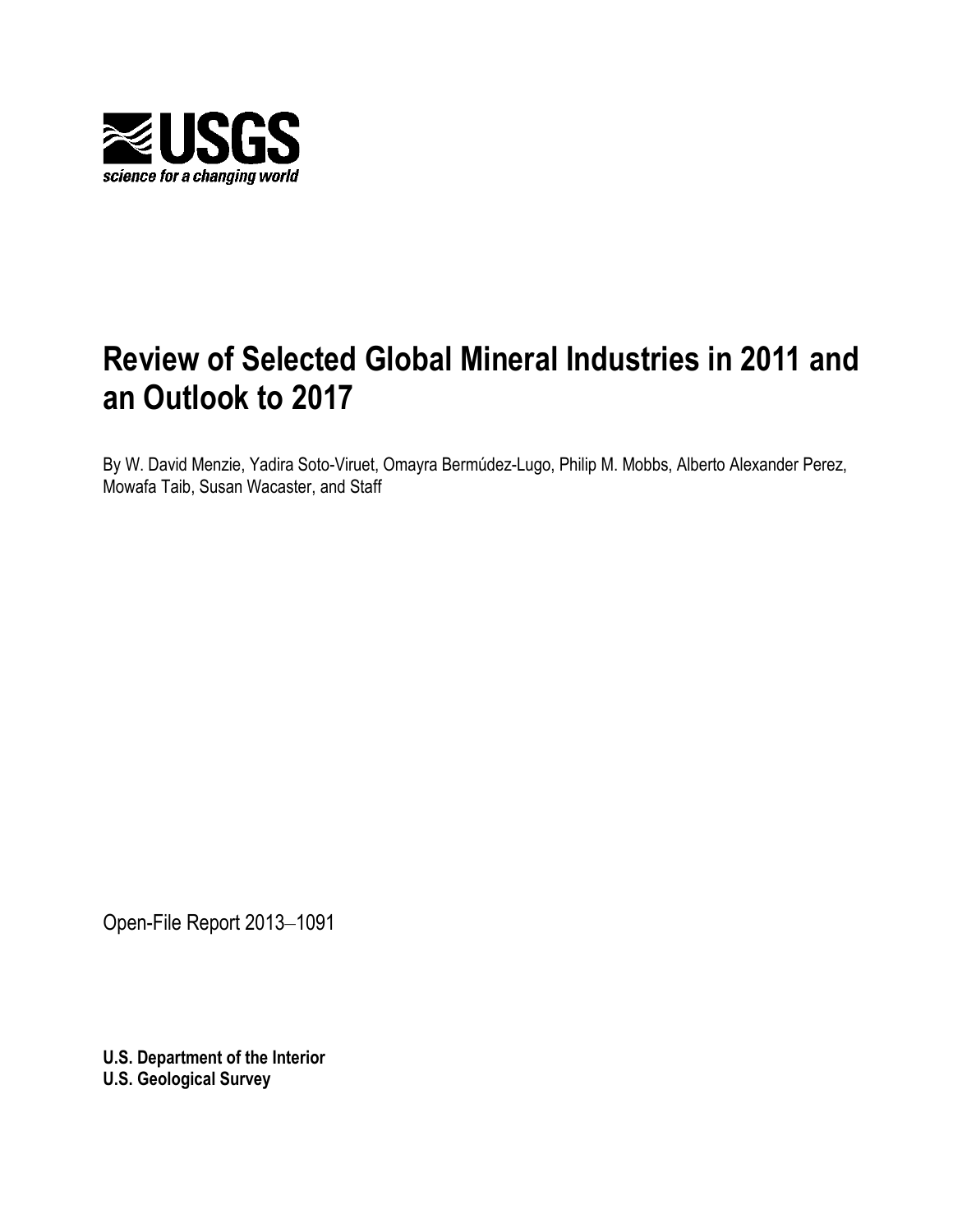## **U.S. Department of the Interior**

SALLY JEWELL, Secretary

## **U.S. Geological Survey**

Suzette M. Kimball, Acting Director

U.S. Geological Survey, Reston, Virginia: 2013

For more information on the USGS—the Federal source for science about the Earth, its natural and living resources, natural hazards, and the environment—visit *[http://www.usgs.gov](http://www.usgs.gov/)* or call 1–888–ASK–USGS

For an overview of USGS information products, including maps, imagery, and publications, visit *<http://www.usgs.gov/pubprod>*

To order this and other USGS information products, visit *[http://store.usgs.gov](http://store.usgs.gov/)*

Suggested citation:

Menzie, W.D., Soto-Viruet, Yadira, Bermúdez-Lugo, Omayra, Mobbs, P.M., Perez, A.A., Taib, Mowafa, Wacaster, Susan, and Staff, 2013, Review of selected global mineral industries in 2011 and an outlook to 2017: U.S. Geological Survey Open-File Report 2013–1091, 33 p., *<http://pubs.usgs.gov/of/2013/1091>*.

Any use of trade, firm, or product names is for descriptive purposes only and does not imply endorsement by the U.S. Government.

Although this information product, for the most part, is in the public domain, it also may contain copyrighted materials as noted in the text. Permission to reproduce copyrighted items must be secured from the copyright owner.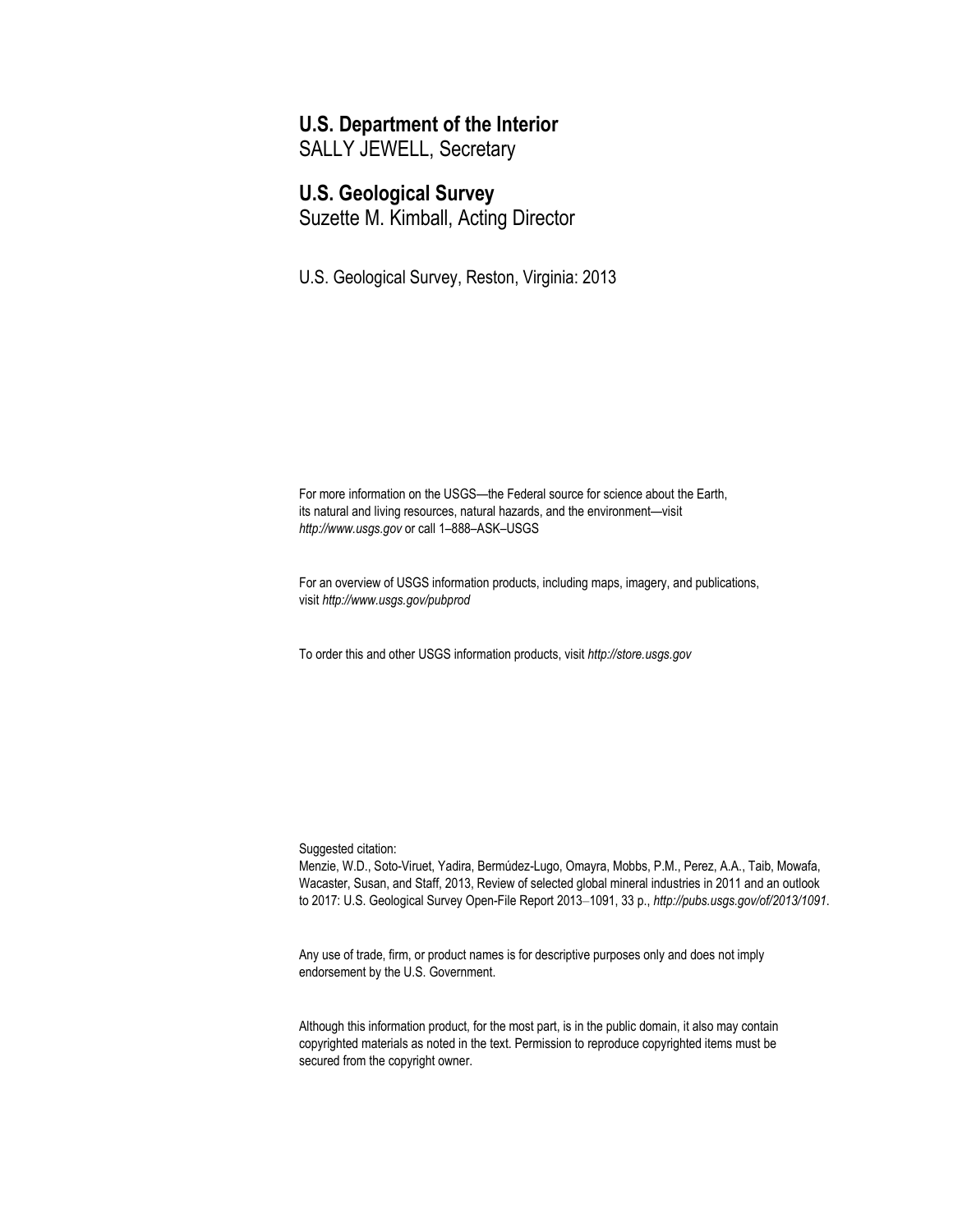# **Contents**

# **Tables**

| 1.  | 22   |
|-----|------|
| 2.  |      |
| 3.  |      |
| 4.  | . 25 |
| 5.  |      |
| 6.  |      |
| 7.  |      |
| 8.  |      |
| 9.  |      |
| 10. |      |
| 11. |      |
| 12. |      |
| 13. |      |
| 14. |      |
| 15. |      |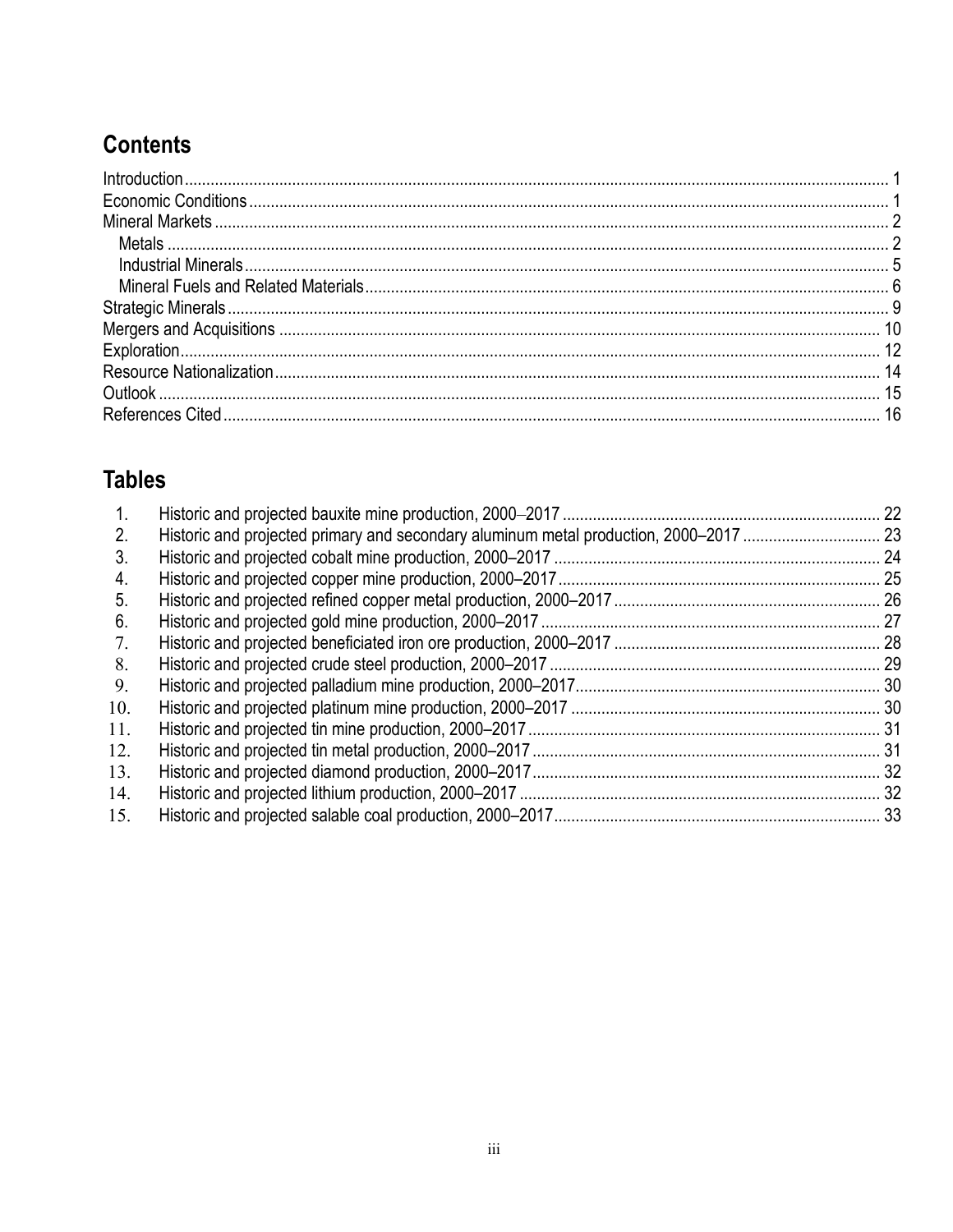# **Conversion Factors**

Inch/Pound to SI

| <b>Multiply</b>                 | By      | To obtain                          |
|---------------------------------|---------|------------------------------------|
|                                 | Length  |                                    |
| mile (mi)                       | 1.609   | kilometer (km)                     |
|                                 | Mass    |                                    |
| ounce, avoirdupois (oz)         | 28.35   | gram(g)                            |
| ounce, troy                     | 31.1035 | gram(g)                            |
| pound, avoirdupois (lb)         | 0.4536  | kilogram (kg)                      |
| ton, short $(2,000 \text{ lb})$ | 0.9072  | megagram $(Mg)$ ; metric ton $(t)$ |
| ton, $\log(2,240 \text{ lb})$   | 1.016   | megagram $(Mg)$ ; metric ton $(t)$ |
| ton per day $(ton/d)$           | 0.9072  | metric ton per day $(t/d)$         |
| ton per year $(ton/yr)$         | 0.9072  | metric ton per year $(t/yr)$       |

#### SI to Inch/Pound

| <b>Multiply</b>                    | By      | <b>To obtain</b>                |
|------------------------------------|---------|---------------------------------|
|                                    | Length  |                                 |
| kilometer (km)                     | 0.6214  | mile $(mi)$                     |
|                                    | Mass    |                                 |
| gram(g)                            | 0.03527 | ounce, avoirdupois (oz)         |
| gram(g)                            | 0.03215 | ounce, troy                     |
| kilogram (kg)                      | 2.205   | pound avoirdupois (lb)          |
| megagram $(Mg)$ ; metric ton $(t)$ | 1.102   | ton, short $(2,000 \text{ lb})$ |
| megagram $(Mg)$ ; metric ton $(t)$ | 0.9842  | ton, $\log(2,240 \text{ lb})$   |
| metric ton per day $(t/d)$         | 1.102   | ton per day $(ton/d)$           |
| metric ton per year $(t/yr)$       | 1.102   | ton per year $(ton/yr)$         |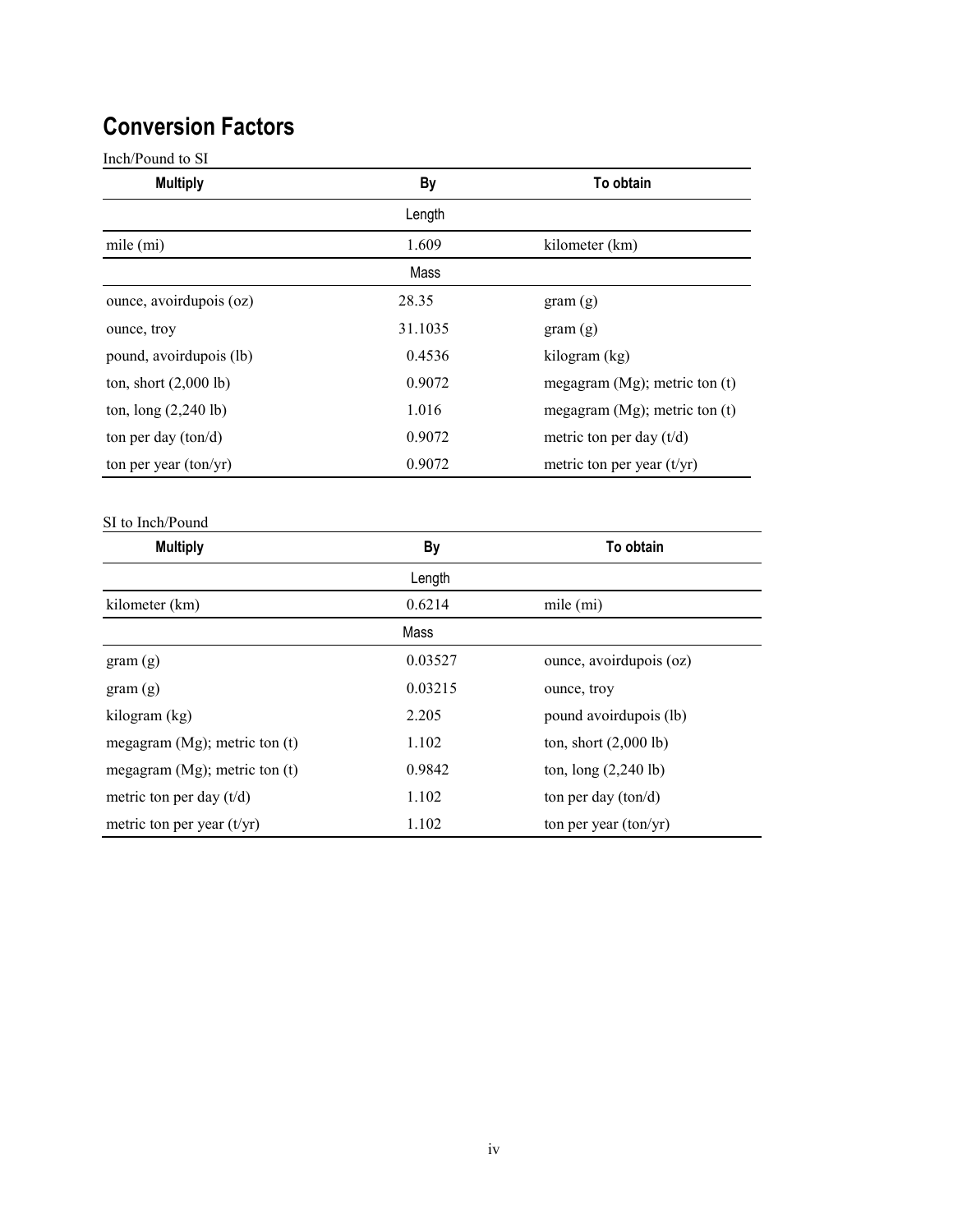# **Review of Selected Global Mineral Industries in 2011 and an Outlook to 2017**

By W. David Menzie, Yadira Soto-Viruet, Omayra Bermúdez-Lugo, Philip M. Mobbs, Alberto Alexander Perez, Mowafa Taib, Susan Wacaster, and Staff

## **Introduction**

This report reviews the world production of selected mineral commodities in 2011 and includes output projections (based on planned capacity expansions) through 2017. It also includes brief discussions of several issues that are of importance to the mineral sector, including the world economy, the availability of strategic minerals, significant company mergers and acquisitions in 2011, exploration investment made during the year, and the moves towards resource nationalization and expropriation of mineral assets by national Governments.

## **Economic Conditions**

In 2011, the general condition of the world economy was that of a transition from a downturn to a slow recovery. This slow recovery, however, varied in magnitude from country to country and from industry to industry. There was no generalized pattern of recovery, and fears of a double-dip recession remained throughout the year. Slow growth is forecast for Europe, Japan, and the United States for 2012; however, there is a continuing possibility that the recovery could turn into a small decrease in world production of manufactured products.

China continued to be the world economy's primary engine of growth during 2011 as it has been since 2000, although the country's real growth rate as measured by the gross domestic product (GDP) dropped to 9.2 percent in 2011 from 10.4 percent in 2010. China remained the most significant single producer and a growing consumer of a wide variety of raw and processed minerals, including aluminum, antimony, barite, bismuth, cadmium, cement, coal, fluorspar, germanium, gold, graphite, indium, iron ore, lead, magnesium compounds and metal, mercury, molybdenum, rare earths, steel, strontium, tin, tungsten, and zinc. China's economy has grown at an average rate of 10.9 percent in the past 7 years (2005 to 2011). Since 2000, the Chinese Government has embarked on an ambitious program of public works projects, including making improvements to transportation and other basic infrastructure, which has required large amounts of mineral commodities. China also has become a major producer of manufactured goods and a principal commercial partner to the European Union, the United States, and much of the rest of the world (Embassy of the People's Republic of China in the United States of America, 2009; Davis, 2012a; U.S. Central Intelligence Agency, 2012).

Brazil's economy grew by only 2.8 percent in 2011 compared with 7.5 percent in 2010, or by one-half of the rate that the Government expected for 2011. It is likely that the European debt crisis and the slow economic recovery in the United States affected its growth; however, it also appears that Brazil, which has benefited from increased mineral exports in recent years, is suffering from a bout of Dutch disease—the phenomenon in which a boom in natural resource exports leads to currency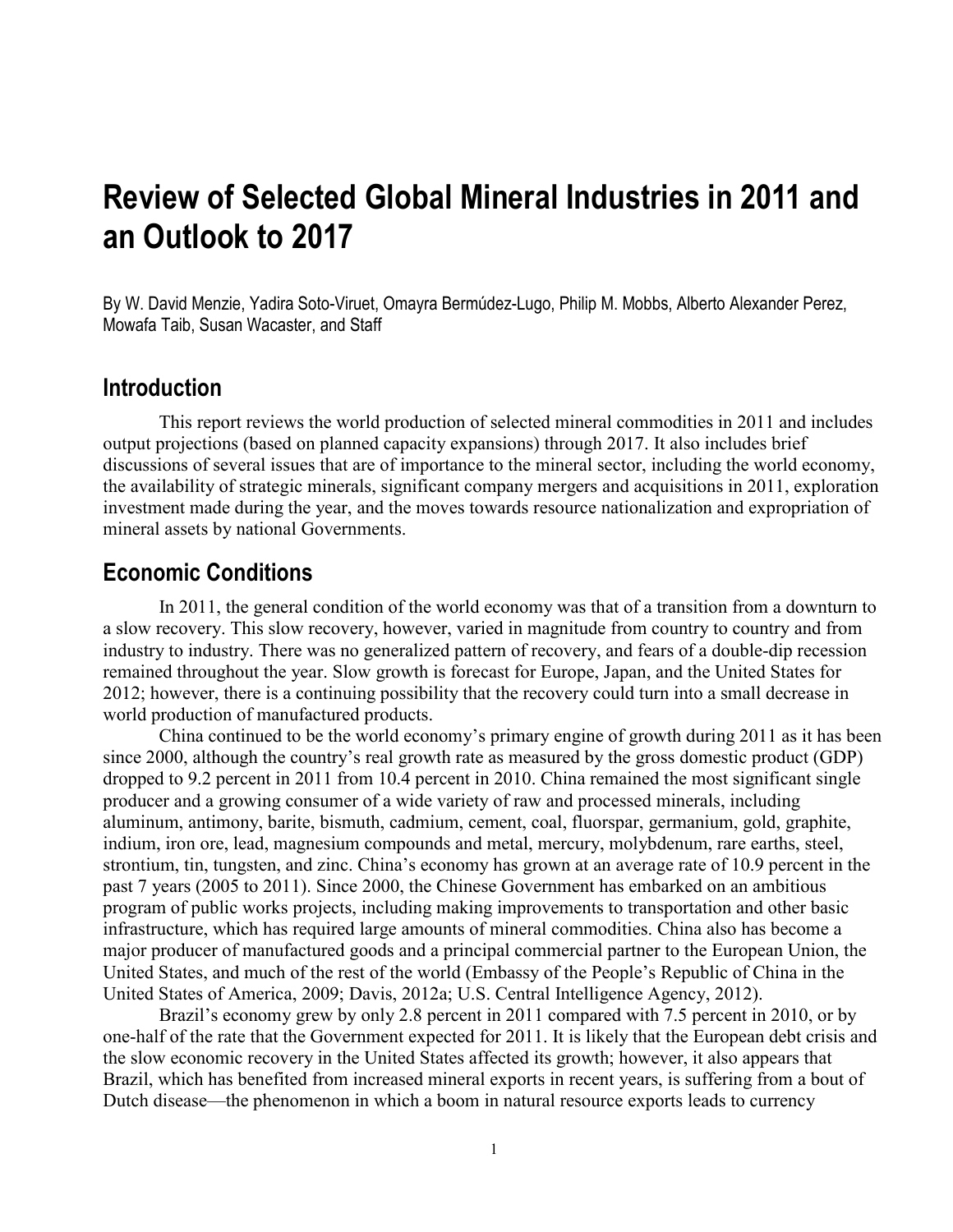appreciation, which in turn leads to a decrease in exports from other sectors of the economy. Higher interest rates in Brazil have attracted large amounts of foreign capital that, along with Brazil's mineral exports, have increased the value of the Brazilian currency. This, in turn, has made Brazil's exports of manufactured goods less competitive and is making imports more attractive, as in the case of its automotive industry. Mexican automobiles have become less expensive than those produced in Brazil, and auto imports from Mexico have increased. As a result, Brazil is seeking a treaty with Mexico to reduce Mexico's automobile exports into Brazil. Brazil is a resource-rich nation and, therefore, is sensitive to changes in patterns of mineral consumption in the world, especially that of China (one of its major trade partners), the United States, and the European Union. Any major changes in the consumption and production of these countries are likely to affect the Brazilian economy greatly. Also, Brazil will host the 2014 Soccer World Cup and the 2016 Summer Olympic Games. In anticipation of these events, major public works projects are being developed, which is increasing public spending and domestic demand for mineral resources. The Government is likely to incur new debt to finance these projects, which could present a problem if economic growth does not increase in the near future (Iliff and Jeffris, 2012; Lyons and Davis, 2012; Rolli, 2012).

The Indian economy grew at a rate of 7.8 percent in 2011 compared with 10.1 percent in 2010, and its services sector accounted for 55.6 percent of the GDP. The slower economic growth could make the Indian Government less likely to fulfill its promises of social spending and fuel subsidies that it expected to finance with revenues from the country's fast-growing economy. India's economic growth is limited by an insufficient supply of energy. Although the potential for increased industrial production in India remains positive, India, like Brazil, could be negatively affected by reduced consumption in Europe, Japan, and the United States (Lyons and Davis, 2012; Sharma and Bahree, 2012; Yep, 2012).

Economic growth in Russia is expected to decrease from more than 4 percent in 2011 to about 3.5 percent in 2012. Capital investment in Russia has slowed, and oil production is not expected to increase. Although some international firms are investing in Russia, others are selling their Russian investments. Disruptions in the delivery of natural gas from Russia to European markets continue to raise questions about the reliability of the supply of Russian oil to these markets (Iosebashvili, 2012; Kolyandr, 2012; Peaple, 2012; Torello and Robinson, 2012).

The sovereign debt crisis in Europe that was triggered by the potential default of Greece on its debt and the likely contagion that this would create on other markets, such as in Italy, Portugal, and Spain, created an environment of economic uncertainty in the European Union that affected both the ability and willingness of financial parties to invest in future projects in the mineral industry. This climate of investment restraint seems to have affected the development of long-term mining projects despite the increase in prices of many commodities.

## **Mineral Markets**

Materials in this section of the report and in tables 1 through 15 come from Fong Sam and others, 2012; Mobbs and others, 2012; Perez and others, 2012: Wacaster and others, 2012: and Yager and others, 2012, unless otherwise indicated.

## **Metals**

**Bauxite.—**In 2011, global bauxite production was about 220 million metric tons (Mt) compared with 216 Mt in 2010 (Bray, 2012b). Production increased in Guinea and China. Global production is projected to increase to 244 Mt by 2013, 279 Mt by 2015, and 312 Mt by 2017 (table 1). By 2017, Australia is expected to increase its bauxite production to 91 million metric tons per year (Mt/yr) owing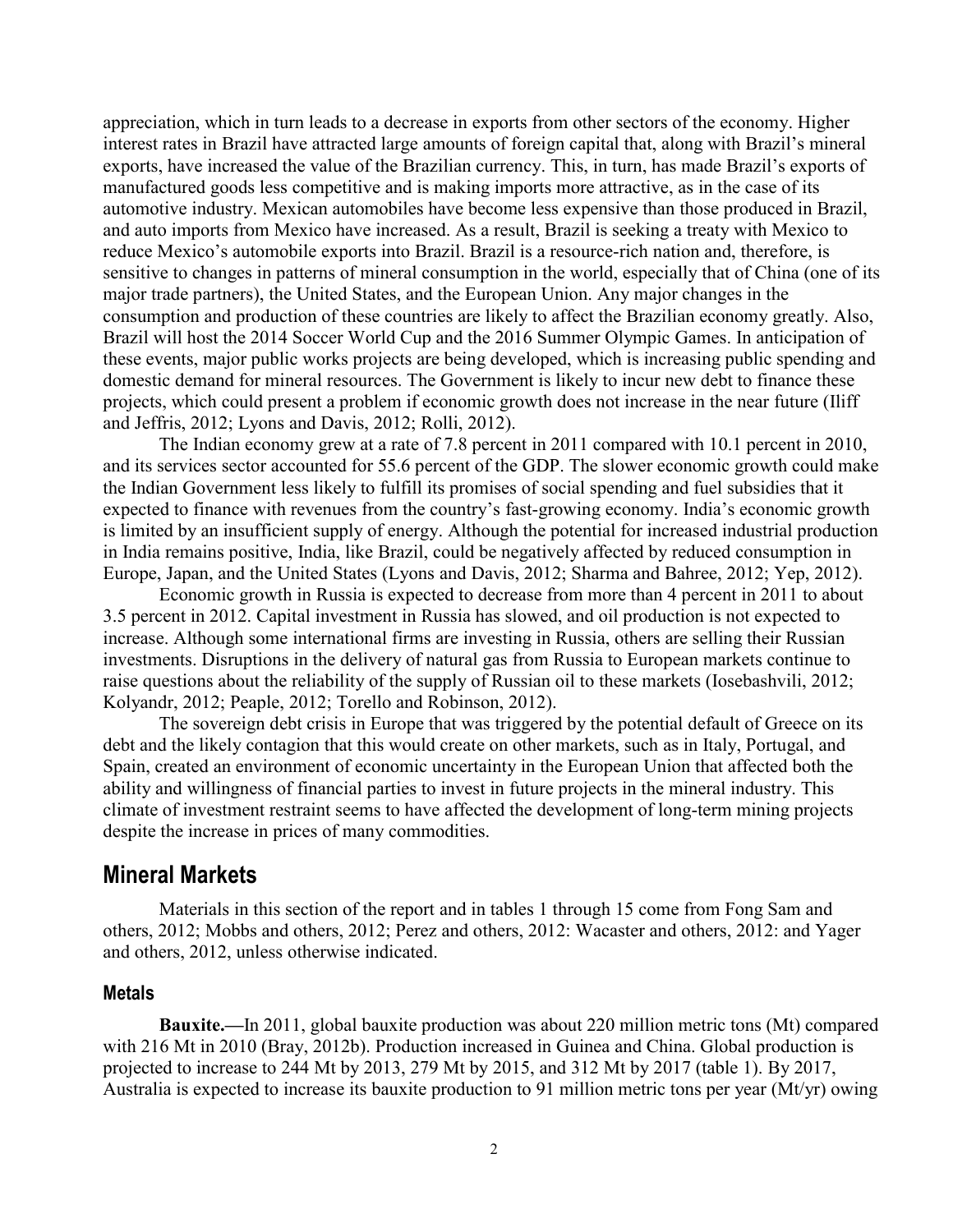to the expected capacity expansions at the Weipa and the South Embley Mines and the new capacities at the Aurukun Cape York and the Darling Range North projects. In Guinea, China Power Investment Corp. planned to develop a 12-Mt/yr bauxite mine at Boffa by 2015, and Global Alumina Corp. planned to construct a 10-Mt/yr bauxite mine at Sangaredi by 2017. The Porto Loko Mine in Sierra Leone is expected to be in operation by 2015 and to produce about 10 Mt/yr of bauxite. In Saudi Arabia, the Al Ba'itha Mine is expected to produce 3.5 Mt/yr by 2013. In Indonesia, state-owned Antam Tbk planned to increase bauxite production to 850,000 metric tons per year (t/yr) in 2010. Indonesia is expected to increase its production capacity by 19 Mt/yr between 2010 and 2017.

**Aluminum.**—World primary aluminum production in 2011 was estimated to have increased to 44.1 Mt in 2011, which was an 8 percent increase compared with output in 2010 (Bray, 2012a). China remained the leading producer with an estimated 18 Mt of primary production. Output increased as some existing facilities restarted production after shutting down in 2008 and 2009 and as new capacity was brought online, mainly in China and India. The London Metal Exchange Ltd. (LME) spot price of aluminum averaged \$2,400 per metric ton in January 2011, but prices decreased to an average of about \$2,000 per metric ton in December.

Global aluminum production, including primary and secondary materials, was about 51 Mt in 2010 (table 2), and production is projected to increase to 59 Mt by 2013, 63 Mt by 2015, and 66 Mt by 2017. In Canada, production is expected to be increased to 3.9 Mt/yr by 2017 owing to the expected increases in capacity at Rio Alcan's Kitimat smelter in British Columbia and new capacity at Rio Tinto Alcan's AP 60 plant in Quebec. Aluminum production in China is expected to increase by 6.8 Mt from 2010 to 2017 owing to several projects in development, which include 11 aluminum projects that were under construction and would have a total production of 1.12 Mt/yr, and an additional 10 aluminum projects that were in the feasibility stage and would have a total capacity of 1.4 Mt/yr.

**Cobalt.**—In 2010, global cobalt production was about 103,000 metric tons (t), and global output is projected to increase to 147,000 t by 2013, 167,000 t by 2015, and 179,000 t by 2017 (table 3). In Congo (Kinshasa), major expansions of capacity are planned at the Etoile, Kinsevere, Mutanda, Tenke Fungurume, KOV, KTO, Mukondo Mountain, and T17 Mines, which would increase the country's cobalt production by 55,000 t/yr by 2017. The Ambatovy Mine in Madagascar is expected to reach a capacity of 4,900 t/yr by 2013 and 5,600 t/yr by 2015. Expansion of Vale Nouvelle-Calédonie's Goro operation in New Caledonia is expected to increase the plant's capacity to 3,000 t/yr of cobalt by 2017.

**Copper (Mine).**—World mine output of copper is estimated to have been 16.1 Mt in 2011 (Edelstein, 2012). Chile remained the leading producer, accounting for about 34 percent of total world production. The LME spot price of copper metal averaged about \$9,600 per metric ton in January 2011 but prices declined to an average of about \$7,600 per metric ton in December based on concerns about European Union debt and changing economic policies in China (Davis, 2012a). High levels of Chinese imports were responsible for higher prices in the beginning of 2011.

Global copper production was about 16 Mt in 2010, and production is projected to increase to 18 Mt by 2013, 19 Mt by 2015, and 21 Mt by 2017 (table 4). In Congo (Kinshasa), major expansions of capacity are planned at the Etoile, KOV, KTO, Luiswishi, Mukondo Mountain, Ruashi, T17, and Tenke Fungurume Mines, which would increase the country's copper output to 990,000 t by 2017. In Australia, copper production is expected to increase by 380,000 t by 2017 owing to the planned expansions at the Copper Hill Project, the DeGrussa operation, the Kanmantoo Mine, and the Mount Elliot project. In Mongolia, the Nergui Mine, the Oyu Tolgoi mining complex, and the Tsagaan Survarga Mine are expected to come online between 2012 and 2015, which would increase the country's production capacity to 800,000 t/yr by 2017. In Chile, major expansions are planned at the Esperanza and Los Bronces Mines, and the country's copper production capacity is expected to increase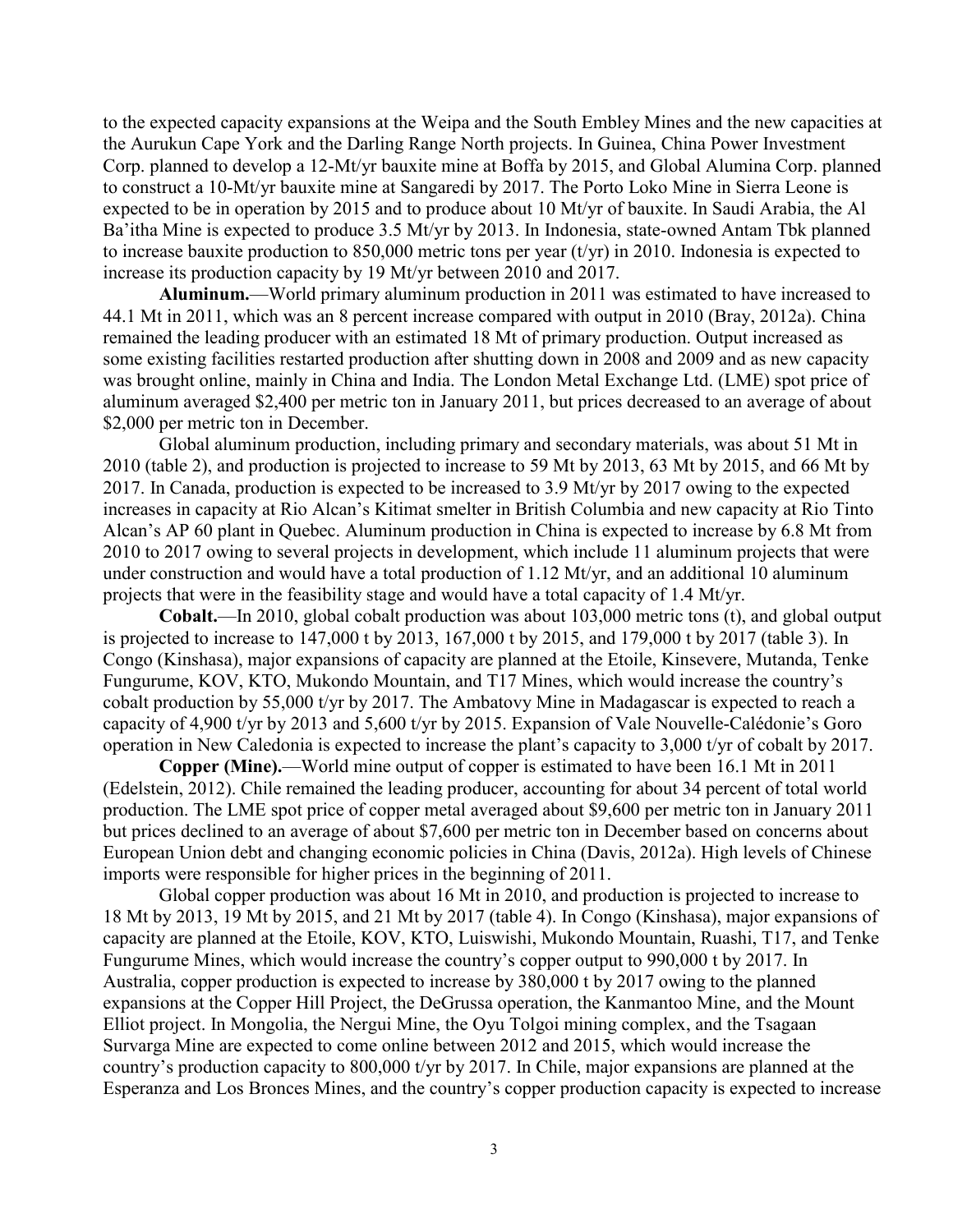by 581,000 t/yr by 2017. In Peru, new deposits are expected to be developed between 2013 and 2015, including Las Bambas and Los Chancas deposits in the Department of Apurimac and the Rio Blanco copper project in the Department of Piura. By 2012, major expansions are expected at the Antamina Mine in the Department of Ancash, Cerro Verde Mine in the Department of Arequipa, Cuajone Mine in the Department of Moquegua, and Toquepala Mine in the Department of Tacna.

**Copper (Metal).**—Global refined copper production was about 19 Mt in 2010, and it is projected to increase to 22 Mt by 2013 and 23 Mt by 2017 (table 5). Congo (Kinshasa)'s refined copper production is expected to increase to 899,000 t by 2017 owing to production increases at the Luilu, Luita, Ruashi, Tenke Fungurume, and Usoke Avenue solvent extraction and electrowinning (SX/EW) plants. Peru's production is expected to increase by about 156,000 t/yr from 2010 to 2017. New capacity is expected to come online between 2014 and 2015, including the Galeno copper project in the Department of Cajamarca, the Tia María copper project in the Department of Arequipa, and the Toromocho deposit in the Department of Junin. By 2012, major expansions are expected at the Southern Peru Copper Corp. refinery and smelter at Ilo in the Department of Moquegua.

**Gold.**—In 2011, gold production increased to about 2.7 million kilograms (Mkg) from 2.56 Mkg in 2010 (George, 2012). Market prices of gold and silver increased substantially, which reaffirmed their role as stores of value in times of economic uncertainty. The price of gold increased to \$1,652 per troy ounce in December 2011 from \$1,391 per troy ounce in December 2010 and \$968 per troy ounce in March 2008, which was the month with the highest average gold prices between December 2001 and the worldwide financial crisis of 2008 to 2009. Increases in gold prices and production were mainly attributable to investment demand resulting from the worldwide financial crisis and continuing uncertainty in the global economy from debt problems confronting such countries as Greece, Ireland, Italy, Portugal, and Spain.

Global gold production is projected to increase to 2.8 Mkg by 2013, 3.1 Mkg by 2015, and 3.3 Mkg by 2017 (table 6). In Papua New Guinea, new capacity is expected to come online between 2013 and 2017, including at the Frieda River, Woodlark Island, and Yandera Mines. Papua New Guinea's gold production is expected to increase by about 68,000 kilograms (kg) from 2010 to 2017. In Australia, gold production is expected to increase by about 59,000 kg from 2010 to 2017 owing to the expected production increases at the Cosmo Deep Mine, the Deleton Mine, and the Tropicana jointventure project. China's production is expected to increase by about 55,000 kilograms per year (kg/yr) from 2010 to 2017. In Mauritania, a major expansion was expected at the Tasiast Mine, which would increase the mine's production to 49,000 kg/yr by 2017.

**Iron Ore.**—In 2011, world output of iron contained in iron ore was estimated to have increased by about 8 percent to 1.4 billion metric tons (Gt) from 1.3 Gt in 2010 (Jorgenson, 2012). China remained the leading producer with about 25 percent of total production. Prices declined from January 2011 to December 2011, and leading iron ore producers reported reduced profits in the fourth quarter of the year. Iron ore prices are expected to remain low for at least the short term as substantial amounts of new capacity are brought online in 2012 and 2013 and as Chinese steel producers attempt to increase the amount of scrap used in steel production.

In 2010, global iron ore production was 1.32 Gt, and production is projected to increase to 1.52 Gt by 2013, 1.66 Gt by 2015, and 1.75 Gt by 2017 (table 7). In China, new capacity expansions are planned in Anhui, Liaoning, Sichuan, and Xianjiang Provinces, which would increase the country's production capacity to 430 Mt/yr by 2017. In Gabon, production is expected to begin at the Kango project by 2017 and to increase the country's production capacity to about 12.8 Mt/yr. In Guinea, new capacity is expected to come online at the Forecariah, Kalia, Mount Nimba, Simandou (Blocks 1 and 2), and Simandou (Blocks 3 and 4) Mines, which would increase the country's iron ore production capacity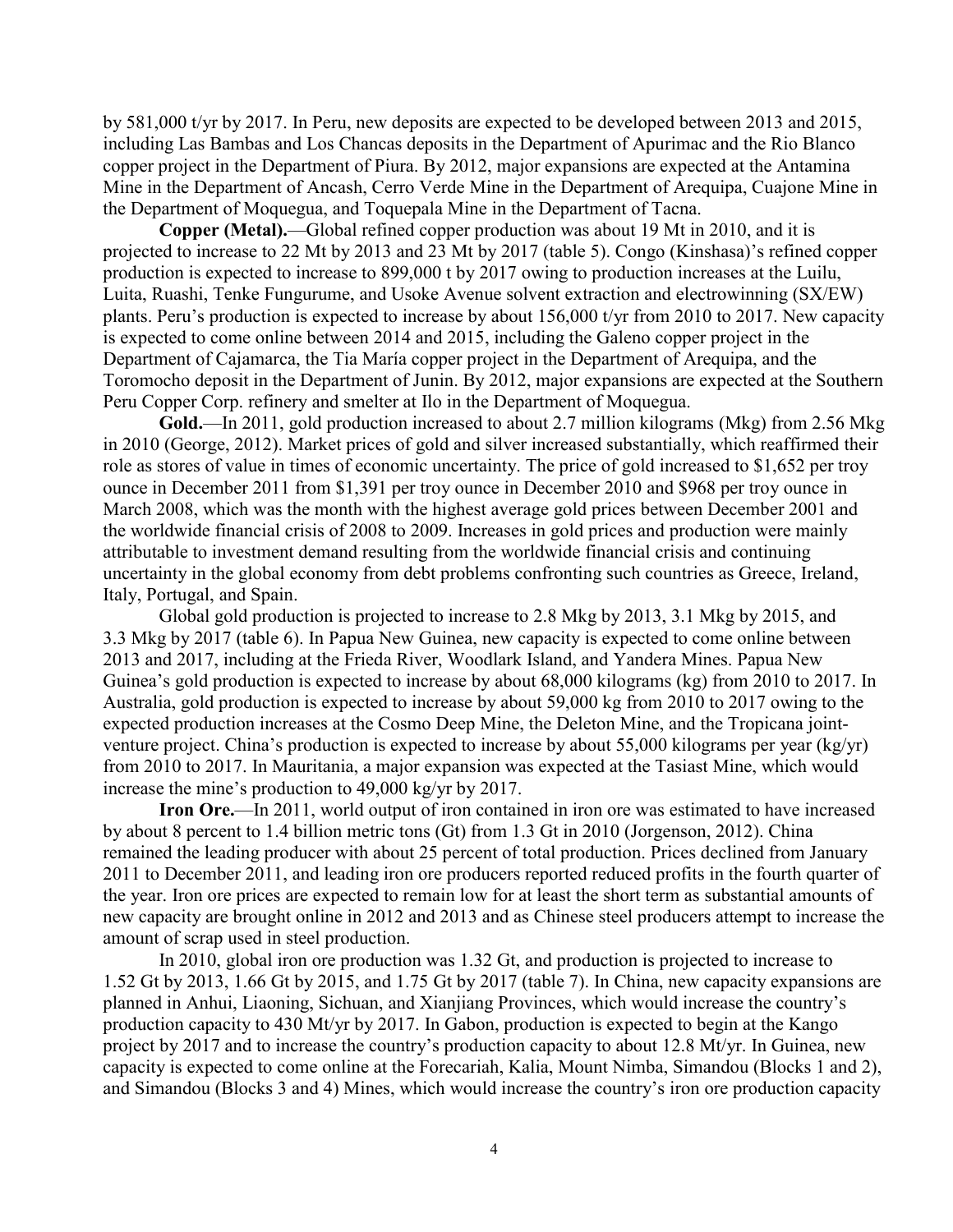to almost 120 Mt/yr by 2017. In Senegal, the Faleme Mine is expected to come onstream by 2017 with a capacity of 4.3 Mt/yr. In Sierra Leone, 10.1 Mt/yr was expected to be added to the country's production capacity by 2017 owing to the opening of the Marampa and the Tonkolili Mines.

**Steel.**—Global crude steel production increased to 1.5 Gt in 2011 from about 1.4 Gt in 2010 (Fenton, 2012). It is projected to continue to increase to 1.6 Gt by 2013, 1.7 Gt by 2015, and more than 1.7 Gt by 2017 (table 8). In China, capacity expansions are planned in Guangdong, Guangxi, and Hebei Provinces, which would increase the country's production to 780 Mt/yr of crude steel by 2017. Major expansions of capacity are planned in Liaoning Province and Jilin Province, with an expected increase in steel production capacity of 30 Mt/yr and 10 Mt/yr, respectively. Brazil's crude steel production capacity is expected to increase to about 40 Mt/yr by 2017.

**Palladium.**—In 2011, global palladium production was about 207,000 kg (Loferski, 2012). It is projected to increase to 220,000 kg by 2013, 230,000 kg by 2015 and 236,000 kg by 2017 (table 9). In South Africa, palladium production is projected to increase by about 26,000 kg from 2010 to 2017 owing to the opening of the Booysedal, Kalahari, Mareesbusg, Rooderport, and Styldrift Mines, and the Western Bushveld Joint Venture. Major expansions of capacity are expected at the Everest, Bokoni, Crocodile River, Eland, Impala, Marikana, Marula, Nkomati, Pilanesburg, and Two Rivers Mines. Palladium production is expected to increase in Canada and Zimbabwe to 19,000 kg/yr and 11,000 kg/yr, respectively, by 2017.

**Platinum.**—In 2011, global platinum production was about 192,000 kg (Loferski, 2012). It is projected to increase to 226,000 kg by 2013, 241,000 kg by 2015 and 248,000 kg by 2017 (table 10). In South Africa, new capacity is expected to come online at the Booysedal, Kalahari, Mareesbusg, Rooderport, and Styldrift Mines and the Western Bushveld Joint Venture. Major expansions of capacity are also expected at the Everest, Bokoni, Crocodile River, Eland, Impala, Marikana, Marula, Nkomati, Pilanesburg, and Two Rivers Mines, which would increase the country's annual capacity to 193,000 kg by 2017.

**Tin (Mine).**—In 2011, global mine production of tin was about 253,000 t (Carlin, 2012). It is projected to increase to 261,000 t by 2013, to decrease to 256,000 t by 2015, and to remain at that level through 2017 (table 11). In Egypt, new capacity is planned to come online at the Abu Dababb tin and tantalum mine, which is expected to begin operation by 2013 and to produce about 1,530 t/yr of tin.

**Tin (Metal).**—In 2010, global production of refined tin was about 321,000 t. It is projected to increase to 343,000 t by 2013, 362,000 t by 2015, and 385,000 t by 2017 (table 12). In China, annual production capacity is expected to increase to 180,000 t/yr of refined metal by 2017. In Indonesia, the Yunnan Tin Co. Ltd. planned to develop a tin smelter, which would increase the country's production capacity to 55,000 t/yr by 2017. In Thailand, production capacity is expected to increase to 30,000 t/yr by 2017.

## **Industrial Minerals**

**Diamond.**—In 2010, global diamond production (gem and industrial) was about 127 million carats. It is projected to increase to 137 million carats by 2013, 140 million carats by 2015, and 143 million carats by 2017 (table 13). The reopening of the Damtshaa Mine and the opening of new capacities at the AK6, BK11, and Gopa Mines in Botswana would increase the country's production capacity to about 28 million carats by 2013. In Canada, diamond production is expected to increase to 16 million carats by 2017 owing to the reopening of the Jericho Mine and several early-stage projects. Diamond production is expected to increase in Congo (Kinshasa) and Zimbabwe by 2.7 million carats and 1.6 million carats, respectively, from 2010 to 2017.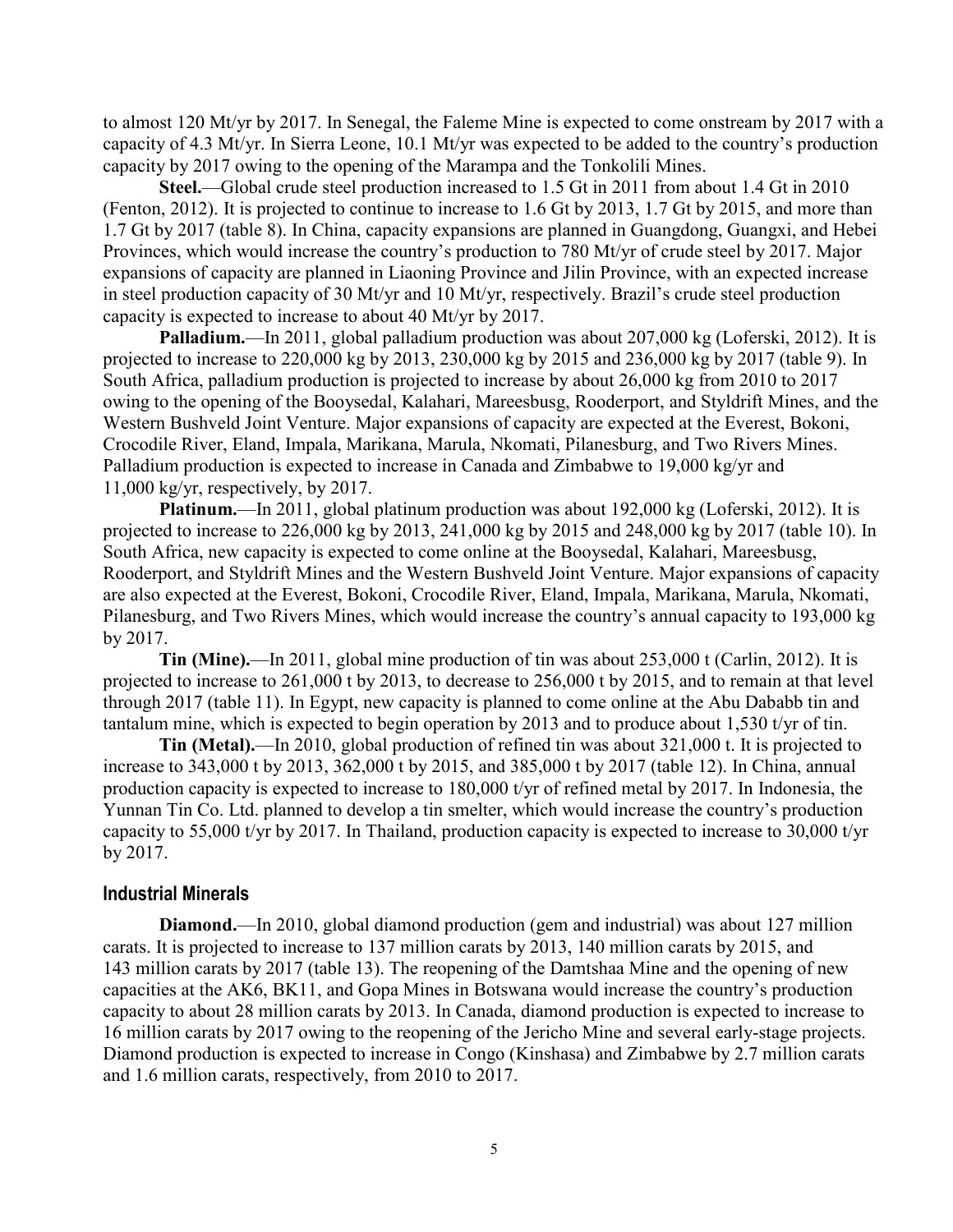**Fertilizer Minerals (Nitrogen, Phosphate Rock, and Potash).—**According to the Food and Agriculture Organization of the United Nations (FAO), consumption of fertilizer nutrients has been increasing since 2010, and it is expected to continue to increase through 2015. FAO projected increases in demand for total fertilizer nutrients from 2011 to 2015, including an increase of 1.7 percent for nitrogen, 1.9 percent for phosphate, and 3.1 percent for potash. As fertilizer consumption increases, food prices are also expected to increase. The food price index increased to 233 in 2011 compared with an index of 200 in 2008. Increased use of biofuels is also contributing to the increased price of foods, and biofuels production is expected to increase because of the high price of crude oil. About 40 percent of the U.S. corn crop was used for production of biofuels in 2011. Increases in world population, the use of biofuels, and food prices are expected to encourage farmers to apply more fertilizer to achieve higher yields. Global production of ammonia, diammonium phosphate (DAP), phosphate rock, phosphoric acid, potash, and sulfur increased by 5 percent from 2005 to 2011 (Fathallah, 2012).

According to the International Fertilizer Association, in 2011 world production of phosphate rock was 191 Mt; ammonia, 163 Mt; urea, 155 Mt; potash, 56 Mt; sulfur, 51 Mt; phosphoric acid, 42 Mt; and DAP, 33 Mt. China was the world's leading producer of urea and accounted for 30 percent of global production (Apodaca, 2012; Heffer and Prud'homme, 2012; Jasinski, 2012a, b).

China remained the leading producer of phosphate rock in 2011 and accounted for about 38 percent of the world's production (Jasinski, 2012a). Morocco, which was the world's leading exporter of phosphate rock, entered into a joint-venture agreement with Yara International ASA of Norway in to build a new port facility in Rio Grande, Brazil, where Yara would process imported phosphate rock from Morocco into fertilizer and other products. New phosphate rock suppliers came online, including in Peru in 2010 and Saudi Arabia and Kazakhstan in 2011. India was a major market for imported fertilizer in 2011; it imported 100 percent of its potash and 75 percent of its phosphate requirements. Indian companies have been creating joint ventures with potash and phosphate rock producers in Australia, Jordan, Morocco, Peru, and the United States to secure supplies of these commodities.

Potash was the most traded fertilizer component. Production was concentrated in 10 countries (Canada, Russia, Belarus, Germany, China, Israel, Jordan, the United States, Chile, and the United Kingdom, in descending order of production). Consumption (70 percent) took place in six countries (Brazil, China, India, Indonesia, Malaysia, and the United States) (Jasinski, 2012b). New plants and expansions at existing facilities are expected to increase the production for potash in the next few years in Argentina, Belarus, Brazil, Canada, China, Congo (Brazzaville), and the United Kingdom.

**Lithium.**—In 2010, global lithium production was about 28,000 t. It is projected to increase to about 35,000 t by 2013, 41,000 t by 2015, and to remain at that level to 2017 (table 14). In Australia, a major expansion of processing capacity is planned at Greenbushes by 2017. In Canada, the Quebec Lithium Project was expected to begin operation by 2013 and to produce about 3,000 t/yr of lithium by 2017. By 2017, lithium production capacity in Brazil is expected to increase to about 510 t/yr.

### **Mineral Fuels and Related Materials**

**Coal.**—In 2011, world coal production increased to about 7.7 Gt from 7.3 Gt in 2010. At yearend 2011, the total estimated proven global reserves of coal was estimated to be about 861 Gt. Europe and Eurasia had the largest reserves (35.4 percent of the world total) led by Russia (18.2 percent of the world total), followed by the Asia and the Pacific region (30.9 percent), North America (28.5 percent), the Middle East and Africa (3.8 percent), and South America and Central America (1.5 percent) (BP p.l.c., 2012, p. 30, 32).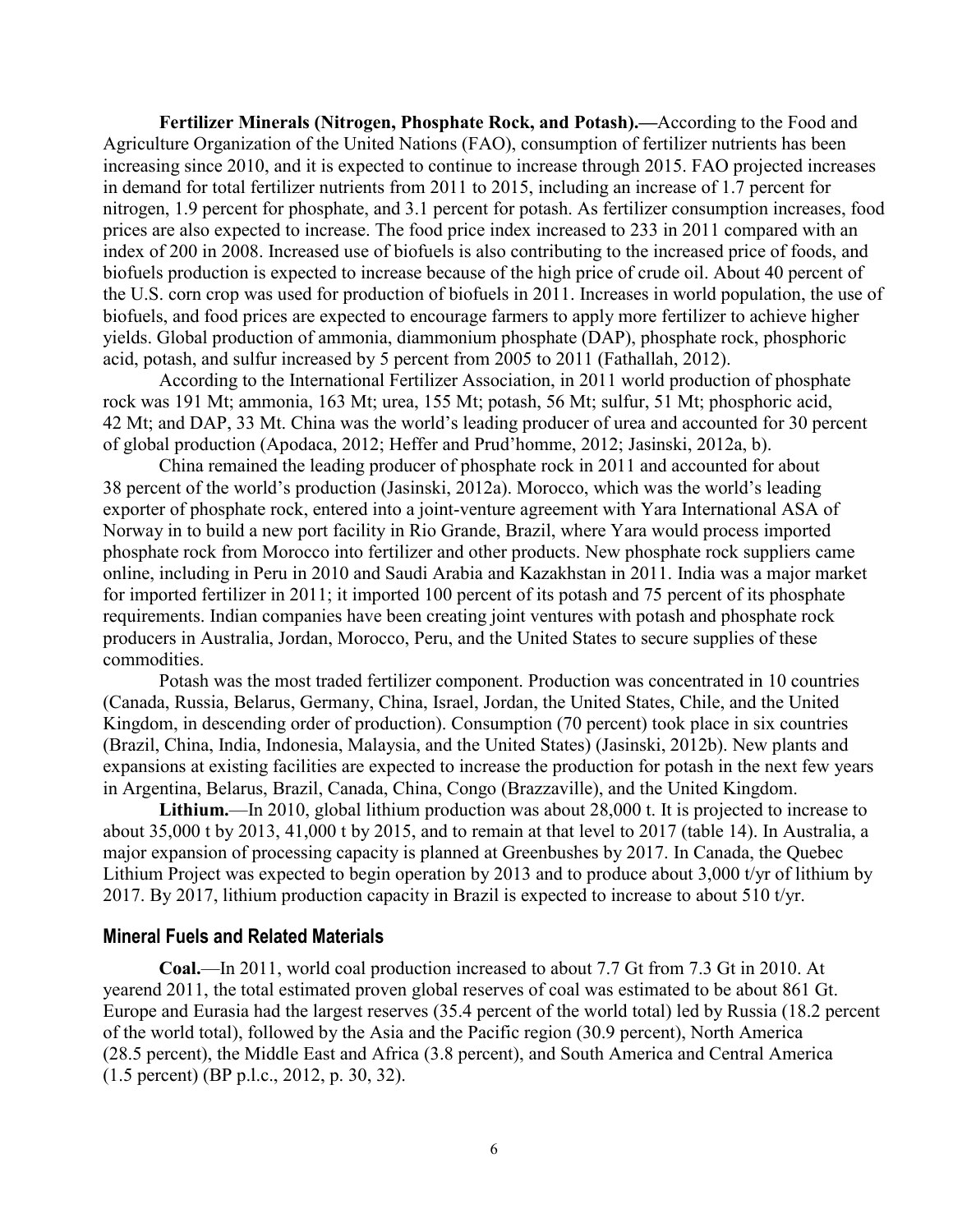From 2000 through 2010, growth in global energy demand was satisfied primarily by coal supplies. Global coal demand is expected to increase to about 600,000 metric tons per day by 2016, despite prices that have been increasing sharply and fluctuating since about 2004. Although the prices of coking coal and steam coal have increased, the price for coking coal has been increasing more rapidly since about 2005. China is expected to have the largest increase in coal production. The country generates about 70 percent of its electricity from coal (Houssin, 2012).

According to the International Energy Agency, coal will make a substantial contribution to the global energy mix to 2016. The global supply of, demand for, investment in, and trade of coal will depend upon such uncertainties as the level of economic activity, port capacities, mining capacities, Chinese growth and trade policies, supply shocks, and long-term changes in the nature and rate of decarbonization (Houssin, 2012).

Global coal production is projected to increase to 7.7 Gt by 2013, 8.0 Gt by 2015, and 8.3 Gt by 2017 (table 15). In Australia, major expansions of capacity are planned at the Hunter Valley and Ulan West Coal Mines in the State of New South Wales, which would increase the country's production capacity to 560 Mt/yr. In China, Shenhua Coal Group planned to develop the Buertai Coal Mine in Nei Mogol Autonomous Region with a designed capacity of 20 Mt/yr of coal. The Government of China expected to increase coal production in Shanxi Province to 750 Mt/yr by 2012.

**Natural Gas.**—According to the International Energy Agency, global resources of natural gas are estimated to exceed 250 times the production volume of 2011. The Eastern Europe and Eurasia region had the greatest quantity of proven reserves and other recoverable conventional gas (nearly 140 trillion cubic meters) followed by the Middle East (about 120 trillion cubic meters). Other regions—which included Africa, Asia and the Pacific, Western Europe, Latin America, and North America—were each reported to have between about 20 trillion cubic meters and 40 trillion cubic meters in proven reserves and other recoverable conventional gas. In terms of recoverable unconventional gas resources, the Eastern Europe and Eurasia region and the North America region were each reported to have between 90 trillion cubic meters and 100 trillion cubic meters followed by the Asia and the Pacific region, about 80 trillion cubic meters; Latin America, about 50 trillion cubic meters; Africa, about 40 trillion cubic meters; and Western Europe and the Middle East, about 20 trillion cubic meters each (Houssin, 2012; van der Hoeven, 2012).

According to BP p.l.c., global production of natural gas in 2011 was about 3.3 trillion cubic meters. Europe and Eurasia accounted for about 32 percent of the total, followed by Russia with about 18 percent of the world total. Europe and Eurasia was followed by North America (26 percent), the Asia and the Pacific region (about 15 percent), the Middle East (about 14 percent), Africa (about 6 percent), and Central America and South America (5 percent). Natural gas trade grew by 10.1 percent in 2010 because of a 22.6 percent increase in liquefied natural gas (LNG) shipments. LNG accounted for 30.5 percent of the global gas trade; the Middle East was the leading exporting region. Qatar was the world's leading LNG supplier, and its exports increased by 53.2 percent from those in 2009. Pipeline shipments increased by 5.4 percent in 2010 and were led by Russia. Europe and Eurasia accounted for about two-thirds of global trade in natural gas by pipeline (BP p.l.c., 2012; Global LNG Ltd., 2012).

In 2011, interest in Europe's shale gas reserves increased. Despite controversy concerning the process by which it is produced, unconventional shale gas has emerged as an important part of the active energy portfolio in North America and is a potentially important source of natural gas around the world as well. In Europe, Exxon Mobil Corp. of the United States explored for shale gas in Poland and Germany. Poland was expected to release an official shale gas estimate of about 1 trillion cubic meters in 2012, which is only about one-fifth of what had been previously estimated by other sources. Poland still planned to develop the shale gas to reduce its dependency on domestically produced coal and on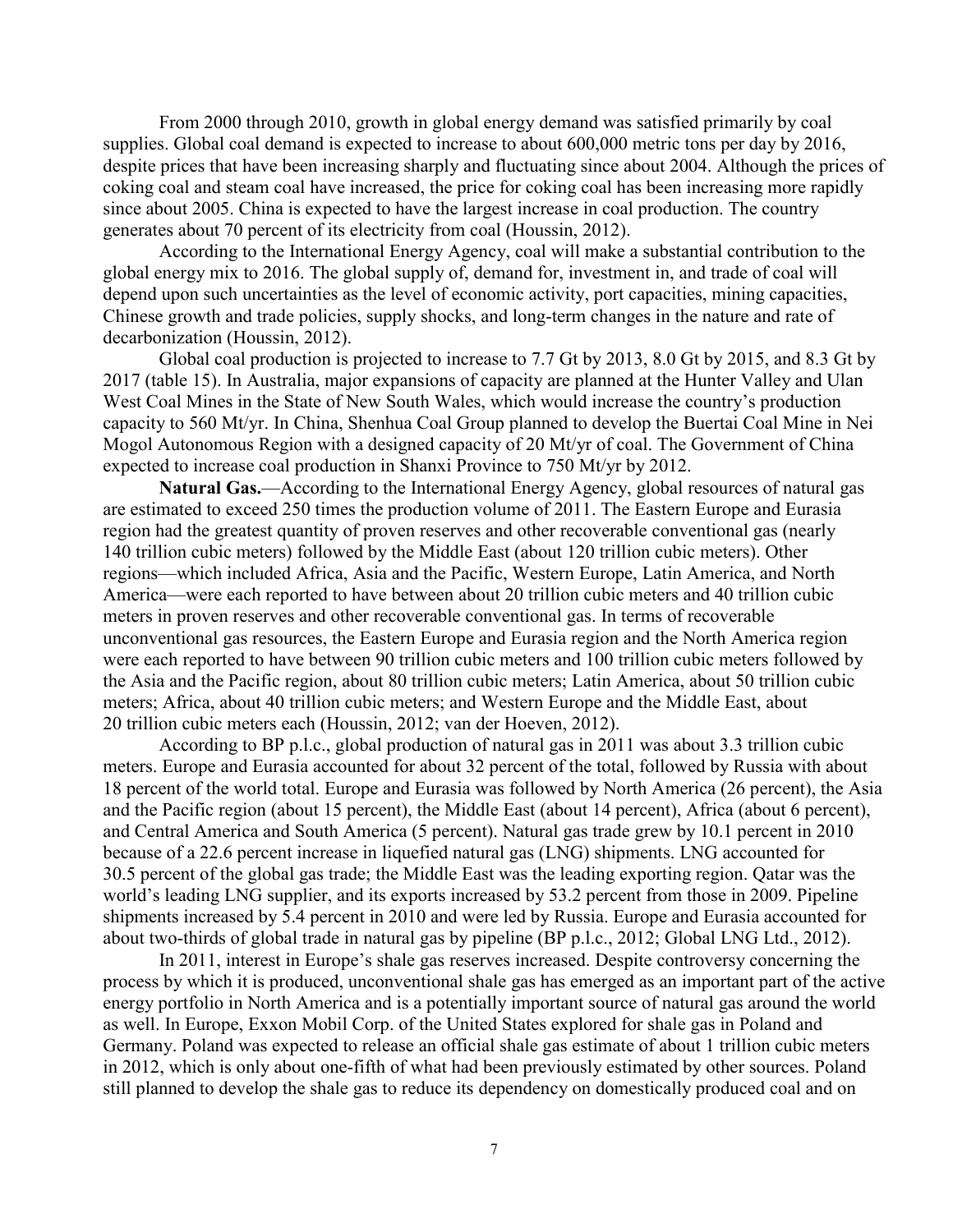gas imports. Poland granted more than 100 shale-gas exploration licenses, but ExxonMobil reported that it had not yet found commercial quantities of gas. The company reported that it could be 5 years before European shale production comes online and stated that Germany was likely to be the first European shale gas producer, provided Germany does not ban the hydraulic fracturing process that is required to recover that gas. Some very large shale gas finds have been reported elsewhere in Europe but little or no exploratory drilling has been conducted (Bergin, 2012; Thomson Reuters, 2012c).

The Chinese Government released a plan in early 2012 announcing its intention to begin producing large volumes of shale gas, and that production was expected to reach 6.5 billion cubic meters in 2015 and at least 10 times that by 2020. Large-scale exploration, however, had not yet begun in the country when the report was released, but the Government urged Chinese companies to work with foreign entities with expertise in finding and exploiting unconventional natural gas resources. China's Ministry of Land and Resources reported that the country has about 25 trillion cubic meters of potentially recoverable shale gas reserves, and the U.S. Energy Information Administration estimated Chinese reserves to be about 36 trillion cubic meters (Chen, 2012).

OAO Gazprom of Russia, which was the world's leading natural gas exporter, planned to supply LNG to India starting in 2016, but this is also the year that the United States is expected to begin exporting shale gas as record production in North America has driven down U.S. prices of this commodity. Such exports could compete with Russian exports to Asian gas markets. Asia accounts for more than 60 percent of global demand for LNG, and the region imported about 178 billion cubic meters in 2010. GAIL India Ltd., which was India's leading gas supplier, was the first Asian company to buy U.S. natural gas in 2011 when it signed a 20-year deal with Cheniere Energy Partners LP, which planned to supply 3.5 Mt/yr starting in 2017. Gazprom already had tentative long-term supply agreements in 2011 with GAIL and several other companies, but the Russian supplier ties the price in long-term contracts to the price of oil. Some European customers have resisted such pricing, and China has refused to pay Russia prices for natural gas that are equivalent to those it charges European customers (Shiryaevskaya, 2012).

In 2011, Japan's utility companies consumed a record 5 Mt of LNG compared with 3.47 Mt in 2010, as the country was forced to offset the decline in nuclear power generation in the aftermath of the Fukushima Daiichi Nuclear Power Plant accident. The accident resulted in a record 12.1 percent decrease in electricity production compared with that of 2010. Inpex Corp. of Japan, which was the country's top oil and gas developer, announced in early 2012 that it would buy a 15.55 percent stake in the *Prelude* floating LNG project in Australia from Royal Dutch Shell plc of the Netherlands. The *Prelude* project was expected to be the first floating LNG project to come online, although several other projects were expected to come online by the end of the decade (Maeda, 2011; Negishi and Tsukimori, 2012).

**Uranium.**—As a result of Japan's Fukushima Daiichi nuclear accident that occurred on March 11, 2011, uncertainty about the role of nuclear power increased significantly and led to policy changes, particularly in Europe where Germany voted to end nuclear power generation by 2022. Around the world, the event heightened the awareness of and debate about nuclear energy. In June 2012, Japan restarted its first nuclear reactor No. 3 at the Oi complex, which is operated by Kansai Electric Power Co. The country planned to restart its second reactor (No. 4), which is located 370 kilometers west of Tokyo, in July 2012. After the earthquake and the tsunami, 50 nuclear reactors were taken offline for maintenance and tests; however, no further details were available as to when the other reactors would be restarted. Prior to the Fukushima Daiichi accident, the price of uranium had been as high as \$73 per pound (\$161,000 per metric ton); at the time of the accident, it was \$66 per pound (\$145,000 per metric ton). By yearend 2011, the price had fallen to \$52 per pound (\$115,000 per metric ton). Nevertheless,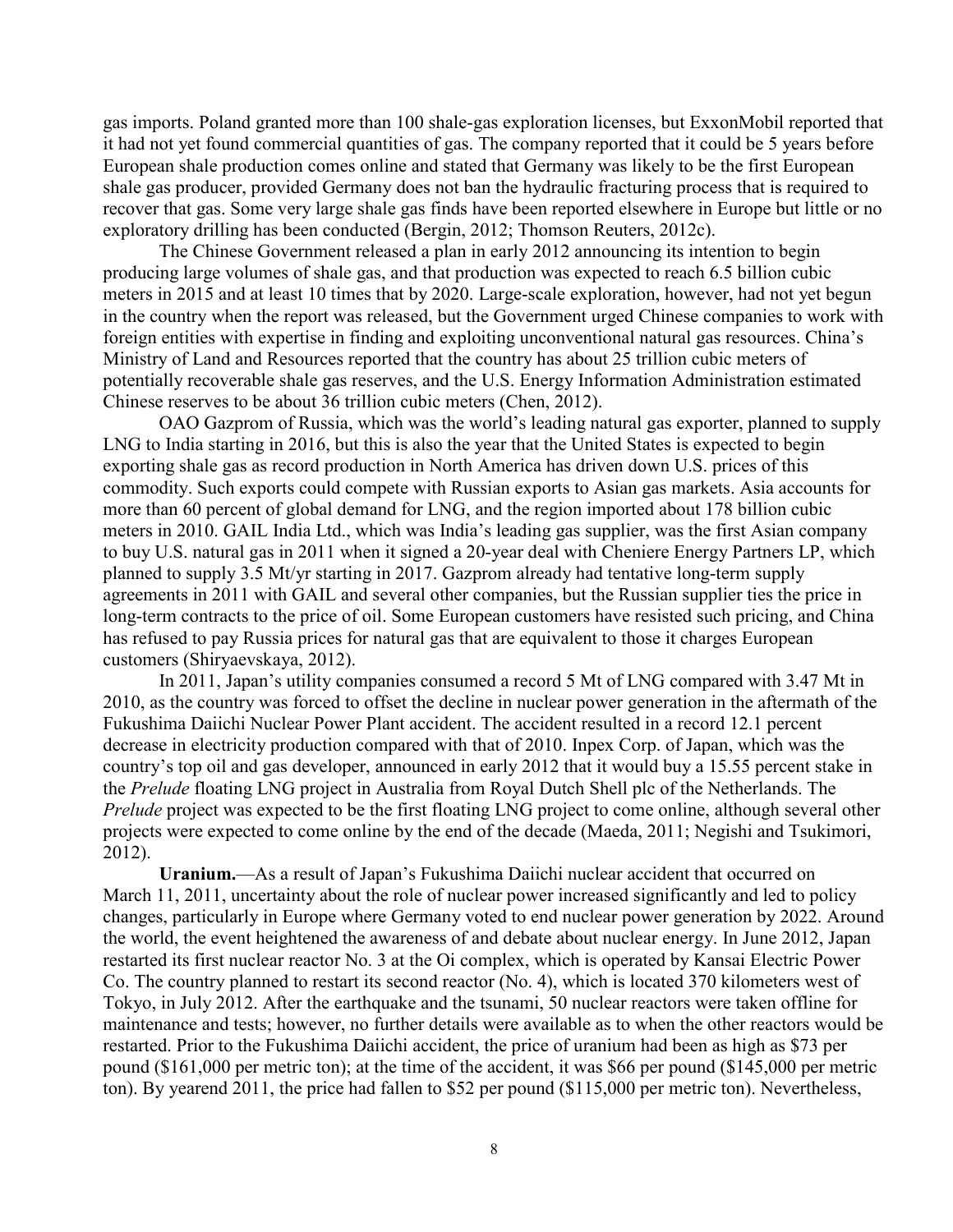some countries, including China, India, the Republic of Korea, and Russia, reportedly remained committed to ambitious nuclear programs similar to those that were adopted in the 1970s when the first global oil shock resulted in nuclear power expansion in France, Japan, and the United States. The Fukushima accident led some countries, including the United States, to comprehensively review their nuclear power generation operations for safety, focusing primarily on backup power systems that would provide protection against extreme external events. As of mid- to late-2011, there were 65 reactors under construction worldwide, including 5 in the Republic of Korea, which already had 21 connected to the grid; 2 in Japan, which had 50 connected to the grid at the time of the accident; and 1 in the United States, which has 104 reactors connected to the power grid. Canada had 17 reactors connected to its power grid but none under construction. Canada's deuterium reactors supply about 15 percent of the country's electricity. France, which has 58 nuclear reactors, obtains more than 75 percent of its electricity from nuclear energy; in fact, it is the largest net exporter of electricity because of its low cost of generation. France uses about 12,000 t of uranium oxide concentrate (10,500 t of uranium) per year, of which 4,500 t comes from Canada's Areva reactor, and 3,200 t comes from Niger. About 17 percent of France's electricity is from recycled nuclear fuel (Natural Resources Canada, 2009; Mining Journal, 2011a, b; Organisation for Economic Co-operation and Development, 2011; Gordon, 2012; Maeda, 2012a, b; World Nuclear Association, 2012).

## **Strategic Minerals**

There has been a great deal of concern about the availability of minerals needed for industrial production in Europe, Japan, and the United States in recent years. Much of the concern has crystallized around rare-earth elements, which have received very broad attention in both the media and professional circles. China is rich in rare-earth resources, accounting for about 50 percent of the world's total rareearth resources. In addition to raw rare-earth minerals, China produces a variety of processed products, including rare-earth metals and chemicals. Since the 1990s, China has become the leading rare-earthelement producing country in the world, accounting for more than 90 percent of the world's total output. Over the past decade, such countries as France, Italy, Japan, and the United States have depended upon rare-earth elements exported from China. Before 2000, China's rare-earth production exceeded domestic demand; at that time, suppliers in China exported significant amounts of rare-earth products to overseas markets. In 2000, China produced 73,000 t of mined rare-earth elements (rare-earth oxide equivalent) and consumed about 19,000 t. From 1990 to 2000, China exported unprocessed rare-earth elements (Cordier, 2012; Menzie, 2012).

In the past 10 years, however, Chinese domestic demand for rare-earth elements increased sharply. The country's rare-earth production increased to more than 120,000 t; further, domestic consumption of rare-earth elements increased to 87,000 t by 2010. At the same time, the Chinese Government issued measures calling for restricted production, and the Government further restricted exportation of rare-earth elements. China no longer exports unprocessed rare-earth elements. In addition, the rare-earth export quota decreased to about 30,000 t in 2010 from 47,000 t in 2000. Chinese statistics indicate that the country's rare-earth production has remained at 120,000 t during the past several years (Menzie, 2012).

China's restriction of rare-earth exports has significantly affected the downstream sectors of other countries, especially France, Italy, and Japan, which do not have identified rare-earth resources. In the United States, the reopening of the Mountain Pass Mine in California in late 2011 is expected to reduce U.S. demand for processed rare earths from China in the coming years. In addition, Lynas Corp. Ltd. of Australia completed construction of its Mount Weld Mine in Western Australia in 2010. These two mines can supply a total of about 30,000 t of mined rare-earth elements beginning in 2012 and will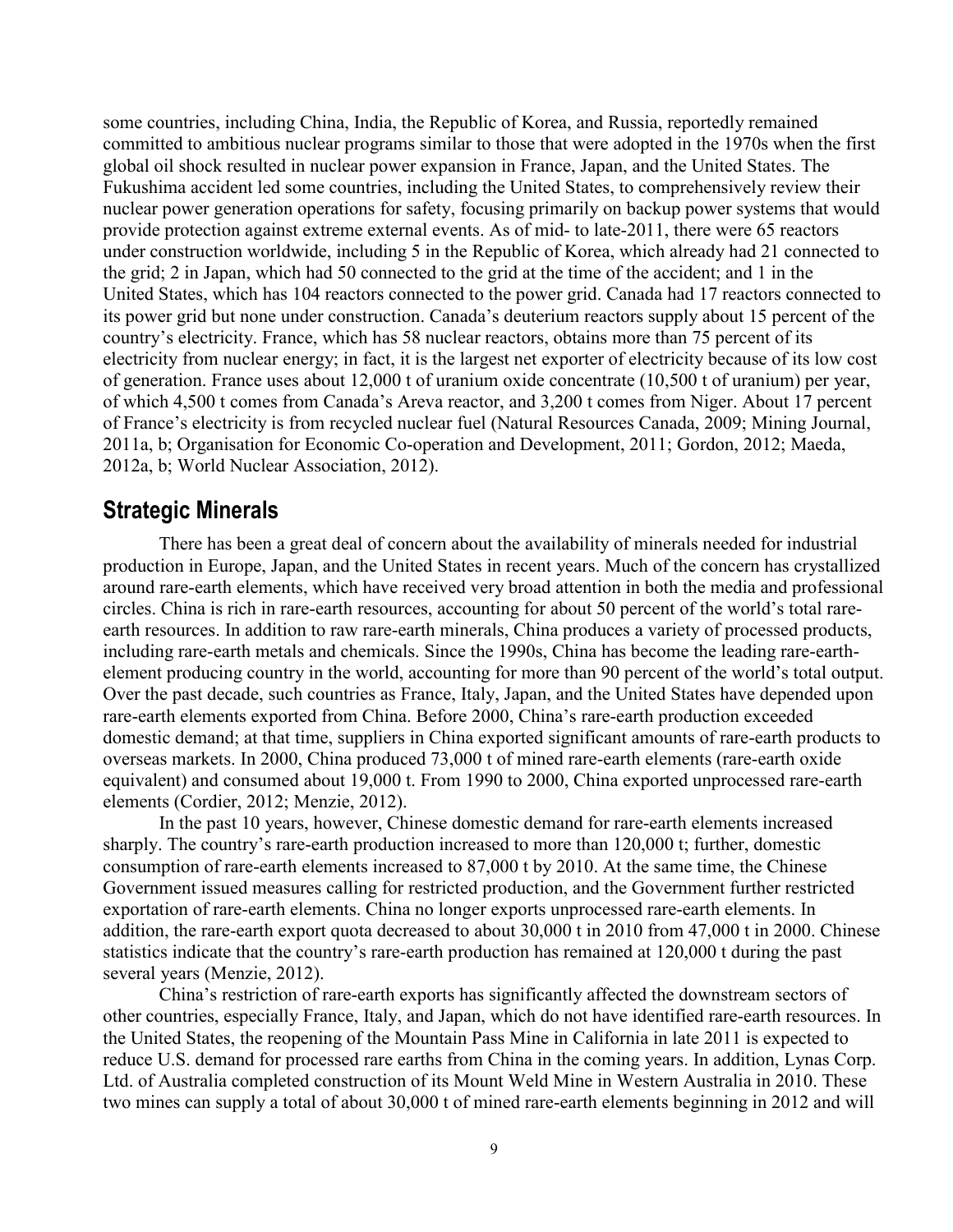reduce the demand for Chinese-produced rare-earth elements. Mountain Pass and Mount Weld, however, contain mainly light rare earths (lanthanum, cerium, praseodymium, neodymium, samarium, and europium). Many electronic products require heavy rare earths (gadolinium, terbium, dysprosium, holmium, erbium, thulium, ytterbium, and lutetium) to perform more efficiently. Currently, China is the only country that can supply significant amounts of both light and heavy rare-earth products. At least for the next several years, China will continue to be the major supplier of heavy rare-earth elements (Menzie, 2012).

The concerns are not, however, limited to rare-earth elements and supplies of raw minerals. The issue extends across mineral commodities and throughout the supply chain of manufactured goods. Since the 2008 publication of two reports by the National Research Council (Minerals, Critical Minerals, and the U.S. Economy) and the National Academy of Engineering (Managing Materials for a Twenty-First Century Military), it has become apparent that the Department of Defense and major U.S. corporations, such as General Electric Co., were unaware of the degree to which they depended on numerous minerals and mineral materials. Perhaps this should not be surprising as they typically do not buy raw materials, but mainly purchase component parts or integrated systems. Events such as the Japan earthquake of 2010 have served to highlight how supply chains can be interrupted with consequent effects across a variety of economic actors, some gaining and others losing as a result of the disruption (National Research Council, 2008a, b; Menzie, 2012).

## **Mergers and Acquisitions**

The higher-than-average number of mergers and acquisitions (M&As) in the mining sector in 2011 is attributable to several factors, including low interest rates, increased cash reserves of many large- and medium-sized mining companies, and the availability of a number of prospect-rich exploration and mining companies. Some companies also engaged in share repurchase programs; BHP Billiton completed a \$10 billion buyback program that it had resumed in late 2010 (MacDonald, 2011).

The year 2011 was not only the second busiest year in history in terms of the number of proposed M&As in the mining sector but it was the one with the fewest proposed mining M&As cancelled since 2004. A total of 2,605 mining M&A deals with a reported value of \$149 billion were disclosed during the year. These deals represented a 33 percent increase in the value of announced mining M&A transactions compared with that of 2010; the average value of these deals increased by 50 percent to \$105 million from \$70 million during 2010. M&A transactions in the mining sector that were valued at less than \$100 million accounted for 1,355 deals, although the megadeals (greater than \$1 billion) received the most press coverage. Australia, Canada, and the United States held a 57 percent share of all 2011 mining acquisitions worldwide, and Canada held a 30 percent share of the M&A market. Also, Australia, Canada, and the United States accounted for 53 percent of the year's acquisition value; Australia held the top position with a 22 percent share of the market, and the United States displaced China by holding a 17 percent market share (PricewaterhouseCoopers LLP, 2012, p. 6–10).

China and Russia together accounted for 16 percent of the global mining deals by value and 11 percent by volume. Among the world's developing economies, China represented about one-half of the growth in the market and its buying volume increased by about 40 percent from the world's 2006 market peak volumes and 300 percent from 2006 market peak values. Other noticeable players in the developing economies were India-based buyers, which took part in 26 acquisitions worth \$1.6 billion; Indonesia-based buyers, which accounted for \$1.3 billion worth of mining buys; and Republic of Koreabased buyers, which accounted for \$2.6 billion worth of buys (PricewaterhouseCoopers LLP, 2012, p. 10–11).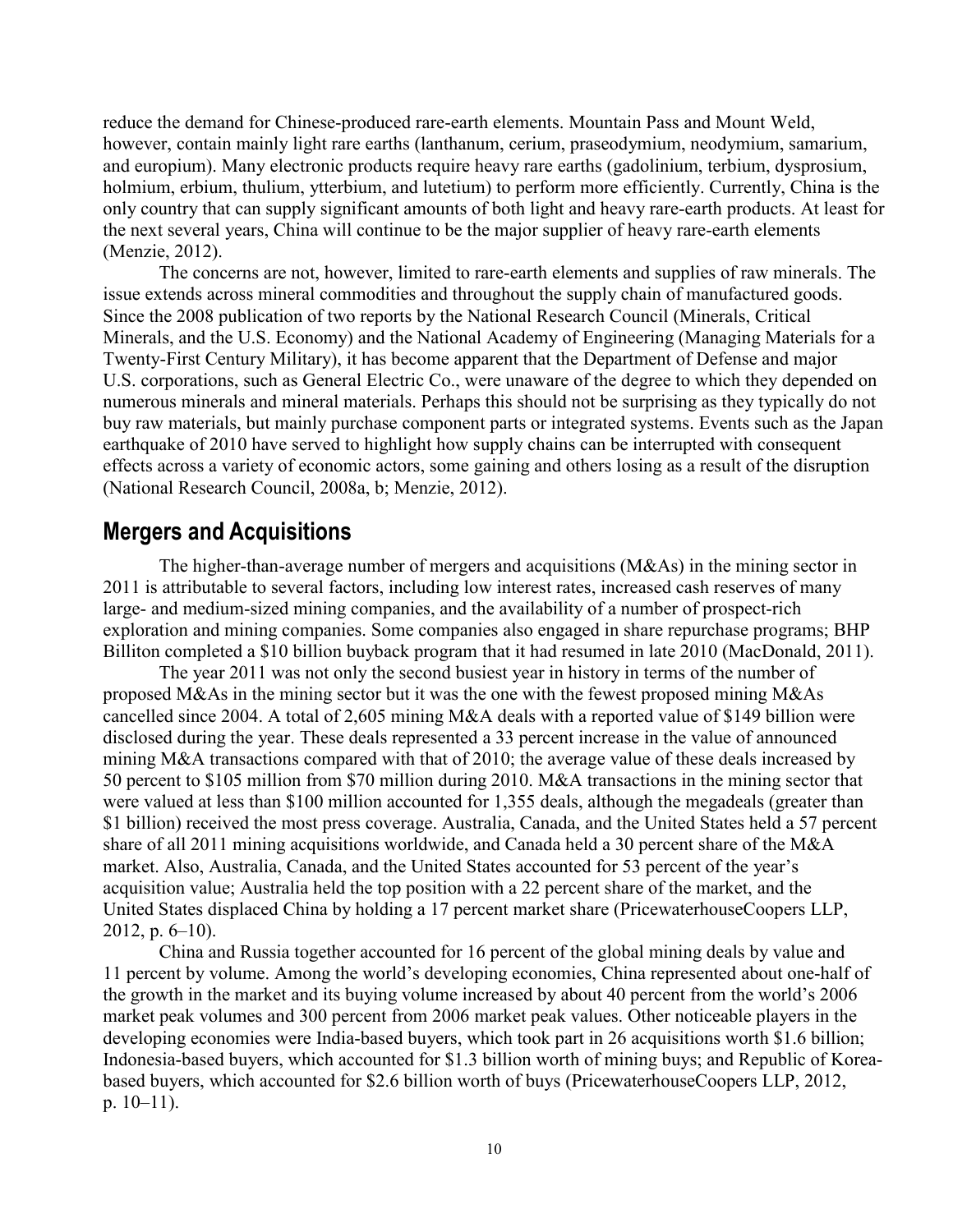On a country-by-country basis, financial analysts observed a "geographic clustering" in terms of buyers favoring and participating in projects located in their own markets. This was notable both for developed as well as developing economies. About 64 percent of Australian-led acquisitions involved projects in Australia; 61 percent of Canadian-led acquisitions involved projects in Canada; and 60 percent of United States-led acquisitions involved projects in the United States. Likewise, in the non-Western developing economies, 100 percent of Mexican-led acquisitions involved projects in Mexico; 90 percent of Russian-led acquisitions involved projects in Russia; 75 percent of Brazilian-led acquisitions involved projects in Brazil, and 64 percent of Chinese-led acquisitions involved projects in mainland China. About 44 percent of the deals announced by Western-based companies outside of their own territory involved projects in Latin America. The second most popular destination for overseas M&A investments was Africa (PricewaterhouseCoopers LLP, 2012, p. 10–14).

The five key mineral commodities that dominated global M&A investments were coal, copper, gold, iron ore, and niobium. These commodities represented about 81 percent of the aggregate values of firms that were the object of mergers or acquisitions; 41 percent of copper transactions (by value) were for targets in China, Congo (Kinshasa), Mongolia, Namibia, and Zambia. Although the majority of transactions involving iron ore took place in Australia, Canada, and China, significant acquisitions involving iron ore also took place in Afghanistan, Cameroon, Congo (Brazzaville), and Russia. In terms of volume, copper, gold, iron ore, silver, and uranium represented 57 percent of all M&A activity. Gold dominated investments (by volume) accounted for 31 percent of M&A deals (PricewaterhouseCoopers LLP, 2012, p. 16). In the fuels sector, a total of 1,322 oil and gas M&A transactions were announced in 2011, which was an increase of more than 5 percent from that of 2010 (Deloitte Development LLC, 2011).

Significant mergers or acquisitions in the mineral sector during 2011 included the following:

- \$8.5 billion (coal)—Virginia-based Alpha Natural Resources, Inc. merged with Virginia-based Massey Energy Co. The merger would have Alpha in control of the second ranked coal reserve base in the United States (Alpha Natural Resources, Inc., 2011).
- \$7.5 billion (copper)—In July, Canadian company Barrick Gold Corp. acquired 100 percent of the issued and outstanding common shares of Equinox Minerals Ltd. of Canada for \$7.482 billion. Equinox's assets included the operating Lumwana copper mine in Zambia and the Jabal Sayid copper project in Saudi Arabia, which is expected to enter production in 2012 (Barrick Gold Corp., 2011; 2012, p. 17–18; Donville, 2011; Nicholson, 2011).
- \$5.4 billion (copper)—Mitsubishi Corp. of Japan acquired 24.5 percent of Anglo American Sur S.A. of Chile, which holds a significant portfolio of copper assets in Chile, including Los Bronces Mine, El Soldado Mine, the Chagres smelter, and a number of other exploration properties (Mitsubishi Corp., 2011).
- \$5.2 billion (bauxite and aluminum)—Norsk Hydro ASA of Norway acquired significant Brazilian bauxite and alumina assets from Companhia Vale do Rio Doce (Vale) of Brazil. Norsk Hydro obtained full control and ownership of the Paragominas bauxite mine, a 91 percent share in the Alunorte alumina refinery, an 81 percent share in the CAP alumina refinery, and a 51 percent share in the Albras aluminum plant, among other assets (Norsk Hydro ASA, 2011).
- \$4.8 billion (iron ore)—In May, Ohio-based Cliffs Natural Resources Inc. acquired Consolidated Thompson Iron Mines Ltd. of Canada. Following the merger, Cliffs is expected to become one of the leading mining and natural resources companies in North America and to have significant exposure to Asian markets. Cliffs will control 10 iron ore facilities, 6 coal mines, and a prefeasibility chromite-development project in Australia, North America, and South America (Cliffs Natural Resources Inc., 2011a; 2011b, p. 7; 2011c, p. 6).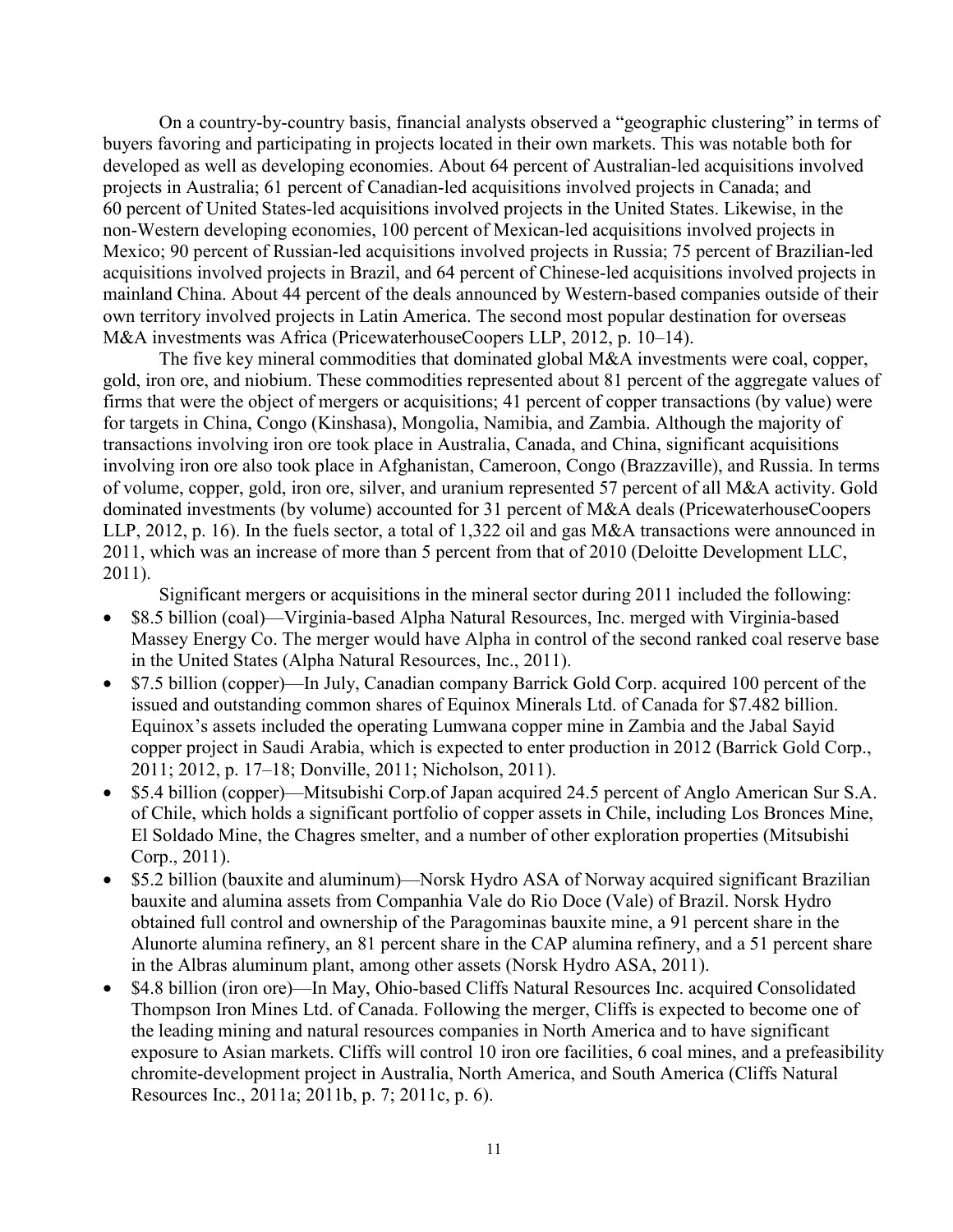- \$4.8 billion (coal)—Australian company Whitehaven Coal Ltd. agreed to merge with Aston Resources Ltd. in December 2011. The merger would create Australia's leading independent coal company. Whitehaven was also to acquire Boardwalk Resources Ltd. for about \$86 million. Boardwalk held interests in coal exploration assets across New South Wales and Queensland, Australia (Mishkin, 2011; Whitehaven Coal Ltd., 2012).
- \$4.7 billion (coal)—In December, Missouri-based Peabody Energy Inc. completed the acquisition of all outstanding shares in Macarthur Coal Ltd. of Australia. Macarthur's assets included majority interest in the Coppabella, Middlemont, and Moorvale Mines in Australia in addition to a number of mine development and infrastructure projects, which were expected to become operational between 2012 and 2014 (Peabody Energy Inc., 2011).
- \$2.84 billion (copper)—In December, KGHM Polska Miedz S.A. of Poland signed a binding conditional agreement with Canadian company Quadra FNX Mining Ltd. under which KGHM would acquire 100 percent of the shares of Quadra FNX. Quadra mined copper, nickel, gold, platinum, and palladium from the Carlota and Robinson Mines in the United States; the Franke Mine in Chile; and the McCreedy West, Levack, and Podolsky Mines in Canada (KGHM Polska Miedz S.A., 2012, p. 20).
- \$2.5 billion (gold)—In December, Eldorado Gold Corp. of Canada agreed to acquire all the outstanding common shares of European Goldfields Ltd. of Canada. European Goldfields held a 95 percent interest in Greece's Stratoni Mine, a 95 percent interest in the Skouries and Olympias projects, also in Greece, and an 80.1 percent interest in the Certej project in Romania. European gold reserves are estimated to be 286,000 kg (Eldorado Gold Corp., 2012, p. 2).
- \$2.3 billion (gold)—Colorado-based Newmont Mining Corp. acquired all the outstanding common shares of Fronteer Gold Inc. of Canada in April. Fronteer held interest in three gold projects in the State of Nevada, with an estimated measured, indicated, and inferred resource of about 177,000 kg of gold (Newmont Mining Corp., 2011, p. 26–27).

## **Exploration**

In 2011, according to Engineering and Mining Journal's annual survey of global mining investment, the Raw Materials Group (RMG) of Sweden estimated that the total value of announced investment in the global mining industry (this included coverage of precious, base, and ferrous metals; ferroalloys; and coal) increased by 20 percent to \$676 billion compared with that of 2010. Based upon RMG criteria, Australia maintained its position as the leading nation for total mining investment in 2011 followed by Canada (Ericsson and Larsson, 2012).

Despite the recorded increase in global mining investments, the number of projects that had reached the feasibility stage declined for a second consecutive year, which was in part attributable to a sharp decline in exploration in 2009 (exploration spending reached a low of \$8.4 billion in 2009) as a result of the global economic downturn of 2008 to 2009. Boart Longyear of the United States, which is one of the world's largest mineral exploration drilling companies, reported a record year in 2011, with a 37 percent increase in revenue to \$2 billion compared with that of 2010. Demand for the company's drilling services was focused mostly in Latin America and Africa, reflecting the demand for gold and copper from those regions. The company also reported that its revenue had decreased by about 50 percent in 2009 when many junior exploration companies closed and the major companies, which represented 80 percent of its revenue, scaled back their exploration programs. Boart Longyear, however, expected about 14 percent growth in revenues in 2012, primarily as a result of the activities in Africa and Latin America that contributed to record revenues in 2011 (Metals Economics Group, 2011; Ericsson and Larsson, 2012; Topf, 2012).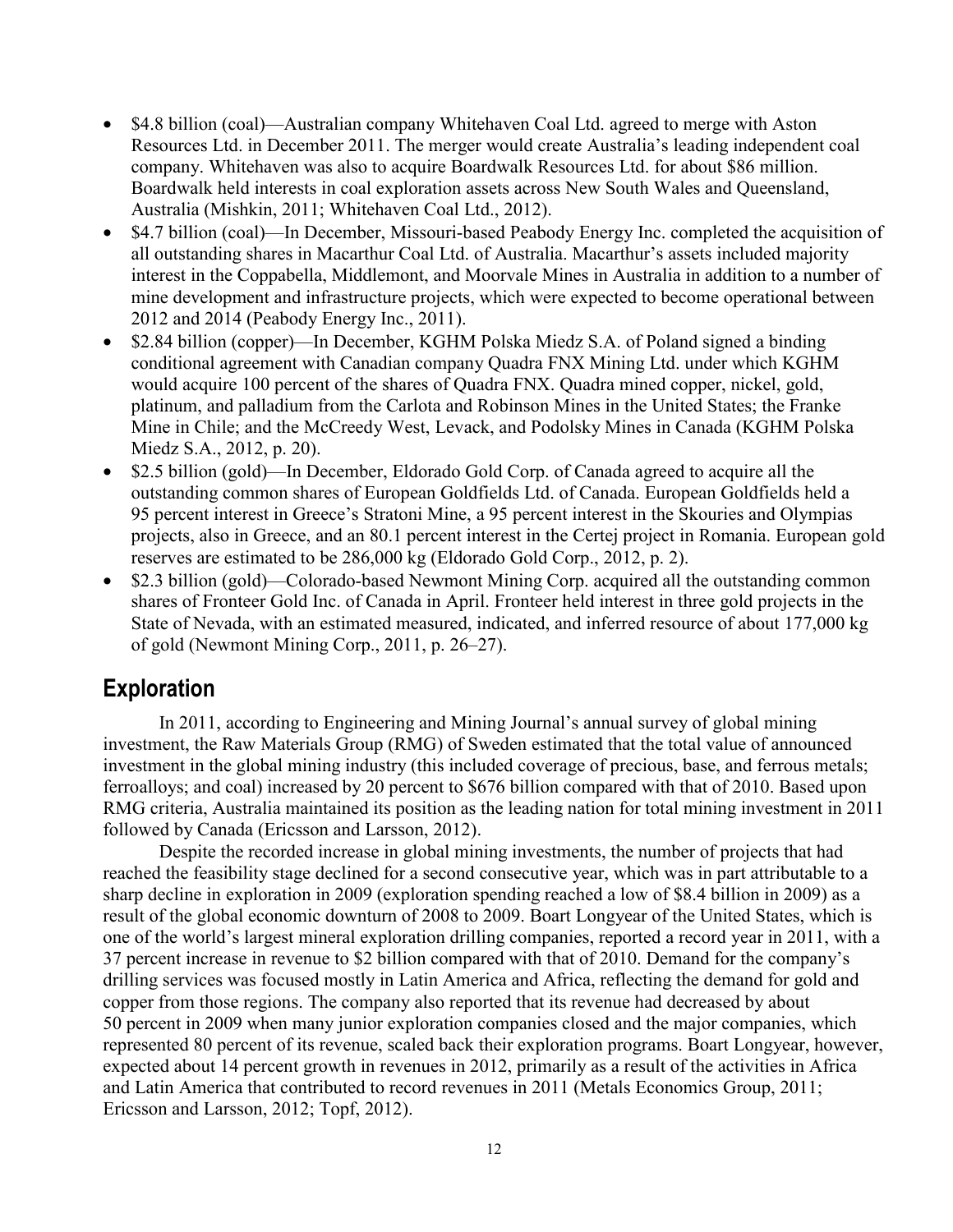Based on its survey of planned nonfuel and nonferrous exploration spending (which included coverage of precious and base metals, as well as lithium, niobium, phosphate, potash, rare-earth elements, tantalum, and uranium), the Metals Economics Group (MEG) of Canada reported that global exploration spending increased by about 50 percent in 2011 to \$18.2 billion. According to the MEG's criteria, Latin America was the leading region for planned mineral commodity exploration budgets in 2011, with 26 percent of the total, followed by Canada (18 percent), Africa (15 percent), Australia (12 percent), the United States (8 percent), the Pacific region (not including Australia) and Southeast Asia (6 percent), and the rest of the world, including China and Russia (15 percent) (Els, 2011; Metals Economics Group, 2011).

According to the MEG, Mexico, which invested \$1 billion in exploration in 2011, was Latin America's leading country in terms of global exploration spending in 2011, accounting for 6 percent of the total; it was followed by Chile (5 percent), Peru (4 percent), Brazil (3 percent), and Argentina and Colombia (2 percent each). The group reported that Mexico's exploration spending had grown faster than the world average since 2003 and that its growth was attributed to increased spending by Canadian junior exploration companies. According to data compiled by the U.S. Geological Survey (USGS), Mexico led the region in terms of the number of exploration sites, followed by Peru, Brazil, Argentina, Chile, and Colombia (Jamasmie, 2012a, b; Wilburn and others, 2012).

According to Natural Resources Canada, Canada's exploration and deposit appraisal expenditures by junior and senior companies (including field work, overhead costs, engineering, economic and feasibility studies, environmental work, and land access costs) increased by 42 percent in 2011 compared with those of 2010. Those investments were about evenly distributed between junior and senior companies in 2011 that spent \$1.9 billion and \$1.8 billion, respectively, reflecting increases of about 62 percent by senior companies and 26 percent by junior companies compared with 2010 expenditures. Precious metals exploration led expenditures with about \$1.9 billion, followed by diamond (about \$980 million); base metals (about \$690 million); other metals, coal, and nonmetals (about \$590 million); iron ore (about \$290 million); and uranium (about \$200 million) (Natural Resources Canada, 2012a, b).

In 2011, the African exploration budget as determined by the MEG increased by about 70 percent compared with that of 2010. Based on data compiled by the USGS, gold and silver exploration projects accounted for about one-half of the known African exploration projects followed by base metals (10 percent), uranium (9 percent), iron ore (7 percent), and diamond and platinum-group metals (6 percent each). The International Finance Corp. (IFC) announced that it planned to invest \$300 million in mining during the next 3 years in mining companies that operated in Africa. The IFC planned to direct part of that sum to equity investments with junior mining companies seeking financing for exploration projects and feasibility studies, and another portion toward debt investments in mining projects at other stages of development. About 230 Australian companies owned about 650 mining projects in 43 countries and territories of Africa, accounting for more than 40 percent of Australia's overseas mining projects (Davenport, 2011; Metals Economics Group, 2011; Swanepoel, 2011; Wilburn and others, 2012).

According to the Australian mineral exploration review 2011, spending on mineral exploration by Australian companies increased by 32 percent to about \$2.3 billion in fiscal year 2011 compared with that of fiscal year 2010. Exploration spending increased for most commodities, including coal, cobalt, copper, gold, iron ore, lead, nickel, silver, uranium, and zinc. Decreased exploration spending was recorded for diamond and mineral sands. Exploration for iron ore received the most spending, accounting for about \$680 million, or 29 percent of the total, followed by gold, which accounted for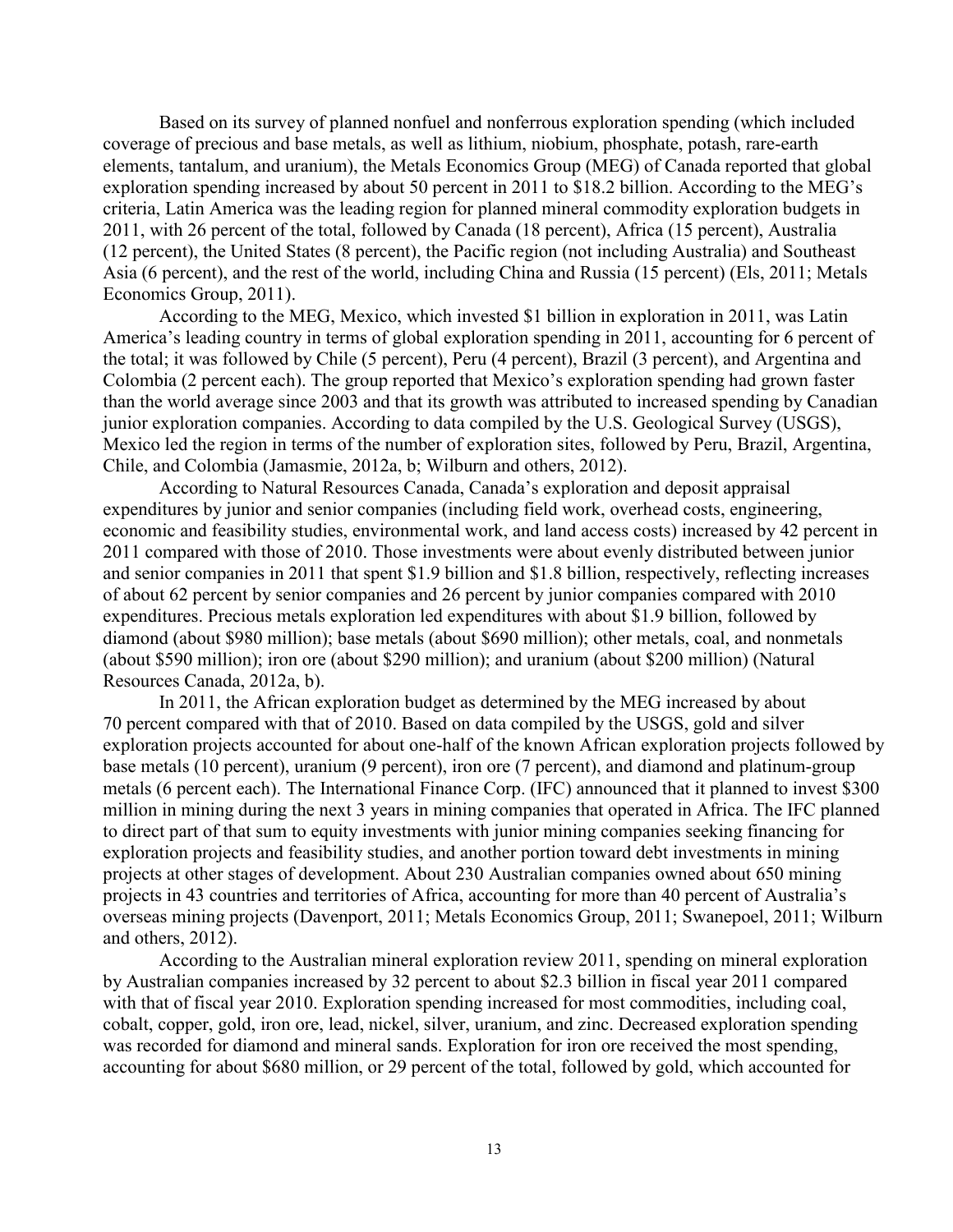about \$670 million, or about 28 percent of the total exploration budget of Australian companies (Senior and Huleatt, 2012, p. 1).

According to the MEG, exploration spending in the Pacific region (not including Australia) and Southeast Asia increased by about 39 percent in 2011 to about \$1 billion compared with that of 2010. Indonesia, Papua New Guinea, and the Philippines combined accounted for about 80 percent of that exploration budget. In 2011, China, which received almost one-half of its iron ore imports from Australia, had begun to invest about \$4.5 billion during 5 years to explore for minerals in 21 Provinces primarily to reduce its volume of iron ore imports. Five Chinese iron ore deposits were reported to hold up to 5 Gt of ore, but several deposits had low-grade ore. In early 2012, China was purchasing iron ore for about \$135 per metric ton that cost only about \$25 per metric ton to mine in Australia. China also had large petroleum and natural gas discoveries, including what was reported to be 1.37 Gt of proven reserves (a 21 percent increase compared with those of 2010) and about 770 billion cubic meters of proven natural gas reserves (an increase of 29.6 percent compared with those of 2010) (Kosich, 2010; Metals Economics Group, 2011; Thomson Reuters, 2012a, b).

## **Resource Nationalization**

In 2011, resource nationalization was at the forefront of global issues affecting the mining sector. A report by Ernst & Young (2011) titled Business Risks Facing Mining and Metals 2011–2012 identified resource nationalism as the leading risk affecting businesses worldwide. Resource nationalization and expropriation of mineral assets, however, were more of a threat (with a few exceptions) than a fact in 2011. Milder forms of resource nationalization were manifested through Government initiatives aimed at obtaining a greater share of mining profits through changes in the fiscal environment by establishing higher taxes and royalties. Analysts estimated that between 2010 and 2011, at least 25 countries increased or announced intentions to increase their Government's participation in mining projects by imposing higher taxes or royalties. The rapid rebound of mineral commodity prices following the financial crises of 2008 to 2009 was considered one of the primary reasons for this trend, particularly in developing economies. In 2011, many countries—including Bolivia, Chile, China, Ghana, Guinea, Indonesia, Mongolia, Namibia, Nigeria, Panama, Peru, South Africa, Tanzania, Venezuela, Zambia, and Zimbabwe—either sought to obtain a greater participation in mining projects or demanded reviews and possible renegotiation of mining contracts, or increased royalties, mining taxes, or profit sharing. Some examples of the proposed actions were as follows:

- The Australian Government planned to implement a Minerals Resource Rent Tax on iron ore and coal mining.
- The Chinese Government increased rare-earth mineral taxes and established a benchmark rate for a resource tax on coal, gas, oil, and other resources.
- Guinea planned to review all mining contracts in the country and to implement a new mining code, which would increase the Government's equity in mining projects to 33 percent from 15 percent.
- Indonesia planned to set monthly benchmark prices for the export of aluminum, copper, gold, lead, nickel, palladium, platinum, silver, tin, and zinc. In addition, the Government proposed a ministerial decree requiring miners to process raw commodities in the country before export. The Government also planned to issue a decree to ban the export of low-grade thermal coal beginning in 2014.
- Mongolia intended to increase its stake in the Oyu Tolgoi project to 40 percent from its existing 34 percent ownership.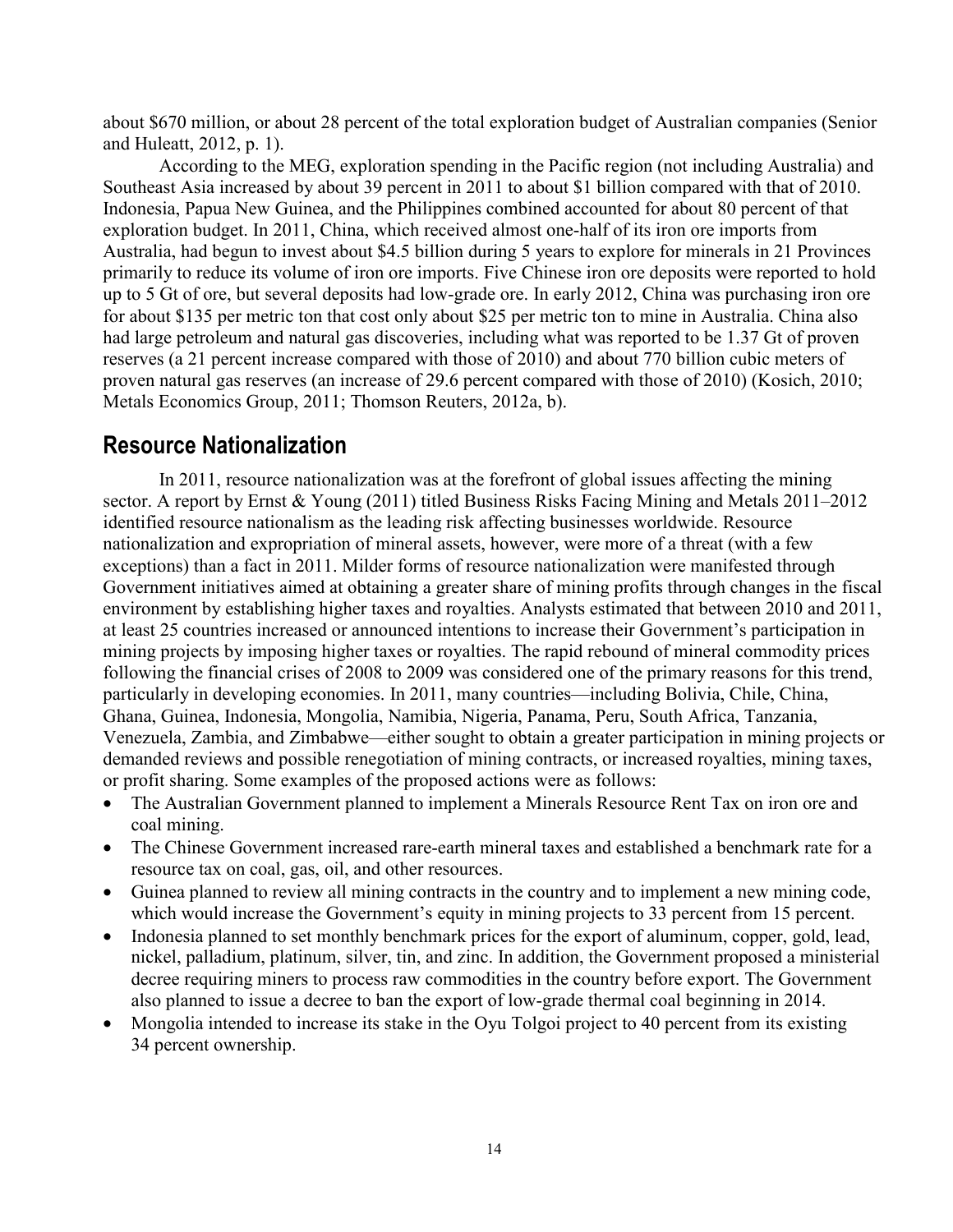- The Namibian Government planned to increase its involvement in the mining sector through Government-owned mining company Epangelo Mining and refused to commit to a fixed share in future joint ventures.
- Panama intended to pass a law that would allow foreign state-owned companies to participate in Panama's mining sector either by acquiring mining concessions or by establishing joint ventures with companies already operating in the country.
- Peru and Tanzania proposed to increase taxes on mining companies.
- The Peruvian Government revoked Renco Group's mining license to operate the La Oroya smelter.
- South Africa's African National Congress called for resource nationalization and for approval of the country's 26 percent Black Economic Empowerment policy.
- The United States proposed to impose a 5 percent royalty charge on hard rock miners in the United States.
- The Venezuelan Government planned to nationalize gold mines in Venezuela.
- The Venezuelan Government planned to revoke several mining licenses.
- Zimbabwe moved to pass the indigenization law, which establishes that mining companies must surrender as much as a 51 percent ownership in mining operations to indigenous Zimbabweans.

## **Outlook**

Future supply and demand for aluminum, copper, and iron ore are tied mainly to the resolution of the sovereign debt crisis and economic recovery in Europe and demand for commodities in China. Concerns about the European economy have added volatility to the market and have made 2012 price and production estimates difficult to determine. The energy-intensive nature of aluminum production may have an important effect on future production of that metal as European producers may find it hard to compete with production from countries with cheaper energy sources. Competing domestic energy demands in China could also curtail production there, which could lead to an increase in aluminum imports.

Since 2000, China's rapid economic development has resulted in a substantial increase in mineral consumption and consequent increases in the prices for minerals. A recent report by the World Bank and the Development Research Center (a Chinese think tank) suggests that China's economic development has reached a point at which significant changes in its economic model will be necessary. The report calls for a change in emphasis from export-led growth to growth generated from internal consumers and for a reduction in spending for infrastructure and power generation. These changes are projected to reduce China's rate of growth in its GDP by about 2 percent. Such an economic restructuring is expected to change China's consumption of a number of mineral commodities. Consumption of metals could increase at a slower rate, whereas consumption of fertilizers could increase in response to increased incomes and changing diet. Unless one of the other countries undergoing economic development increases its mineral consumption significantly, consumption of some mineral commodities could increase at a slower pace, and prices for those commodities could soften. Other large developing countries, such as Brazil, India, and Russia, are projecting slower rates of economic growth for 2012 than they were forecasting in September 2012. Under such circumstances, cost control could return as the top priority of mining companies (Davis, 2012a, b; Lyons and Davis, 2012).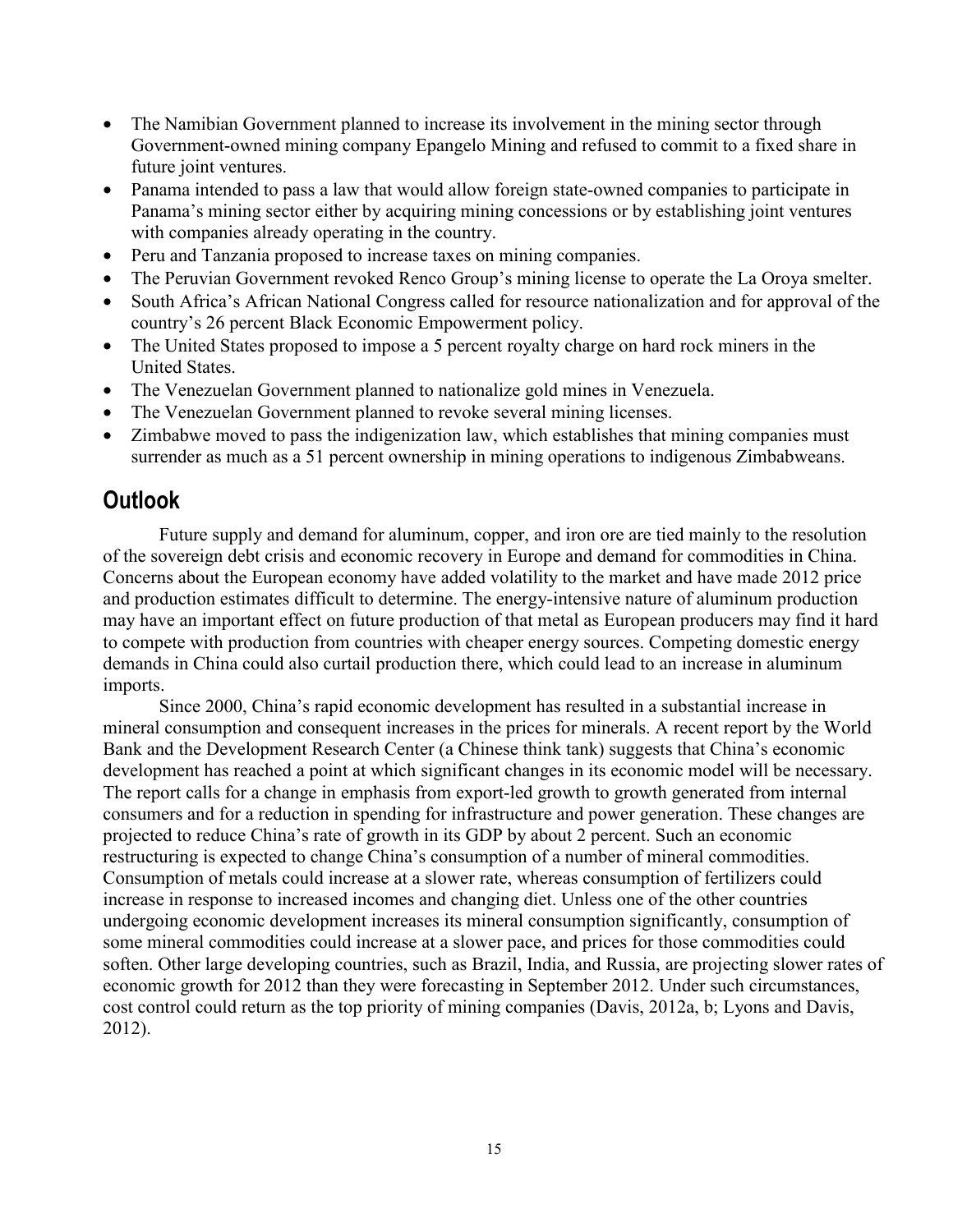## **References Cited**

- Alpha Natural Resources, Inc., 2011, Alpha Natural Resources acquires Massey Energy Company creating a global leader in metallurgical coal supply: Abingdon, Va., Alpha Natural Resources, Inc. press release, June 1, 2 p.
- Apodaca, L.E., 2012, Nitrogen (fixed)—Ammonia: U.S. Geological Survey Mineral Commodity Summaries 2012, p. 112–113.
- Barrick Gold Corp., 2011, Barrick offer to Equinox successful—Offer extended: Toronto, Ontario, Canada, Barrick Gold Corp. press release, June 1, 1 p.
- Barrick Gold Corp., 2012, Fourth quarter and yearend report 2011: Toronto, Ontario, Canada, Barrick Gold Corp. press release, February 16, 167 p.

Bergin, Tom, 2012, Exxon tempers European shale gas enthusiasm: London, United Kingdom, Thomson Reuters, February 20, accessed July 31, 2012, at *<http://uk.reuters.com/article/2012/02/20/exxon-shale-europe-idUKL5E8DK6TJ20120220>*.

BP p.l.c., 2012, BP statistical review of world energy June 2012: London United Kingdom, BP p.l.c., June, accessed June 24, 2012, at *[http://www.bp.com/liveassets/bp\\_internet/globalbp/](http://www.bp.com/liveassets/bp_internet/globalbp/globalbp_uk_english/reports_and_publications/statistical_energy_review_2011/STAGING/local_assets/pdf/statistical_review_of_world_energy_full_report_2012.pdf)  [globalbp\\_uk\\_english/reports\\_and\\_publications/statistical\\_energy\\_review\\_2011/STAGING/](http://www.bp.com/liveassets/bp_internet/globalbp/globalbp_uk_english/reports_and_publications/statistical_energy_review_2011/STAGING/local_assets/pdf/statistical_review_of_world_energy_full_report_2012.pdf)  [local\\_assets/pdf/statistical\\_review\\_of\\_world\\_energy\\_full\\_report\\_2012.pdf](http://www.bp.com/liveassets/bp_internet/globalbp/globalbp_uk_english/reports_and_publications/statistical_energy_review_2011/STAGING/local_assets/pdf/statistical_review_of_world_energy_full_report_2012.pdf)*.

Bray, E.L., 2012a, Aluminum: U.S. Geological Survey Mineral Commodity Summaries 2012, p. 16–17.

Bray, E.L., 2012b, Bauxite and alumina: U.S. Geological Survey Mineral Commodity Summaries 2012, p. 26–27.

Carlin, J.F., Jr., 2012, Tin: U.S. Geological Survey Mineral Commodity Summaries 2012, p. 170–171.

Chen, Sarah, 2012, China forecast soaring shale gas output: The Wall Street Journal, March 16, accessed March 16, 2012, at

*<http://online.wsj.com/article/SB10001424052702304459804577284743898325490.html>*.

- Cliffs Natural Resources Inc., 2011a, 2010 annual report: Cleveland, Ohio, Cliffs Natural Resources Inc., 182 p.
- Cliffs Natural Resources Inc., 2011b, Cliffs Natural Resources Inc. and Consolidated Thompson Iron Mines announce close of acquisition: Cleveland, Ohio, and Montreal, Quebec, Canada, Cliffs Natural Resources Inc. press release, May 12, 1 p.

Cliffs Natural Resources Inc., 2011c, Form 10–K: U.S. Securities and Exchange Commission, December 31, 199 p.

- Cordier, D.J., 2012, Rare earths: U.S. Geological Survey Mineral Commodity Summaries 2012, p. 128–129.
- Davenport, Jade, 2011, IFC earmarks \$300 m for African mining investments over 3 years: Creamer Media's Mining Weekly, February 9, accessed July 23, 2012, at *[http://www.miningweekly.com/](http://www.miningweekly.com/print-version/ifc-earmarks-300m-for-african-mining-investments-over-3-yrs-2011-02-09)  [print-version/ifc-earmarks-300m-for-african-mining-investments-over-3-yrs-2011-02-09](http://www.miningweekly.com/print-version/ifc-earmarks-300m-for-african-mining-investments-over-3-yrs-2011-02-09)*.

Davis, Bob, 2012a, China speeds economic 'transformation': The Wall Street Journal, March 6, p. A9.

Davis, Bob, 2012b, World Bank chief urges reforms for Beijing, The Wall Street Journal, February 27, accessed August 28, 2012, at

*<http://online.wsj.com/article/SB10001424052970204653604577248194277473310.html>*.

Deloitte Development LLC, 2011, M&A round-up: New York, N.Y., Deloitte Development LLC, 11 p.

Donville, Christopher, 2011, Minmetals drops Equinox bid after being trumped by Barrick's \$7.68 billion: Bloomberg L.P., April 26, accessed March 14, 2012, at *[http://www.bloomberg.com/news/2011-04-26/minmetals-withdraws-offer-for-equinox-after-being](http://www.bloomberg.com/news/2011-04-26/minmetals-withdraws-offer-for-equinox-after-being-outbid-by-barrick-gold.html)[outbid-by-barrick-gold.html](http://www.bloomberg.com/news/2011-04-26/minmetals-withdraws-offer-for-equinox-after-being-outbid-by-barrick-gold.html)*.

Edelstein, D.L., 2012, Copper: U.S. Geological Survey Mineral Commodity Summaries 2012, p. 48–49.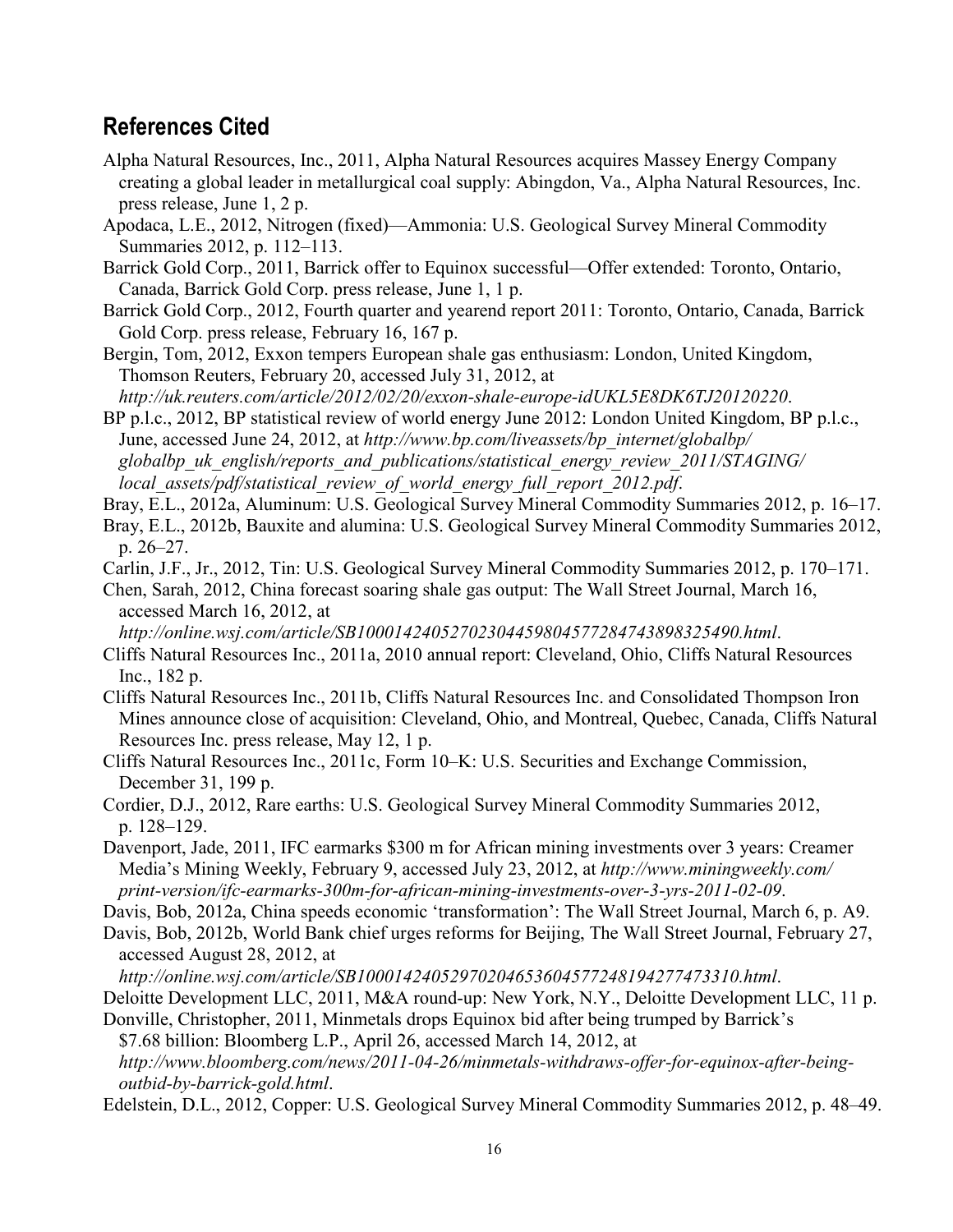- Eldorado Gold Corp., 2012, Consolidated financial statements—December 31, 2011 and 2010: Vancouver, British Columbia, Canada, Eldorado Gold Corp., 31 p.
- Els, Frink, 2011, Record \$8.5 billion likely spent in 2011 exploring for gold: Mining.com, September 18, accessed March 15, 2012, at *[http://www.mining.com/2011/09/18/](http://www.mining.com/2011/09/18/record-8-5-billion-likely-spent-in-2011-exploring-for-gold/)  [record-8-5-billion-likely-spent-in-2011-exploring-for-gold/](http://www.mining.com/2011/09/18/record-8-5-billion-likely-spent-in-2011-exploring-for-gold/)*.
- Embassy of the People's Republic of China in the United States of America, 2009, China allocates more than 60 percent of central budget to public works as of May: Beijing, China, Ministry of Foreign Affairs of the People's Republic of China, June 4, accessed March 15, 2012, at *<http://www.china-embassy.org/eng/gyzg/t566183.htm>*.
- Ericsson, Magnus, and Larsson, Viktoriya, 2012, E&MJ's annual survey of global mining investment: Engineering and Mining Journal, v. 213, no. 1, January, p. 24–29, accessed March 14, 2012, at *[http://www.e-mj.com/index.php/features/1610-eamjs-annual-survey-of-global-mining](http://www.e-mj.com/index.php/features/1610-eamjs-annual-survey-of-global-mining-investment.html)[investment.html](http://www.e-mj.com/index.php/features/1610-eamjs-annual-survey-of-global-mining-investment.html)*.
- Ernst & Young, 2011, Business risks facing mining and metals 2011–2012: Ernst & Young, accessed August 28, 2012, at

*[http://www.ey.com/Publication/vwLUAssets/Business\\_risks\\_facing\\_mining\\_and\\_metals\\_2011-](http://www.ey.com/Publication/vwLUAssets/Business_risks_facing_mining_and_metals_2011-2012/$File/Metal_Mining_paper_02Aug11_lowres.pdf) [2012/\\$File/Metal\\_Mining\\_paper\\_02Aug11\\_lowres.pdf](http://www.ey.com/Publication/vwLUAssets/Business_risks_facing_mining_and_metals_2011-2012/$File/Metal_Mining_paper_02Aug11_lowres.pdf)*.

- Fathallah, Hadi, 2012, Food security in the Arab World—Global challenges and regional opportunities: Food and Agriculture Organization of the United Nation, *in* Proceedings of 18th AFA Int'l Annual Fertilizer Forum & Exhibition, Sharm El-Sheikh, Egypt, February 7–9, 2012, 16 p.
- Fenton, M.D., 2012, Iron and steel: U.S. Geological Survey Mineral Commodity Summaries 2012, p. 78–79.
- Fong-Sam, Yolanda, Kuo, C.S., Shi, Lin, Tse, Pui-Kwan, Wacaster, Susan, and Wilburn, D.R., 2012, The mineral industries of Asia and the Pacific, *in* Area reports—International—Asia and the Pacific: U.S. Geological Survey Minerals Yearbook 2010, v. III, p. 1.1–1.19.
- George, M.W., 2012, Gold: U.S. Geological Survey Mineral Commodity Summaries 2012, p. 66–67.
- Global LNG Ltd., 2012, Global LNG developments in 2010: Global LNG Ltd., accessed August 28, 2012, at *<http://www.globallnginfo.com/develop2010.htm>*.
- Gordon, Julie, 2012, PDAC-Uranium industry warms up after a tough year: Thomson Reuters, March 6, accessed March 16, 2012, at *[http://www.reuters.com/article/2012/03/06/](http://www.reuters.com/article/2012/03/06/canada-mining-pdac-uranium-idUSL2E8DSF2720120306)  [canada-mining-pdac-uranium-idUSL2E8DSF2720120306](http://www.reuters.com/article/2012/03/06/canada-mining-pdac-uranium-idUSL2E8DSF2720120306)*.
- Heffer, Patrick, and Prud'homme, Michel, 2012, Global supply and demand outlook for fertilizers and raw materials: International Fertilizer Industry Association, *in* Proceedings of 18th AFA Int'l Annual Fertilizer Forum & Exhibition, Sharm El-Sheikh, Egypt, February 7–9, 2012, Presentation, 12 p.
- Houssin, Didier, 2012, Medium-term coal market report 2011: International Energy Agency,
- January 11, 19 p., accessed March 15, 2012, at *[http://www.iea.org/speech/2012/houssin\\_mtcmr.pdf](http://www.iea.org/speech/2012/houssin_mtcmr.pdf)*.
- Iliff, Laurence, and Jeffris, Gerald, 2012, Mexico and Brazil fix trade spat over cars: The Wall Street Journal, March 16, accessed August 1, 2012, at

*<http://online.wsj.com/article/SB10001424052702303863404577284060757942448.html>*.

- Iosebashvili, Ira, 2012, Russia forecasts slower growth: The Wall Street Journal, April 7–8, p. A8.
- Jamasmie, Cecilia, 2012a, Latin America leads global mining exploration spending again: Mining.com, March 5, accessed March 14, 2012, at *[http://www.mining.com/2012/03/05/latin-america-leads](http://www.mining.com/2012/03/05/latin-america-leads-global-mining-exploration-spending-again/)[global-mining-exploration-spending-again/](http://www.mining.com/2012/03/05/latin-america-leads-global-mining-exploration-spending-again/)*.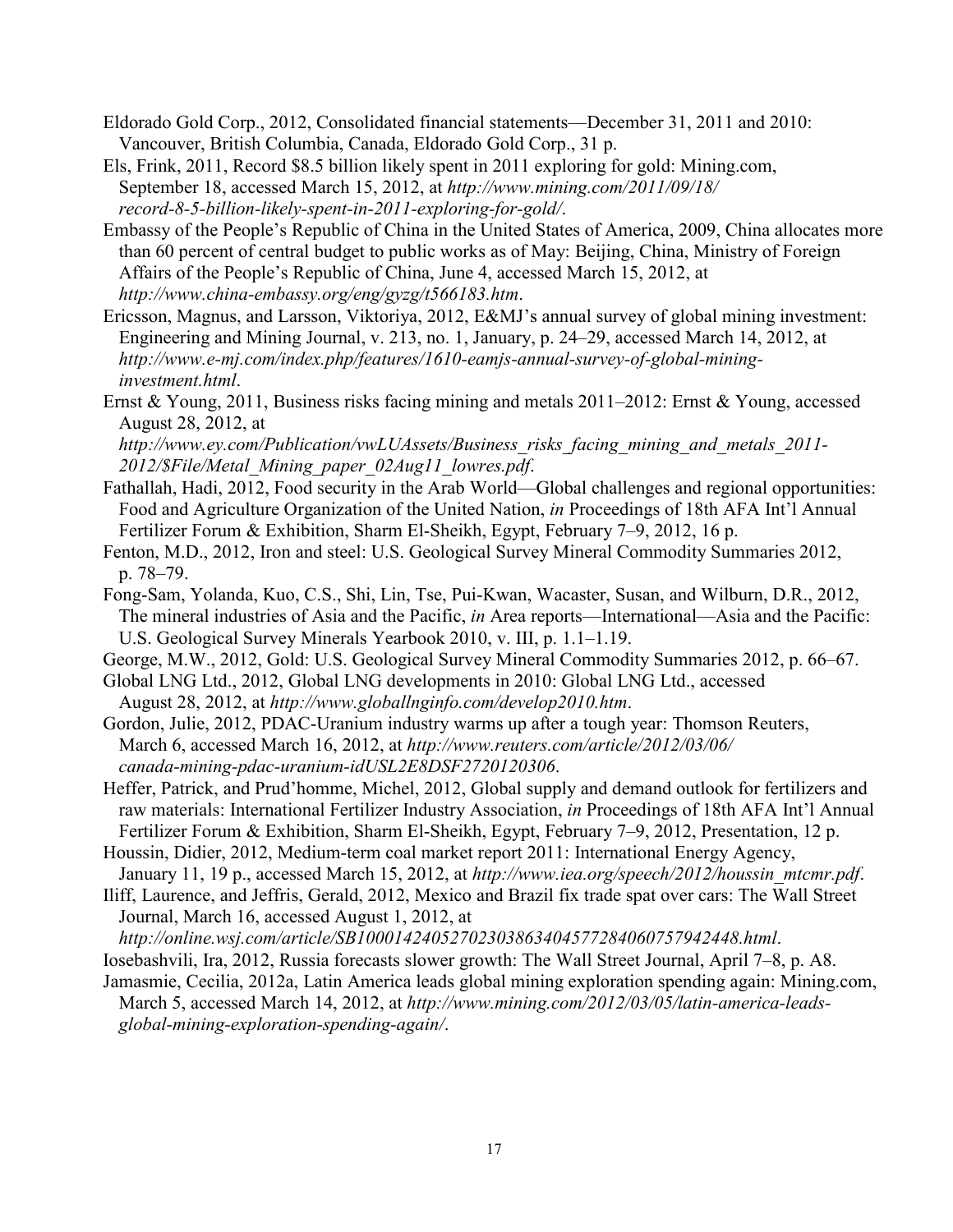- Jamasmie, Cecilia, 2012b, Peru mining investments reached US \$7.2 billion in 2011, 77 percent more than in 2010: Mining.com, March 12, accessed March 14, 2012, at *[http://www.mining.com/2012/03/12/peru-mining-investments-reached-us7-2-billion-in-2011-77-more-](http://www.mining.com/2012/03/12/peru-mining-investments-reached-us7-2-billion-in-2011-77-more-than-in-2010/)*
- *[than-in-2010/](http://www.mining.com/2012/03/12/peru-mining-investments-reached-us7-2-billion-in-2011-77-more-than-in-2010/)*. Jasinski, S.M., 2012a, Phosphate rock: U.S. Geological Survey Mineral Commodity Summaries 2012, p. 118–119.
- Jasinski, S.M., 2012b, Potash: U.S. Geological Survey Mineral Commodity Summaries 2012, p. 122–123.
- Jorgenson, J.D., 2012, Iron ore: U.S. Geological Survey Mineral Commodity Summaries 2012, p. 84–85.
- KGHM Polska Miedz S.A., 2012, Consolidated quarterly report QSr 4/2011: Lubin, Poland, KGHM Polska Miedz S.A., February 29, 55 p.
- Kolyandr, Alexander, 2012, Norway's Statoil signs arctic deal with Russia's Rosneft: The Wall Street Journal, May 7, p. B3.
- Kosich, Dorothy, 2010, China to spend \$4.48 bn on domestic mining exploration: Mineweb.com, November 8, accessed July 23, 2012, at *[http://www.mineweb.com/mineweb/view/mineweb/en/](http://www.mineweb.com/mineweb/view/mineweb/en/page103118?oid=114427&sn=Detail&pid=102055) [page103118?oid=114427&sn=Detail&pid=102055](http://www.mineweb.com/mineweb/view/mineweb/en/page103118?oid=114427&sn=Detail&pid=102055)*.
- Loferski, P.J., 2012, Platinum-group metals: U.S. Geological Survey Mineral Commodity Summaries 2012, p. 120–121.
- Lyons, John, and Davis, Bob, 2012, Emerging-market engines falter: The Wall Street Journal, March 7, A8.
- MacDonald, Alex, 2011, BHP Billiton completed \$10 billion share buyback: MarketWatch Inc., June 30, accessed March 14, 2012, at *[http://www.marketwatch.com/story/](http://www.marketwatch.com/story/bhp-billiton-completes-10-billion-share-buyback-2011-06-30)  [bhp-billiton-completes-10-billion-share-buyback-2011-06-30](http://www.marketwatch.com/story/bhp-billiton-completes-10-billion-share-buyback-2011-06-30)*.
- Maeda, Risa, 2011, Japanese utilities' LNG usage hits record high in August: Tokyo, Japan, Thomson Reuters, September 13, accessed August 1, 2012, at *<http://r.einnews.com/BqLaJW>*.
- Maeda, Risa, 2012a, Japan to restart second reactor amid faultline concerns: Tokyo, Japan, Thomson Reuters, July 18, accessed July 24, 2012, at *[http://www.reuters.com/article/2012/07/18/](http://www.reuters.com/article/2012/07/18/%0bus-japan-nuclear-restart-idUSBRE86H0CO20120718)  [us-japan-nuclear-restart-idUSBRE86H0CO20120718](http://www.reuters.com/article/2012/07/18/%0bus-japan-nuclear-restart-idUSBRE86H0CO20120718)*.
- Maeda, Risa, 2012b, Japan utilities Feb LNG consumption rises yr/yr: Thomson Reuters, March 13, accessed August 1, 2012, at *[http://www.reuters.com/article/2012/03/13/](http://www.reuters.com/article/2012/03/13/energy-japan-utilities-idUST9E8DL00320120313)  [energy-japan-utilities-idUST9E8DL00320120313](http://www.reuters.com/article/2012/03/13/energy-japan-utilities-idUST9E8DL00320120313)*.
- Menzie W.D., 2012, Testimony of W. David Menzie, Chief, Global Minerals Analysis Section, National Minerals Information Center, U.S. Geological Survey, U.S. Department of the Interior, before the U.S.-China Economic and Security Review Commission, hearing on "China's global quest for resources and implications for the United States", January 26, 2012: Washington, D.C., U.S.-China Economic and Security Review Commission, 11 p., available at *[http://origin.www.uscc.gov/sites/](http://origin.www.uscc.gov/sites/default/files/1.26.12menzie_testimony.pdf)  [default/files/1.26.12menzie\\_testimony.pdf](http://origin.www.uscc.gov/sites/default/files/1.26.12menzie_testimony.pdf)*.
- Menzie, W.D., Baker, M.S., Bleiwas, D.I., and Kuo, Chin, 2011, Mines and mineral processing facilities in the vicinity of the March 11, 2011, earthquake in northern Honshu, Japan: U.S. Geological Survey Open-File Report 2011–1069, accessed July 19, 2012, at *<http://pubs.usgs.gov/of/2011/1069/>*.
- Metals Economics Group, 2011, Trends in worldwide exploration budgets: Halifax, Nova Scotia, Canada, Metals Economics Group, Strategic Report v. 24, no. 6, 10 p.
- Mining Journal, 2011a, Market update: Mining Journal, March 11, 30 p.
- Mining Journal, 2011b, Market update: Mining Journal, December 30, 2011/ January 6, 2012, 16 p.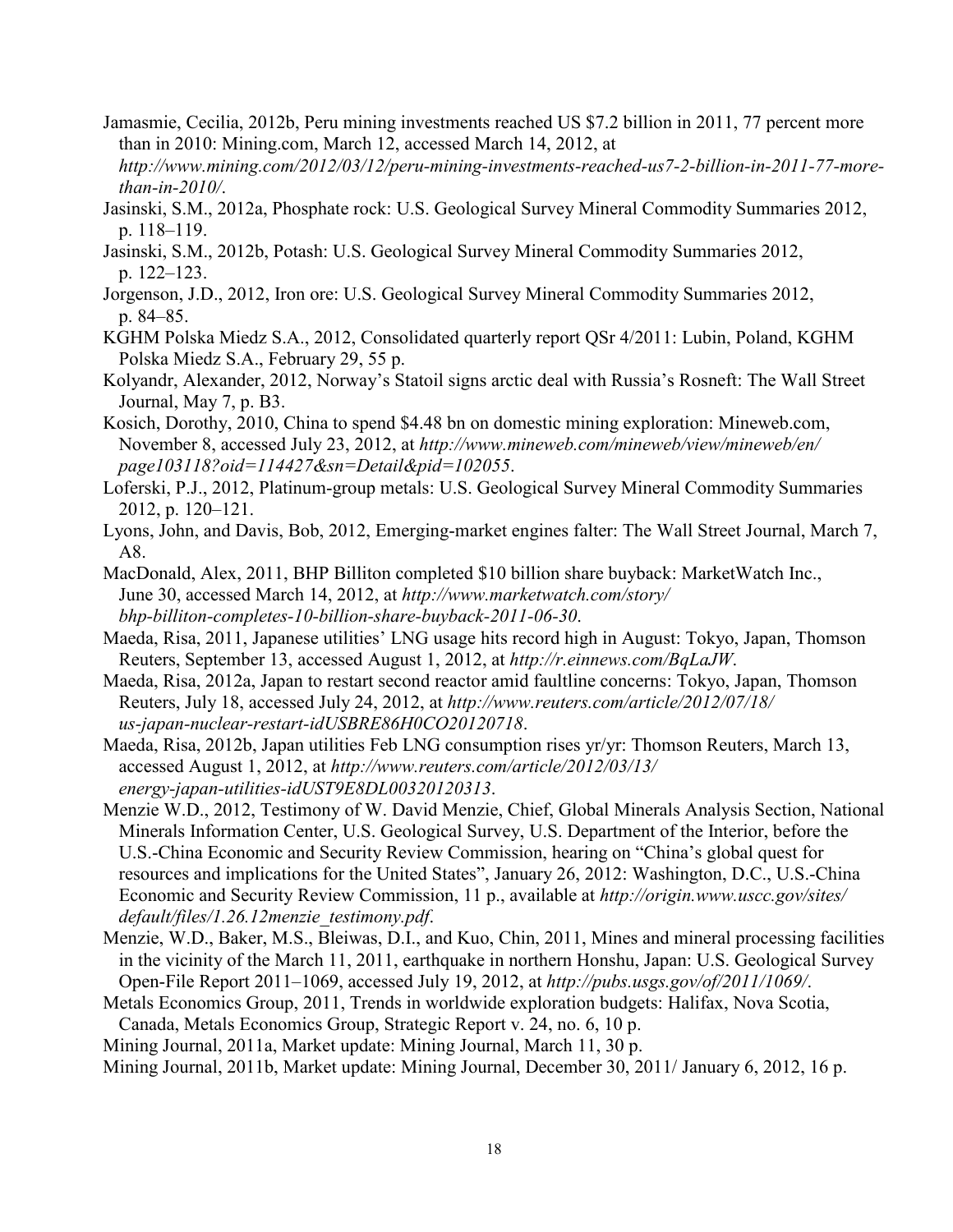- Mishkin, Sarah, 2011, Whiteheaven and Aston in A\$4.7 bn merger talks: Hong Kong, China, The Financial Times Ltd., December 5, accessed June 27, 2012, at *[http://www.ft.com/intl/cms/s/0/](http://www.ft.com/intl/cms/s/0/564e5da2-1f27-11e1-ab49-00144feabdc0.html#axzz22OW3c29T) [564e5da2-1f27-11e1-ab49-00144feabdc0.html#axzz22OW3c29T](http://www.ft.com/intl/cms/s/0/564e5da2-1f27-11e1-ab49-00144feabdc0.html#axzz22OW3c29T)*.
- Mitsubishi Corp., 2011, Acquisition of 24.5 percent of Anglo American Sur, S.A.: Mitsubishi Corp., November 10, accessed March 14, 2012, at *[http://www.mitsubishicorp.com/jp/en/pr/archive/](http://www.mitsubishicorp.com/jp/en/pr/archive/2011/html/0000013308.html)  [2011/html/0000013308.html](http://www.mitsubishicorp.com/jp/en/pr/archive/2011/html/0000013308.html)*.
- Mobbs, P.M., Taib, Mowafa, Wallace, G.J., Wilburn, D.R., and Yager, T.R., 2012, The mineral industries of the Middle East, *in* Area reports—International—Africa and the Middle East: U.S. Geological Survey Minerals Yearbook 2010, v. III, p. 44.1–44.13.
- National Research Council, 2008a, Managing materials for a twenty-first century military: Washington, D.C., The National Academies Press, 190 p.
- National Research Council, 2008b, Minerals, critical minerals, and the U.S. economy: Washington, D.C., The National Academies Press, 246 p.
- Natural Resources Canada, 2009, Uranium: Natural Resources Canada, accessed July 23, 2012, at *<http://www.nrcan.gc.ca/energy/sources/uranium-nuclear/1190>*.
- Natural Resources Canada, 2012a, Exploration plus deposit appraisal expenditures, by junior and senior companies, by Province and Territory, 2007–2012: Natural Resources Canada, July 23, accessed July 23, 2012, at *<http://mmsd.mms.nrcan.gc.ca/stat-stat/expl-expl/6-eng.aspx>*.
- Natural Resources Canada, 2012b, Exploration plus deposit appraisal expenditures, by Province and Territory, by mineral commodity sought: Natural Resources Canada, July 23, accessed July 23, 2012, at *<http://mmsd.mms.nrcan.gc.ca/stat-stat/expl-expl/1-eng.aspx>*.
- Negishi, Mayumi, and Tsukimori, Osamu, 2012, Inpex to take stake in Shell's Prelude project: Thomson Reuters, March 16, accessed August 1, 2012, at
- *<http://uk.reuters.com/article/2012/03/16/inpex-lng-idUKL4E8EG3NN20120316>*.
- Newmont Mining Corp., 2011, 2011 annual report and Form 10–K: Greenwood Village, Colo., Newmont Mining Corp., 201 p.
- Nicholson, C.V., 2011, Barrick gold to buy Equinox Minerals for \$7.8 billion: The New York Times, April 25, accessed March 12, 2013, at *[http://dealbook.nytimes.com/2011/04/25/](http://dealbook.nytimes.com/2011/04/25/barrick-to-buy-equinox-minerals-for-7-8-billion/)  [barrick-to-buy-equinox-minerals-for-7-8-billion/](http://dealbook.nytimes.com/2011/04/25/barrick-to-buy-equinox-minerals-for-7-8-billion/)*.
- Norsk Hydro ASA, 2011, Hydro-Vale aluminum transaction to be completed today: Oslo, Norway, Norsk Hydro ASA press release, February 28, 3 p.
- Olson, D.W., 2012, Diamond (industrial): U.S. Geological Survey Mineral Commodity Summaries 2012, p. 50–51.
- Organisation for Economic Co-operation and Development, 2011, Nuclear energy generation and nuclear power plants: Organisation for Economic Co-operation and Development, December 22, accessed July 23, 2012, at *[http://www.oecd-ilibrary.org/sites/nuclear-gen-table-2011-1-en/](http://www.oecd-ilibrary.org/sites/nuclear-gen-table-2011-1-en/index.html?contentType=&itemId=/content/table/nuclear-gen-table-2011-1-en&containerItemId=/content/table/nuclear-gen-table-2011-1-en&accessItemIds=&mimeType=text/html)  [index.html?contentType=&itemId=/content/table/nuclear-gen-table-2011-1-en&containerItemId=/](http://www.oecd-ilibrary.org/sites/nuclear-gen-table-2011-1-en/index.html?contentType=&itemId=/content/table/nuclear-gen-table-2011-1-en&containerItemId=/content/table/nuclear-gen-table-2011-1-en&accessItemIds=&mimeType=text/html)  [content/table/nuclear-gen-table-2011-1-en&accessItemIds=&mimeType=text/html](http://www.oecd-ilibrary.org/sites/nuclear-gen-table-2011-1-en/index.html?contentType=&itemId=/content/table/nuclear-gen-table-2011-1-en&containerItemId=/content/table/nuclear-gen-table-2011-1-en&accessItemIds=&mimeType=text/html)*.
- Peabody Energy Inc., 2011, Peabody Energy (NYSE:BTU) completes acquisition of Macarthur Coal: St. Louis, Mo., Peabody Energy Inc. press release, December 20, 2 p.
- Peaple, Andrew, 2012, BP maneuvers for a tricky Russian exit: The Wall Street Journal, June 2–3, p. B16.
- Perez, A.A., Brininstool, Mark, Safirova, Elena, Anderson, S.T., Newman, H.R., Wallace, G.J., and Wilburn, D.R., 2012, The mineral industries of Europe and Central Eurasia, *in* Area reports— International—Europe and Central Eurasia: U.S. Geological Survey Minerals Yearbook 2010, v. III, p. 1.1–1.37.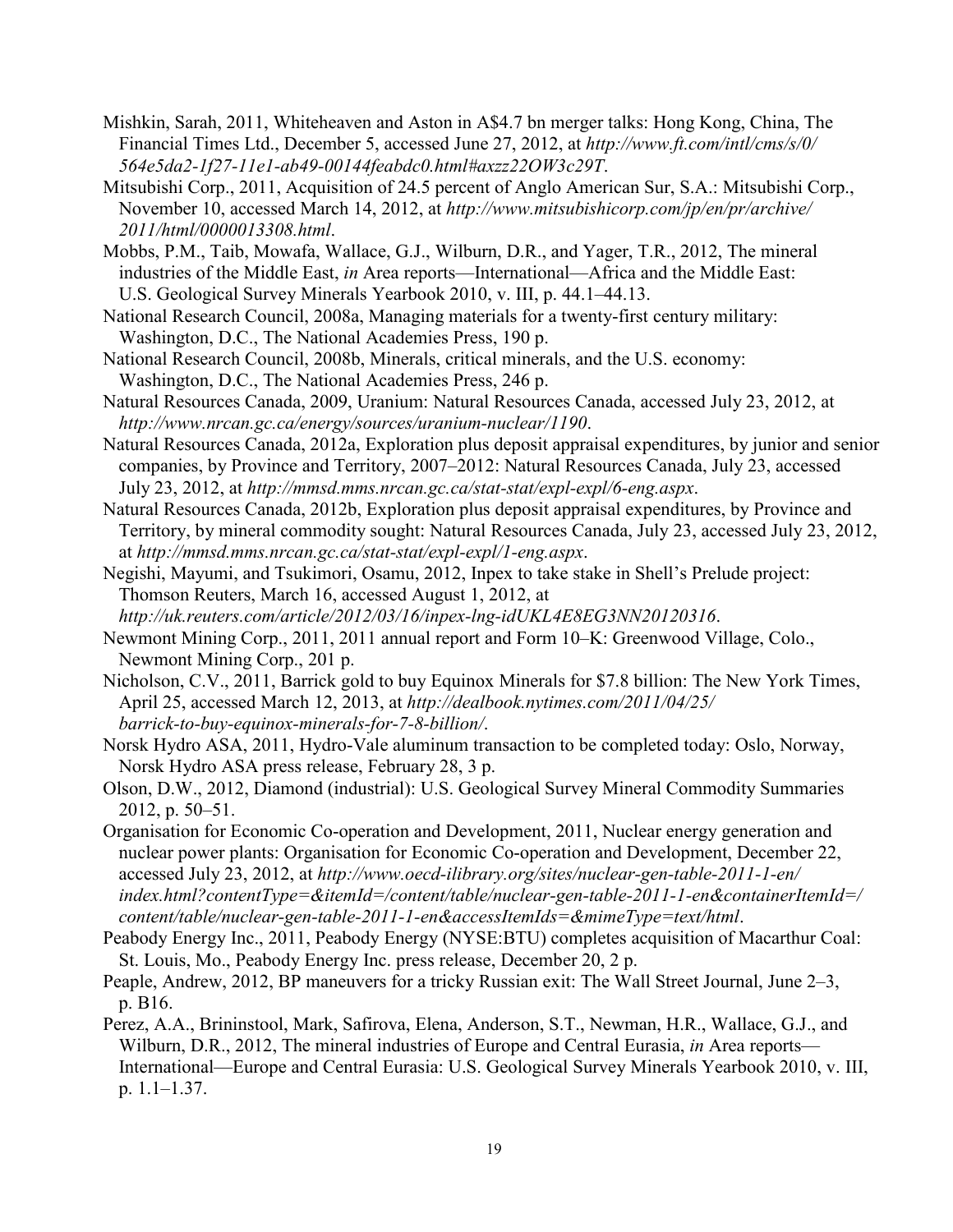- PricewaterhouseCoopers LLP, 2012, On the road again?: Toronto, Ontario, Canada, PricewaterhouseCoopers LLP, March, 46 p., accessed March 14, 2012, at *[http://www.pwc.com/](http://www.pwc.com/%0ben_GX/gx/mining/assets/on-the-road-again-global-mining-2011-deals-review-and-2012-outlook.pdf)  [en\\_GX/gx/mining/assets/on-the-road-again-global-mining-2011-deals-review-and-2012-outlook.pdf](http://www.pwc.com/%0ben_GX/gx/mining/assets/on-the-road-again-global-mining-2011-deals-review-and-2012-outlook.pdf)*.
- Rolli, Claudia, 2012, Acordo automotivo com México é positivo, diz Anfavea: Sao Paulo, Brazil, Fohla do Sao Paulo, March 3, accessed March 15, 2012, at *[http://www1.folha.uol.com.br/mercado/](http://www1.folha.uol.com.br/mercado/1063173-acordo-automotivo-com-mexico-e-positivo-diz-anfavea.shtml)  [1063173-acordo-automotivo-com-mexico-e-positivo-diz-anfavea.shtml](http://www1.folha.uol.com.br/mercado/1063173-acordo-automotivo-com-mexico-e-positivo-diz-anfavea.shtml)*.
- Senior, Anthony, and Huleatt, Mike, 2012, Australian mineral exploration review 2011: Geoscience Australia, February, accessed July 23, 2012, at

*[https://www.ga.gov.au/products/servlet/controller?event=GEOCAT\\_DETAILS&catno=73291](https://www.ga.gov.au/products/servlet/controller?event=GEOCAT_DETAILS&catno=73291)*.

- Sharma, Amol, and Bahree, Megha, 2012, Grinding energy shortage takes toll on India's growth: The Wall Street Journal, July 2, p. A1, A8.
- Shiryaevskaya, Anna, 2012, Gazprom trips in India as shale upends Asia gas markets: Bloomberg L.P., March 14, accessed August 1, 2012, at *[http://www.bloomberg.com/news/print/2012-03-14/](http://www.bloomberg.com/news/print/2012-03-14/gazprom-trips-in-india-as-shale-upends-asia-gas-markets-energy.html)  [gazprom-trips-in-india-as-shale-upends-asia-gas-markets-energy.html](http://www.bloomberg.com/news/print/2012-03-14/gazprom-trips-in-india-as-shale-upends-asia-gas-markets-energy.html)*.
- Swanepoel, Esmarie, 2011, Australian miners invest \$20 billion in Africa, 'billions more in the pipeline': Creamer Media's Mining Weekly, August 31, accessed March 15, 2012, at *[http://www.miningweekly.com/print-version/australian-miners-invest-20bn-in-africa-billions-more](http://www.miningweekly.com/print-version/australian-miners-invest-20bn-in-africa-billions-more-in-the-pipeline-2011-08-31)[in-the-pipeline-2011-08-31](http://www.miningweekly.com/print-version/australian-miners-invest-20bn-in-africa-billions-more-in-the-pipeline-2011-08-31)*.
- Thomson Reuters, 2012a, China says found more oil and gas in 2011: Beijing, China, Thomson Reuters, February 23, accessed July 23, 2012, at *[http://uk.reuters.com/article/2012/02/23/](http://uk.reuters.com/article/2012/02/23/china-energy-reserves-idUKL4E8DN3PY20120223)  [china-energy-reserves-idUKL4E8DN3PY20120223](http://uk.reuters.com/article/2012/02/23/china-energy-reserves-idUKL4E8DN3PY20120223)*.
- Thomson Reuters, 2012b, Iron ore tops Australia's exploration spending list: Sydney, Australia, Thomson Reuters, February 16, accessed July 23, 2012, at *[http://www.reuters.com/article/2012/02/17/](http://www.reuters.com/article/2012/02/17/mining-australia-spending-idUSL4E8DH03620120217)  [mining-australia-spending-idUSL4E8DH03620120217](http://www.reuters.com/article/2012/02/17/mining-australia-spending-idUSL4E8DH03620120217)*.
- Thomson Reuters, 2012c, Poland may have 1 trillion cubic meters of shale gas: Warsaw, Poland, Thomson Reuters, March 16, accessed August 1, 2012, at *[http://www.reuters.com/article/2012/03/16/](http://www.reuters.com/article/2012/03/16/poland-shale-idUSL5E8EG3MN20120316)  [poland-shale-idUSL5E8EG3MN20120316](http://www.reuters.com/article/2012/03/16/poland-shale-idUSL5E8EG3MN20120316)*.
- Topf, Andrew, 2012, Boart Longyear posts record \$2B in sales; forecasts 14 percent growth this year: Mining.com, March 13, accessed March 15, 2012, at *[http://www.mining.com/2012/03/13/](http://www.mining.com/2012/03/13/%0bboart-longyear-posts-2b-profit-forecasts-14-growth-this-year/)  [boart-longyear-posts-2b-profit-forecasts-14-growth-this-year/](http://www.mining.com/2012/03/13/%0bboart-longyear-posts-2b-profit-forecasts-14-growth-this-year/)*.
- Torello, Alessandro, and Robinson, Frances, 2012, Russia curbs supplies of gas across Europe: The Wall Street Journal, February 4–5, p. A11.
- U.S. Central Intelligence Agency, 2012, China, in The world factbook: Washington D.C., U.S. Central Intelligence Agency, July 5, accessed March 15, 2012, at

*<https://www.cia.gov/library/publications/the-world-factbook/geos/ch.html>*.

van der Hoeven, Maria, 2012, Global energy trends—Focus on oil & gas: International Energy Agency, February 29, 27 p., accessed March 15, 2012, at *[http://www.iea.org/media/mvdh/Mexico\\_Seminar.pdf](http://www.iea.org/media/mvdh/Mexico_Seminar.pdf)*.

- Wacaster, Susan, Mobbs, P.M., Wilburn, D.R., Wallace, G.J., Anderson, S.T., Bermúdez-Lugo, Omayra, Gurmendi, A.C., and Perez, A.A., 2012, The mineral industries of Latin America and Canada, *in* Area reports—International—Latin America and Canada: U.S. Geological Survey Minerals Yearbook 2010, v., p. 1.1–1.22.
- Whitehaven Coal Ltd., 2012, Letter from the chairman: Whitehaven Coal Ltd., March 14, 26 p.
- Wilburn, D.R., Rapstine, T.D., and Lee, E.C., 2012, Exploration review: Mining Engineering, v. 64, no. 5, May, 40–60 p.
- World Nuclear Association, 2012, Nuclear power in France: World Nuclear Association, June, accessed March 16, 2012, at *<http://www.world-nuclear.org/info/inf40.html>*.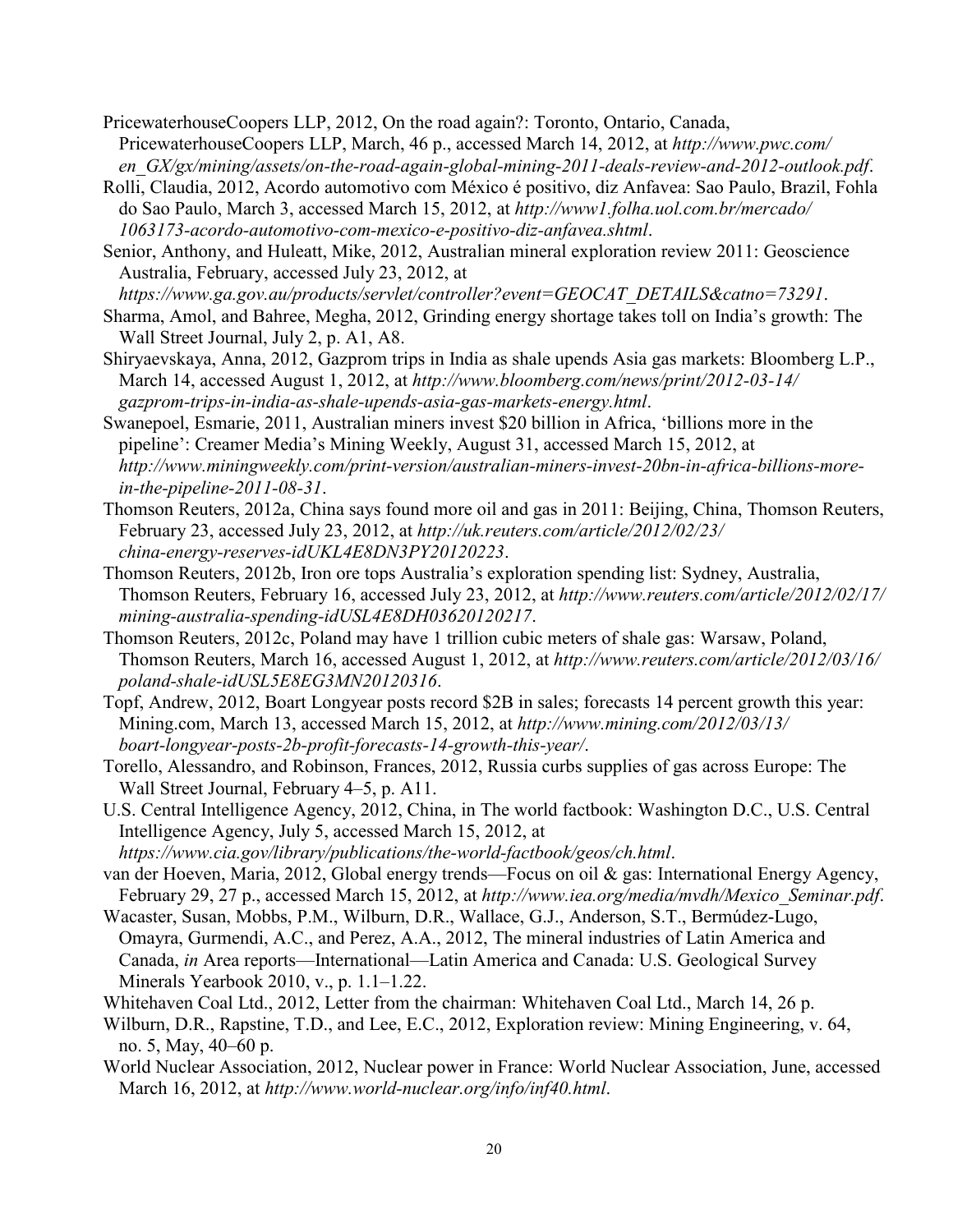Yager, T.R., Bermúdez-Lugo, Omayra, Mobbs, P.M., Newman, H.R., Taib, Mowafa, Wallace, G.J., and Wilburn, D.R., 2012, The mineral industries of Africa, *in* Area reports—International—Africa and the Middle East: U.S. Geological Survey Minerals Yearbook 2010, v. III, p. 1.1–1.24.

Yep, Eric, 2012, Power problems threaten growth in India: The Wall Street Journal, January 3, p. A11.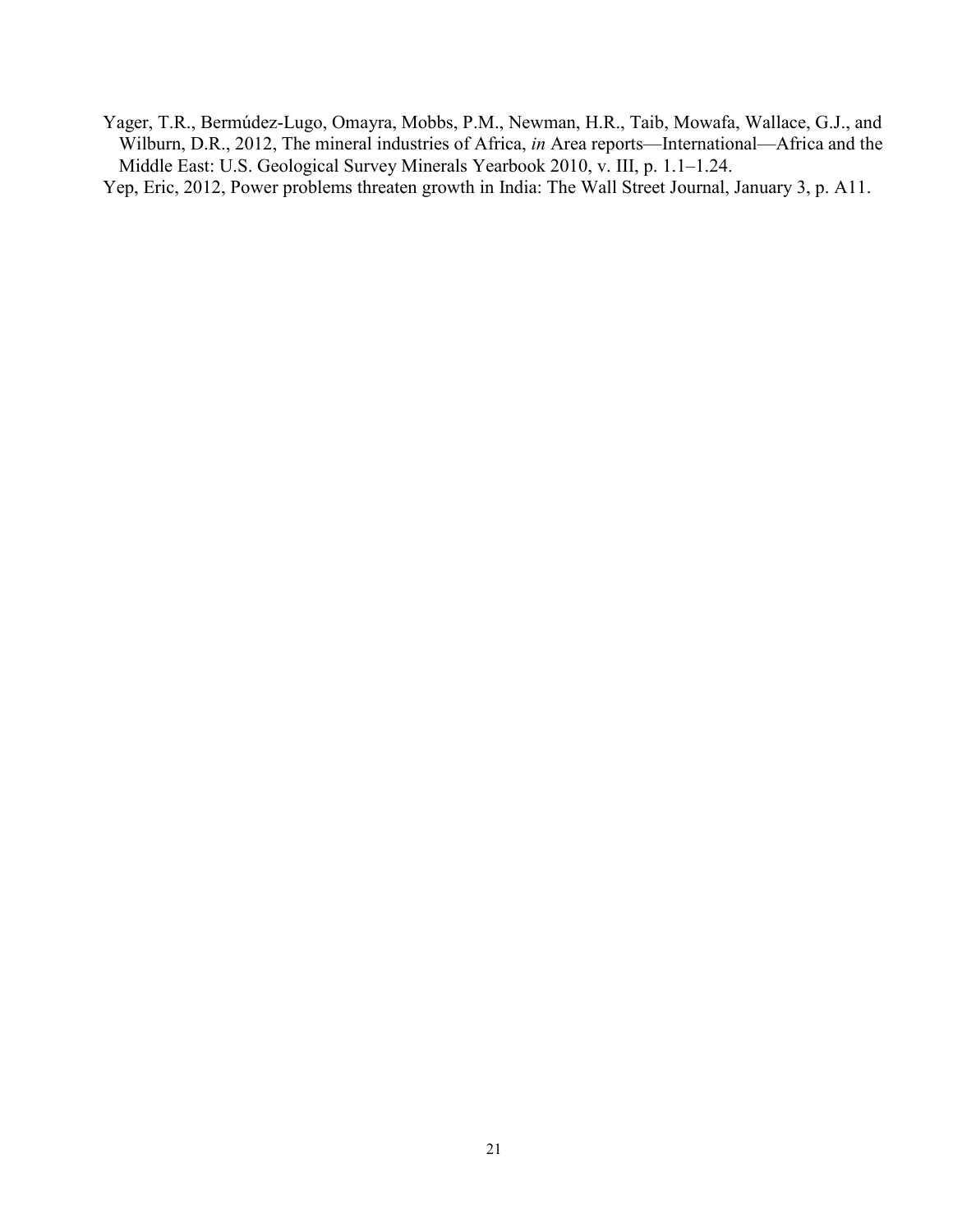#### **Table 1.** Historic and projected bauxite mine production, 2000–2017. 1

| Country                   | 2000    | 2005    | 2010    | 2013e   | 2015e   | 2017e   |
|---------------------------|---------|---------|---------|---------|---------|---------|
| Australia                 | 53,800  | 59,960  | 68,414  | 80,000  | 85,000  | 91,000  |
| <b>Brazil</b>             | 13,800  | 22,034  | 31,700  | 32,000  | 32,000  | 32,000  |
| China                     | 9,000   | 22,000  | 44,000  | 46,000  | 47,000  | 48,000  |
| Guinea                    | 15,700  | 14,600  | 15,100  | 15,000  | 27,000  | 37,000  |
| India                     | 7,560   | 12,385  | 18,000  | 21,000  | 23,000  | 25,000  |
| Indonesia                 | 1,150   | 1,442   | 1,050   | 6,000   | 12,000  | 20,000  |
| Jamaica                   | 11,100  | 14,116  | 8,540   | 11,000  | 11,000  | 11,000  |
| Kazakhstan                | 3,729   | 4,800   | 5,310   | 5,500   | 5,500   | 5,500   |
| Russia                    | 5,274   | 6,400   | 5,475   | 5,500   | 5,550   | 5,600   |
| Saudi Arabia <sup>2</sup> | --      | --      |         |         | 3,500   | 4,000   |
| Sierra Leone              |         | --      | 1,090   | 1,100   | 6,100   | 11,100  |
| Suriname                  | 3,610   | 4,757   | 4,000   | 5,000   | 5,000   | 5,000   |
| Venezuela                 | 4,360   | 5,900   | 5,500   | 5,500   | 5,500   | 5,000   |
| Others                    | 8,260   | 8,850   | 7,340   | 10,800  | 11,200  | 11,300  |
| World                     | 137,000 | 177,000 | 216,000 | 244,000 | 279,000 | 312,000 |

[Gross weight in thousand metric tons]

e Estimated. -- Negligible or no production.

<sup>1</sup>Estimated data and totals are rounded to no more than three significant digits; may not add to totals shown.

<sup>2</sup>Does not include production of low-grade bauxite for cement, which began in 2008.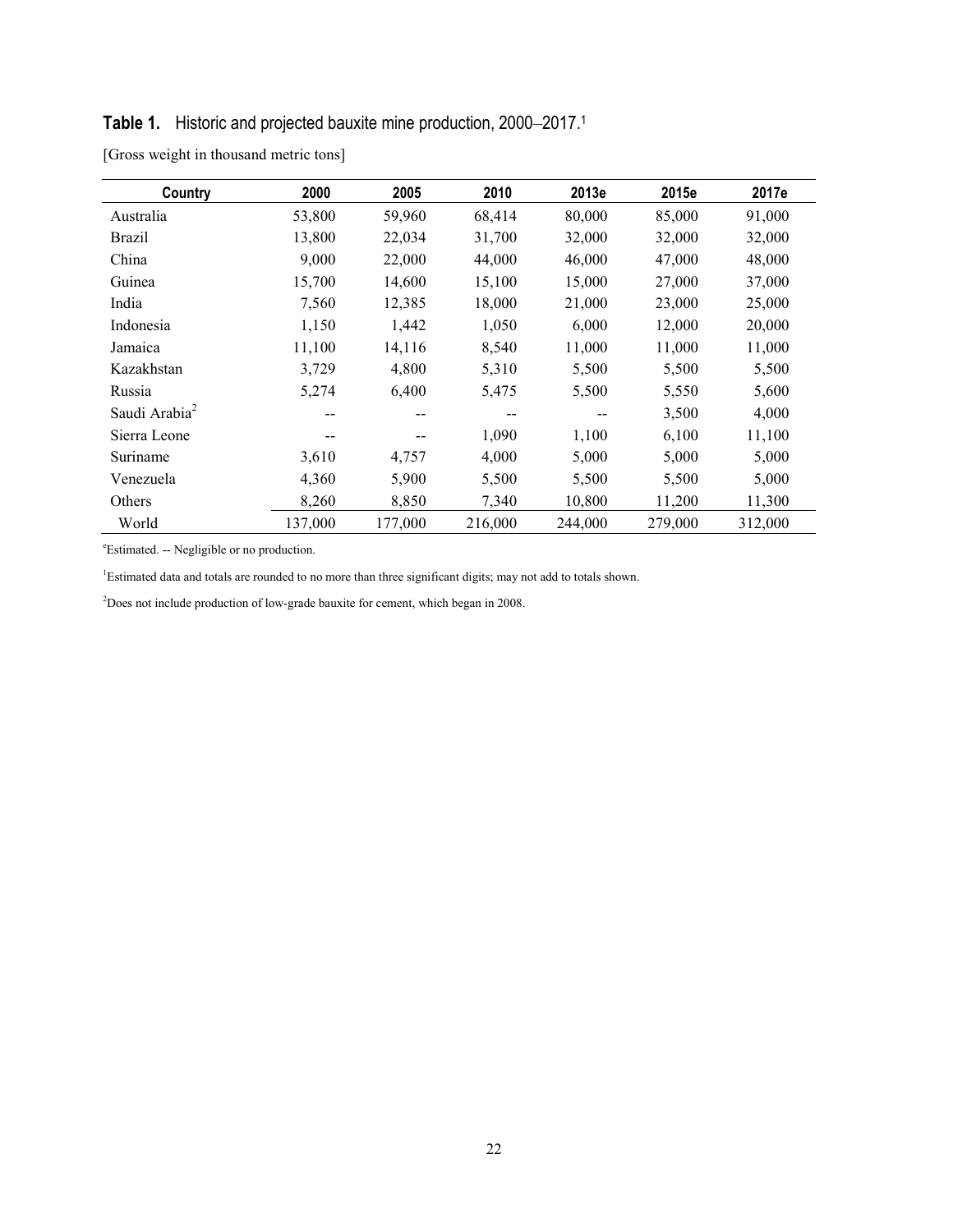| Country              | 2000   | 2005   | 2010      | 2013 <sup>e</sup> | 2015 <sup>e</sup> | 2017 <sup>e</sup> |
|----------------------|--------|--------|-----------|-------------------|-------------------|-------------------|
| Australia            | 1,770  | 2,030  | 1,928     | 2,000             | 2,050             | 2,100             |
| Bahrain <sup>2</sup> | 509    | 751    | 851       | 870               | 870               | 870               |
| <b>Brazil</b>        | 1,487  | 1,749  | 1,787     | 2,000             | 2,500             | 2,500             |
| Canada <sup>3</sup>  | 2,521  | 3,070  | 3,000     | 3,600             | 3,900             | 3,900             |
| China                | 2,800  | 9,740  | 20,200    | 23,000            | 25,000            | 27,000            |
| Germany              | 1,216  | 1,366  | 1,014     | 1,000             | 1,000             | 1,000             |
| Iceland              | 224    | 273    | 813       | 815               | 815               | 815               |
| India                | 644    | 942    | 1,450     | 1,800             | 2,000             | 2,200             |
| Iran                 | 140    | 220    | 270       | 600               | 823               | 823               |
| Italy                | 848    | 1,314  | 1,414     | 1,500             | 1,500             | 1,500             |
| Norway               | 1,280  | 1,376  | $1,100^e$ | 1,200             | 1,200             | 1,200             |
| Russia               | 3,245  | 3,647  | 3,947     | 4,000             | 4,200             | 4,400             |
| South Africa         | 673    | 846    | 807       | 810               | 810               | 810               |
| United Arab Emirates | 470    | 722    | 1,400     | 2,400             | 2,400             | 2,400             |
| <b>United States</b> | 5,038  | 3,030  | 2,800     | 3,200             | 3,200             | 3,200             |
| Others               | 7,792  | 8,733  | 7,858     | 10,000            | 11,000            | 11,000            |
| World                | 31,000 | 40,000 | 51,000    | 59,000            | 63,000            | 66,000            |

**Table 2.** Historic and projected primary and secondary aluminum metal production, 2000–2017. 1

[Thousand metric tons]

e Estimated.

<sup>1</sup>Estimated data and totals are rounded to no more than three significant digits; may not add to totals shown.

<sup>2</sup>May include some secondary aluminum produced from used beverage cans.

3 Includes secondary aluminum production.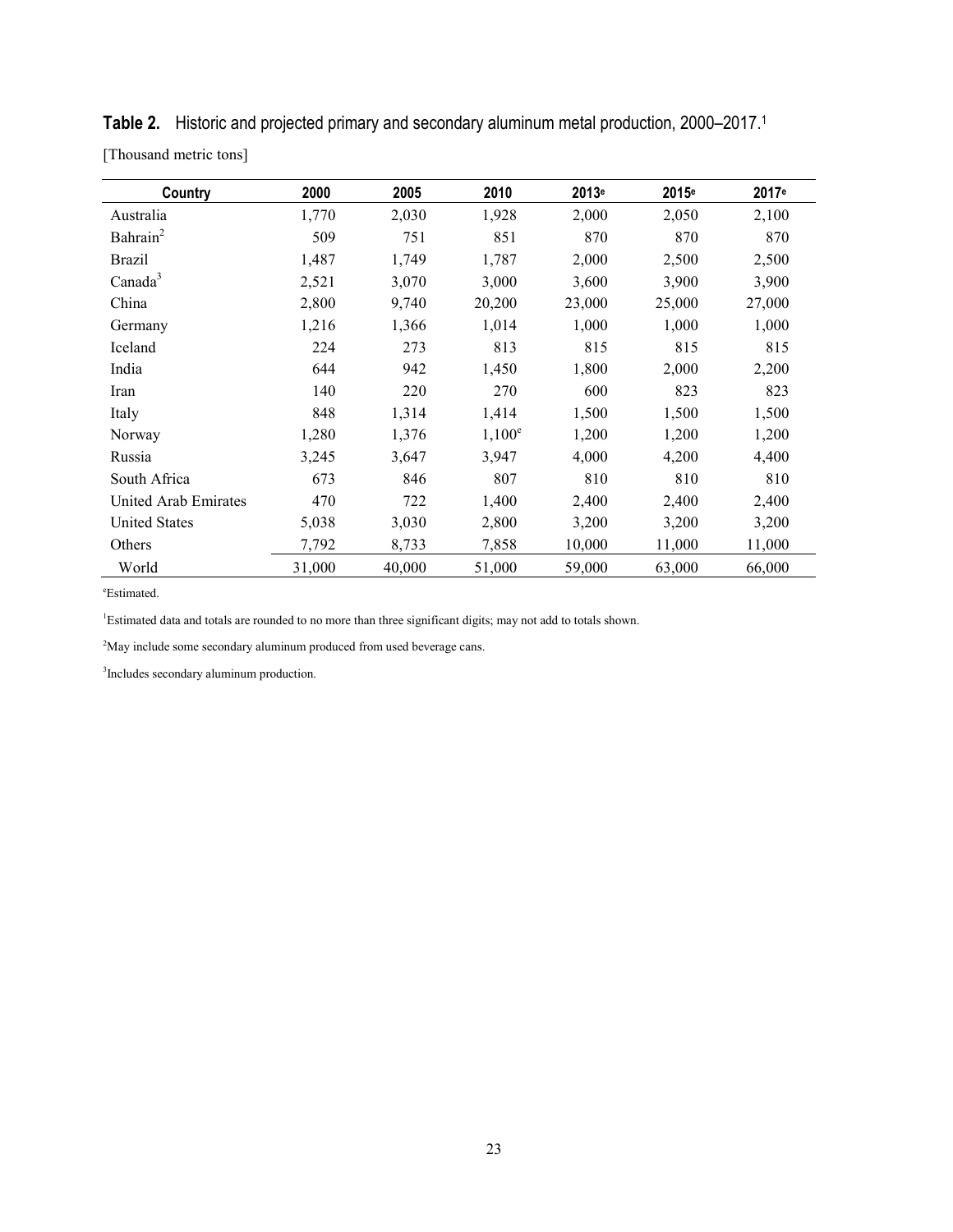#### **Table 3.** Historic and projected cobalt mine production, 2000–2017. 1

[Metal content in metric tons]

| Country          | 2000   | 2005   | 2010    | 2013 <sup>e</sup> | 2015 <sup>e</sup> | 2017 <sup>e</sup> |
|------------------|--------|--------|---------|-------------------|-------------------|-------------------|
| Australia        | 5,600  | 5,600  | 3,850   | 4,000             | 4,000             | 4,000             |
| <b>Botswana</b>  | 300    | 326    | 340     | 350               | 350               | 350               |
| <b>Brazil</b>    | 900    | 1,500  | 1,500   | 1,500             | 1,500             | 1,500             |
| Canada           | 5,298  | 5,767  | 4,568   | 7,000             | 9,000             | 9,000             |
| China            | 90     | 2,100  | 6,000   | 6,000             | 6,000             | 6,000             |
| Congo (Kinshasa) | 10,000 | 24,500 | 61,000  | 95,700            | 105,000           | 116,000           |
| Cuba             | 2,800  | 4,800  | 3,600   | 3,600             | 4,400             | 4,400             |
| Indonesia        |        | 1,600  | 1,600   | 1,300             | 1,100             | 1,100             |
| Kazakhstan       | 300    |        |         |                   |                   |                   |
| Madagascar       |        |        | 700     | 4,900             | 5,600             | 5,600             |
| Morocco          | 1,300  | 1,600  | 3,130   | 3,200             | 3,200             | 3,200             |
| New Caledonia    | 1,700  | 1,800  | 1,700   | 1,000             | 4,000             | 5,000             |
| Papua New Guinea |        |        |         | 1,500             | 3,000             | 3,000             |
| Philippines      |        | 300    | 2,200   | 2,500             | 5,000             | 5,000             |
| Russia           | 4,000  | 6,300  | 6,200   | 6,200             | 6,200             | 6,200             |
| South Africa     | 580    | 620    | 400     | 1,000             | 1,000             | 1,000             |
| Zambia           | 4,600  | 9,300  | 5,700   | 7,000             | 7,000             | 7,000             |
| Zimbabwe         | 79     | 281    | 60      | 200               | 200               | 200               |
| World            | 37,000 | 66,000 | 103,000 | 147,000           | 167,000           | 179,000           |

e Estimated. -- Negligible or no production.

<sup>1</sup>Estimated data and totals are rounded to no more than three significant digits; may not add to totals shown.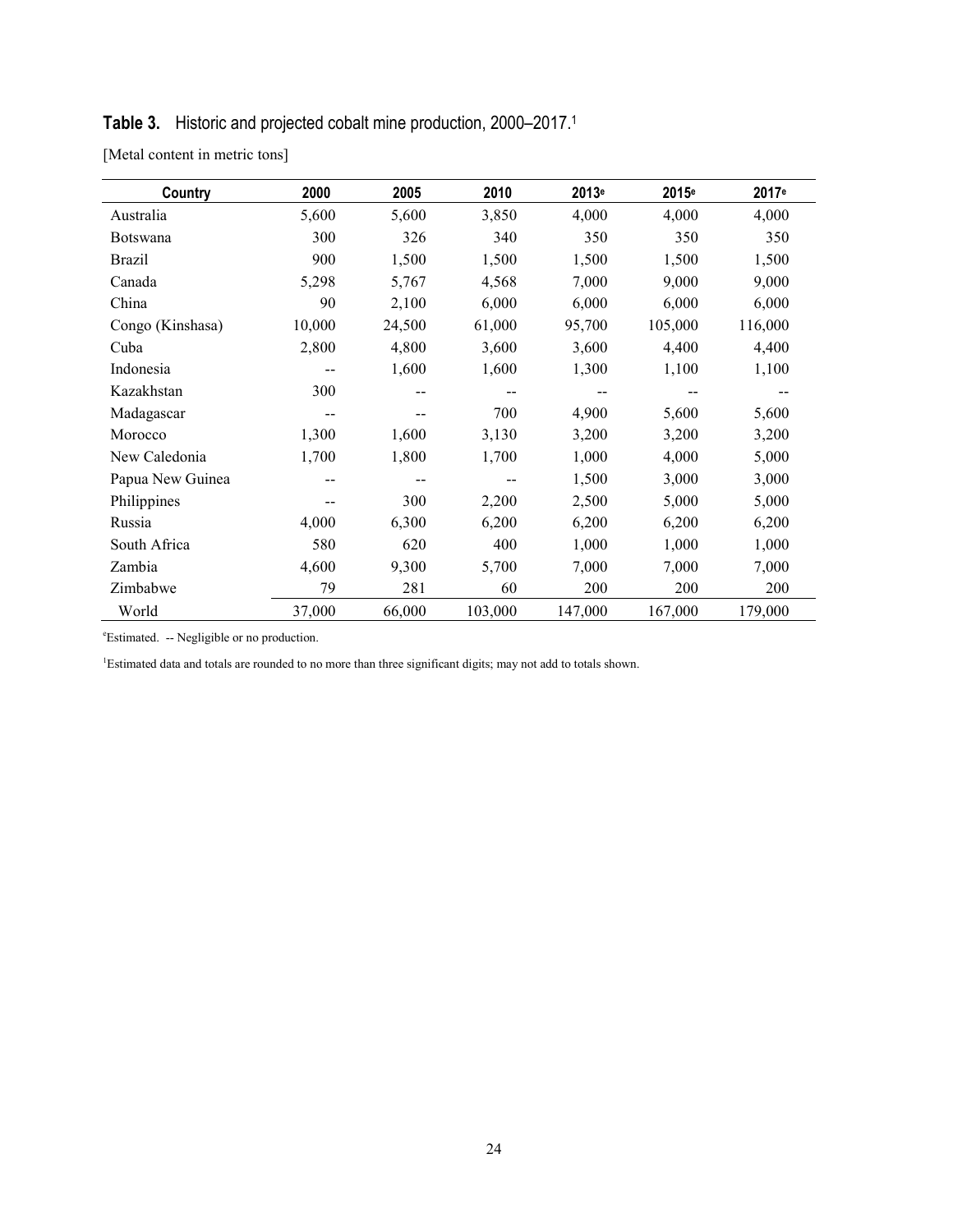#### **Table 4.** Historic and projected copper mine production, 2000–2017. 1

| [Metal content in thousand metric tons] |  |  |  |
|-----------------------------------------|--|--|--|
|-----------------------------------------|--|--|--|

| Country              | 2000   | 2005   | 2010   | 2013 <sup>e</sup> | 2015 <sup>e</sup> | 2017 <sup>e</sup> |
|----------------------|--------|--------|--------|-------------------|-------------------|-------------------|
| Argentina            | 145    | 187    | 140    | 200               | 300               | 300               |
| Australia            | 829    | 930    | 870    | 1,100             | 1,200             | 1,250             |
| <b>Brazil</b>        | 32     | 133    | 214    | 240               | 250               | 260               |
| Bulgaria             | 92     | 112    | 110    | 110               | 110               | 110               |
| Canada               | 634    | 595    | 525    | 640               | 640               | 650               |
| Chile                | 4,602  | 5,321  | 5,419  | 5,700             | 5,900             | 6,000             |
| China                | 593    | 762    | 1,160  | 1,300             | 1,400             | 1,450             |
| Congo (Kinshasa)     | 31     | 97     | 440    | 777               | 950               | 990               |
| Indonesia            | 1,010  | 1,064  | 878    | 900               | 1,000             | 1,100             |
| Iran                 | 125    | 190    | 255    | 350               | 350               | 400               |
| Kazakhstan           | 430    | 402    | 380    | 400               | 480               | 520               |
| Mexico               | 365    | 429    | 238    | 320               | 350               | 350               |
| Mongolia             | 125    | 127    | 125    | 200               | 400               | 800               |
| Papua New Guinea     | 203    | 193    | 160    | 120               | 150               | 245               |
| Peru                 | 554    | 1,010  | 1,094  | 1,350             | 1,400             | 1,450             |
| Poland               | 509    | 575    | 481    | 500               | 500               | 500               |
| Russia               | 570    | 640    | 703    | 720               | 740               | 760               |
| South Africa         | 137    | 89     | 103    | 106               | 106               | 106               |
| <b>United States</b> | 1,450  | 1,140  | 1,110  | 1,110             | 1,110             | 1,110             |
| Zambia               | 249    | 447    | 820    | 900               | 1,000             | 1,600             |
| Others               | 693    | 611    | 644    | 800               | 800               | 850               |
| World                | 13,000 | 15,000 | 16,000 | 18,000            | 19,000            | 21,000            |

e Estimated.

<sup>1</sup>Estimated data and totals are rounded to no more than three significant digits; may not add to totals shown.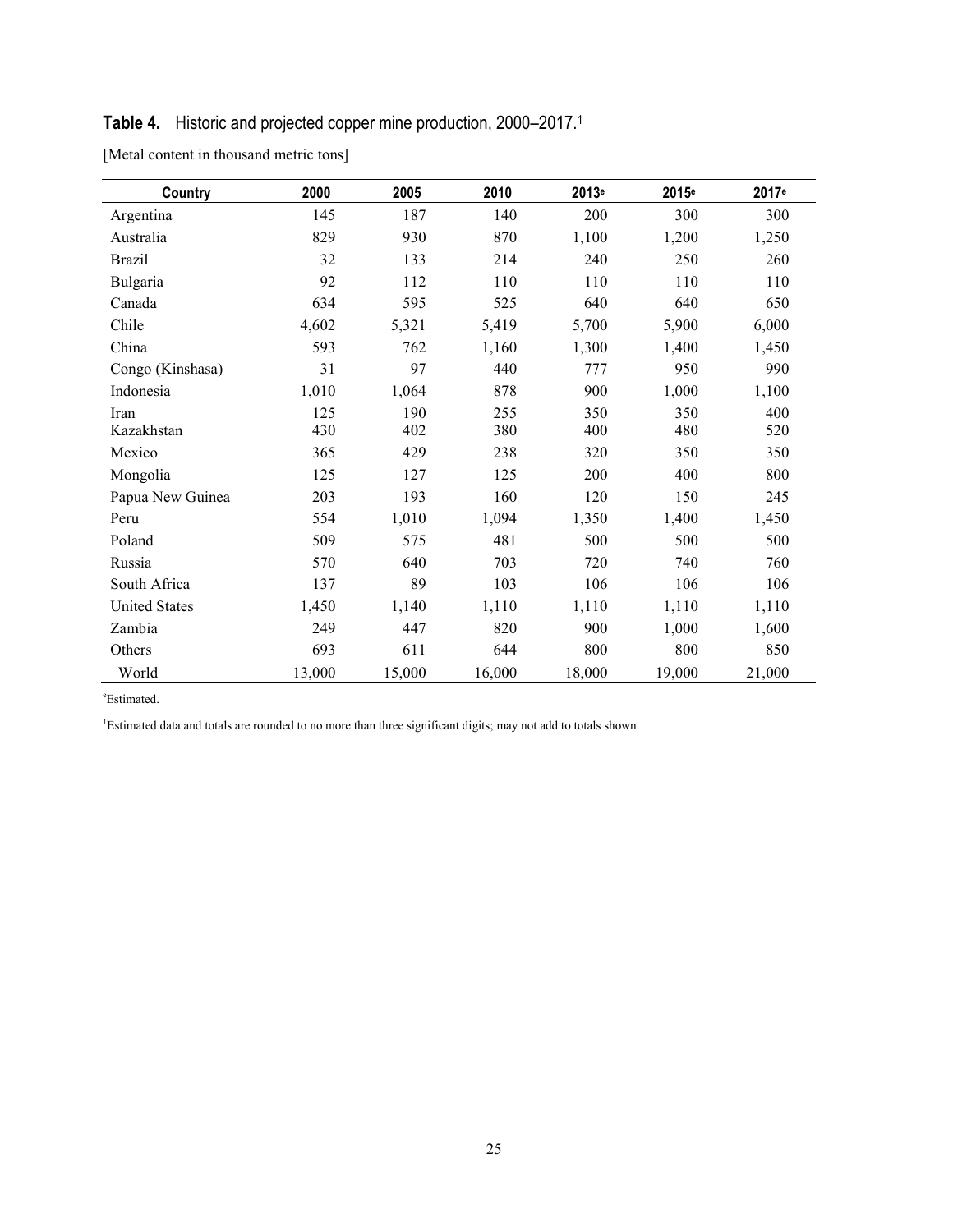#### **Table 5.** Historic and projected refined copper metal production, 2000–2017. 1

[Thousand metric tons]

| <b>Country</b>       | 2000   | 2005   | 2010   | 2013 <sup>e</sup> | 2015 <sup>e</sup> | 2017 <sup>e</sup> |
|----------------------|--------|--------|--------|-------------------|-------------------|-------------------|
| Australia            | 488    | 461    | 417    | 500               | 500               | 500               |
| Belgium              | 423    | 382    | 370    | 500               | 500               | 500               |
| <b>Brazil</b>        | 233    | 224    | 233    | 250               | 260               | 270               |
| Canada               | 613    | 515    | 319    | 370               | 370               | 370               |
| Chile <sup>2</sup>   | 2,668  | 2,824  | 3,244  | 3,400             | 3,400             | 3,400             |
| China                | 1,370  | 2,600  | 4,650  | 5,300             | 5,600             | 5,800             |
| Congo (Kinshasa)     |        |        | 262    | 655               | 855               | 899               |
| Germany              | 710    | 638    | 704    | 700               | 700               | 700               |
| India                | 243    | 497    | 720    | 740               | 750               | 760               |
| Indonesia            | 158    | 263    | 280    | 350               | 360               | 360               |
| Iran                 | 156    | 178    | 210    | 440               | 440               | 700               |
| Japan                | 1,440  | 1,395  | 1,549  | 1,600             | 1,600             | 1,600             |
| Kazakhstan           | 395    | 388    | 323    | 420               | 500               | 520               |
| Korea, Republic of   | 468    | 519    | 541    | 540               | 550               | 600               |
| Mexico               | 411    | 416    | 278    | 360               | 390               | 390               |
| $Peru^2$             | 452    | 512    | 394    | 450               | 500               | 550               |
| Poland               | 486    | 560    | 547    | 600               | 600               | 600               |
| Russia               | 840    | 933    | 874    | 890               | 906               | 920               |
| Spain                | 316    | 302    | 290    | 310               | 320               | 330               |
| <b>United States</b> | 1,790  | 1,260  | 1,098  | 1,100             | 1,100             | 1,100             |
| Zambia               | 227    | 399    | 530    | 600               | 600               | 600               |
| Others               | 1,091  | 1,261  | 1,347  | 1,500             | 1,500             | 1,500             |
| World                | 15,000 | 16,000 | 19,000 | 22,000            | 22,000            | 23,000            |

e Estimated. -- Negligible or no production.

1 Estimated data and totals are rounded to no more than three significant digits; may not add to totals shown.

2 Primary only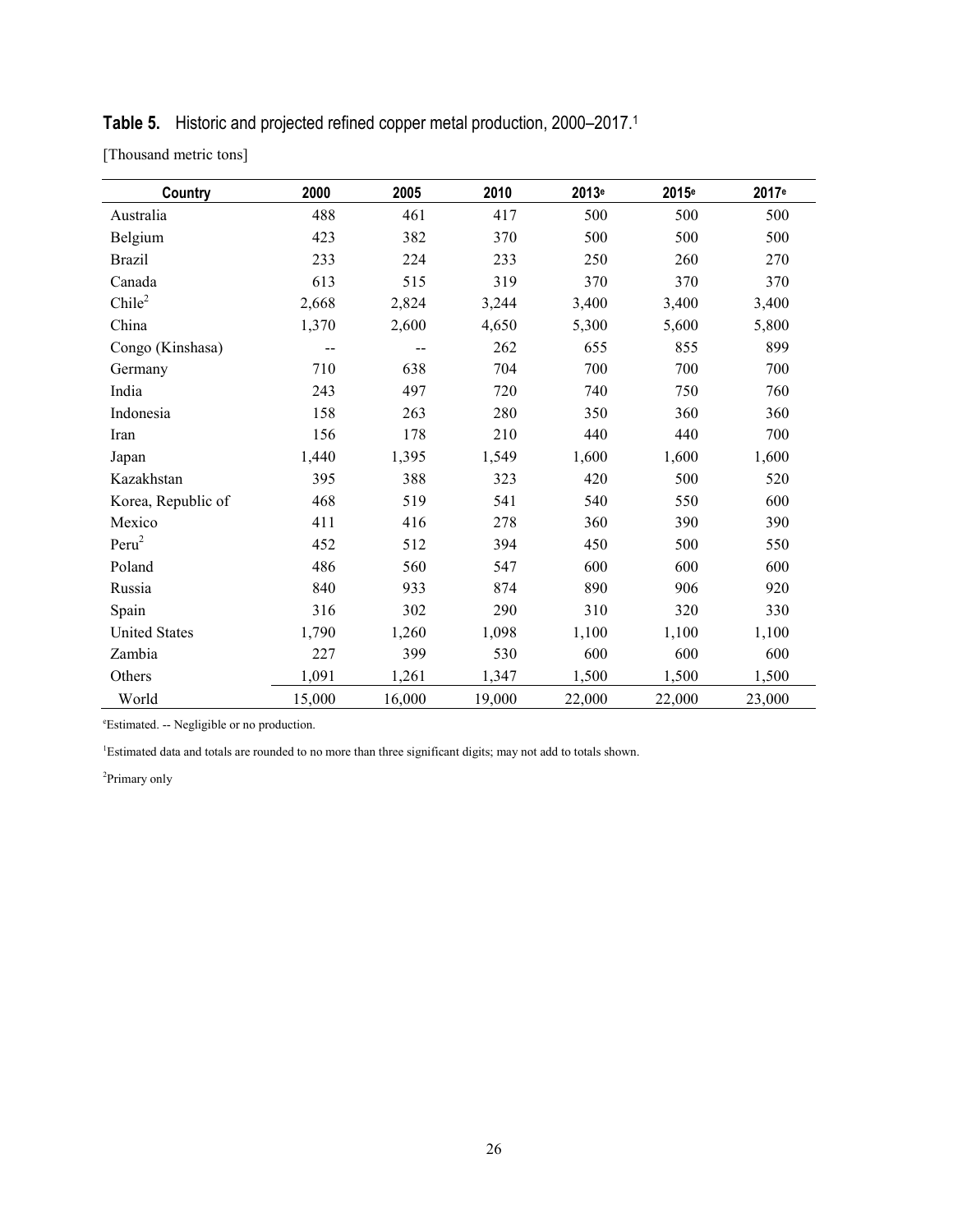### **Table 6.** Historic and projected gold mine production, 2000–2017. 1

[Metal content in kilograms]

| Country                   | 2000      | 2005      | 2010      | 2013 <sup>e</sup> | 2015 <sup>e</sup> | 2017 <sup>e</sup> |
|---------------------------|-----------|-----------|-----------|-------------------|-------------------|-------------------|
| Argentina                 | 26,000    | 27,904    | 63,138    | 60,000            | 60,000            | 60,000            |
| Australia                 | 269,000   | 263,000   | 261,000   | 280,000           | 300,000           | 320,000           |
| <b>Brazil</b>             | 50,400    | 38,293    | 62,047    | 65,000            | 65,500            | 66,000            |
| Burkina Faso <sup>2</sup> | 625       | 1,397     | 24,104    | 28,900            | 39,300            | 42,500            |
| Canada                    | 156,200   | 120,541   | 91,024    | 105,000           | 100,000           | 110,000           |
| Chile                     | 54,100    | 40,447    | 39,494    | 45,000            | 60,000            | 70,000            |
| China                     | 180,000   | 225,000   | 345,000   | 370,000           | 390,000           | 400,000           |
| Colombia                  | 37,000    | 35,783    | 53,600    | 55,000            | 55,000            | 55,000            |
| Congo (Kinshasa)          | 69        | 7,200     | 3,500     | 8,000             | 23,800            | 26,100            |
| Dominican Republic        |           |           |           | 25,000            | 25,000            | 25,000            |
| Ghana <sup>2</sup>        | 72,080    | 66,852    | 76,332    | 87,800            | 103,000           | 106,000           |
| Indonesia                 | 125,000   | 130,620   | 106,316   | 120,000           | 130,000           | 140,000           |
| Kazakhstan                | 28,171    | 18,062    | 30,272    | 40,000            | 50,000            | 70,000            |
| Mali <sup>2</sup>         | 28,717    | 44,230    | 36,344    | 49,500            | 49,700            | 45,600            |
| Mauritania                |           |           | 8,300     | 10,500            | 49,000            | 49,000            |
| Mexico                    | 26,400    | 30,356    | 72,600    | 75,000            | 80,000            | 80,000            |
| Mongolia                  | 11,800    | 24,120    | 6,000     | 13,500            | 23,500            | 28,500            |
| Papua New Guinea          | 74,500    | 68,483    | 62,900    | 62,000            | 69,000            | 131,000           |
| Peru                      | 139,000   | 208,002   | 164,060   | 170,000           | 180,000           | 185,000           |
| Philippines               | 36,540    | 37,490    | 40,847    | 43,000            | 45,000            | 47,000            |
| Russia                    | 142,738   | 163,186   | 189,000   | 200,000           | 205,000           | 210,000           |
| South Africa              | 430,800   | 294,671   | 188,701   | 221,000           | 228,000           | 223,000           |
| Sudan                     | 5,774     | 3,625     | 26,317    | 31,600            | 32,500            | 29,700            |
| Tanzania                  | 15,060    | 47,270    | 39,448    | 48,600            | 51,600            | 56,300            |
| Turkey                    | 500       | 4,170     | 17,000    | 30,000            | 40,000            | 40,000            |
| <b>United States</b>      | 353,000   | 256,000   | 231,000   | 230,000           | 230,000           | 230,000           |
| Uzbekistan                | 85,000    | 84,210    | 90,000    | 91,000            | 92,000            | 93,000            |
| Others                    | 196,000   | 220,000   | 236,000   | 274,000           | 307,000           | 316,000           |
| World                     | 2,540,000 | 2,460,000 | 2,560,000 | 2,840,000         | 3,080,000         | 3,250,000         |

e Estimated. -- Negligible or no production.

<sup>1</sup>Estimated data and totals are rounded to no more than three significant digits; may not add to totals shown.

<sup>2</sup>Excludes production from artisanal mining.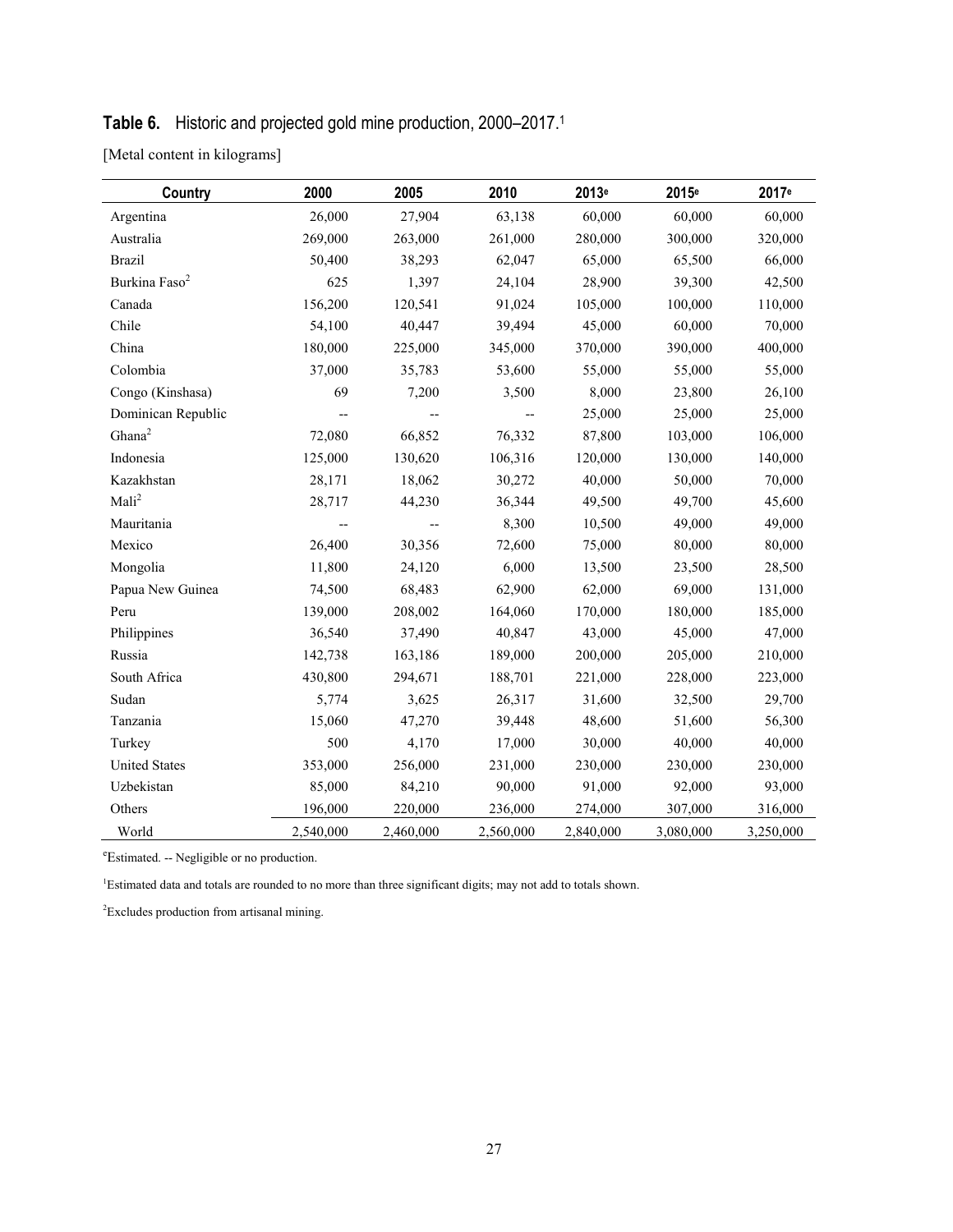#### **Table 7.** Historic and projected beneficiated iron ore production, 2000–2017. 1

[Metal content in thousand metric tons]

| Country              | Average<br>ore<br>grade<br>(% Fe) | 2000    | 2005    | 2010             | 2013 <sup>e</sup> | 2015 <sup>e</sup> | 2017 <sup>e</sup> |  |
|----------------------|-----------------------------------|---------|---------|------------------|-------------------|-------------------|-------------------|--|
| Australia            | 62                                | 107,000 | 163,000 | 271,000          | 330,000           | 350,000           | 370,000           |  |
| <b>Brazil</b>        | 66                                | 141,000 | 186,891 | 247,772          | 250,000           | 250,000           | 260,000           |  |
| Canada <sup>2</sup>  | 64                                | 22,700  | 19,333  | 23,300           | 28,000            | 28,000            | 30,000            |  |
| Chile                | 61                                | 5,400   | 4,707   | 5,852            | 7,000             | 8,000             | 9,000             |  |
| China                | 64                                | 73,600  | 134,000 | 350,000          | 410,000           | 420,000           | 430,000           |  |
| Gabon                | 64                                | $-$     | --      |                  | 640               | 3,200             | 12,800            |  |
| Guinea               | 30 to 68                          | $-$     | $-$     | $-$              | 7,100             | 103,000           | 119,000           |  |
| India                | 64                                | 48,600  | 97,500  | 166,000          | 170,000           | 172,000           | 174,000           |  |
| Iran                 | $\qquad \qquad \blacksquare$      | 5,800   | 9,162   | 16,500           | 30,000            | 30,000            | 35,000            |  |
| Kazakhstan           | 57                                | 9,200   | 11,100  | $13,800^{\circ}$ | 15,000            | 17,000            | 17,000            |  |
| Mauritania           | 59 to 72                          | 7,500   | 7,000   | 7,500            | 8,500             | 10,000            | 10,000            |  |
| Mexico               | 60                                | 6,800   | 7,012   | 7,900            | 8,000             | 8,500             | 8,500             |  |
| Peru                 | 68                                | 2,810   | 4,565   | 6,140            | 6,500             | 7,000             | 7,000             |  |
| Russia               | 58                                | 50,000  | 56,100  | 58,500           | 59,000            | 59,500            | 60,000            |  |
| Saudi Arabia         |                                   | $-$     | $-$     | $-$              | $-$               | 500               | 4,700             |  |
| Senegal              | 42 to 59                          |         |         |                  | $-$               | $\overline{a}$    | 4,350             |  |
| Sierra Leone         | 66                                | $-$     | $-$     | $-$              | 9,360             | 10,100            | 10,100            |  |
| South Africa         | 62 to 65                          | 21,570  | 24,900  | 36,900           | 46,700            | 48,900            | 49,500            |  |
| Sweden               | 65                                | 13,556  | 15,300  | 16,750           | 16,000            | 16,000            | 15,000            |  |
| Ukraine              | 55                                | 30,600  | 37,700  | 43,000           | 45,000            | 48,000            | 50,000            |  |
| <b>United States</b> | $\overline{\phantom{a}}$          | 39,703  | 34,202  | 32,000           | 32,000            | 32,000            | 32,000            |  |
| Venezuela            | 65                                | 11,100  | 13,000  | 15,200           | 16,000            | 16,500            | 16,500            |  |
| Other                |                                   | 10,402  | 11,272  | 16,370           | 21,400            | 23,400            | 26,000            |  |
| World                |                                   | 607,000 | 837,000 | 1,320,000        | 1,520,000         | 1,660,000         | 1,750,000         |  |

e Estimated. -- Negligible or no production.

1 Estimated data and totals are rounded to no more than three significant digits; may not add to totals shown.

<sup>2</sup>Includes beneficiated and direct-shipping ore.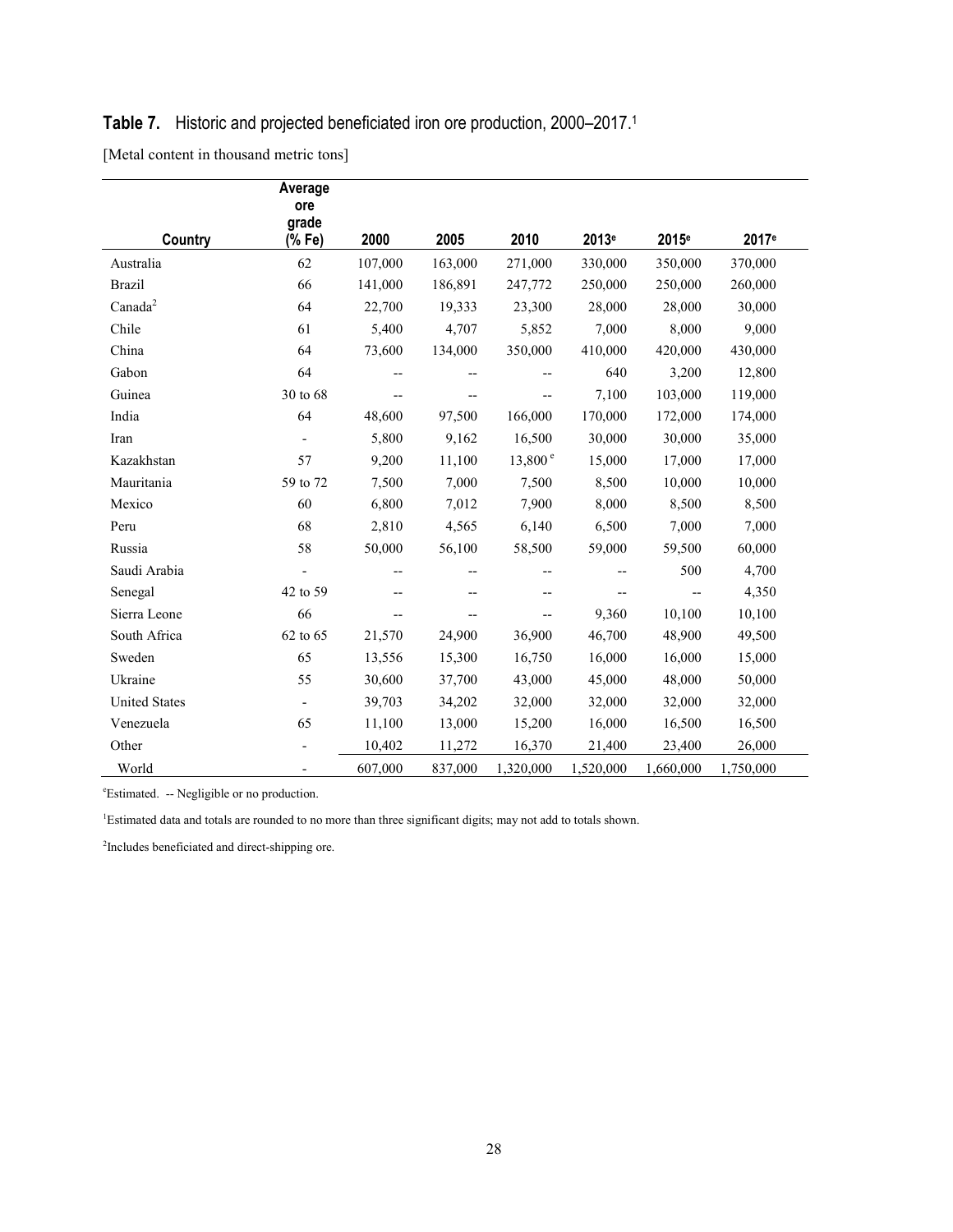## **Table 8.** Historic and projected crude steel production, 2000–2017. 1

[Thousand metric tons]

| Country              | 2000    | 2005      | 2010      | 2013 <sup>e</sup> | 2015 <sup>e</sup> | 2017 <sup>e</sup> |
|----------------------|---------|-----------|-----------|-------------------|-------------------|-------------------|
| <b>Brazil</b>        | 27,900  | 31,631    | 33,033    | 34,000            | 35,000            | 40,000            |
| Canada               | 15,900  | 15,327    | 13,003    | 13,000            | 15,000            | 15,000            |
| China                | 129,000 | 353,240   | 637,230   | 730,000           | 750,000           | 780,000           |
| France               | 21,002  | 19,481    | 15,414    | 17,000            | 18,000            | 18,000            |
| Germany              | 46,376  | 44,524    | 43,830    | 45,000            | 45,000            | 45,000            |
| India                | 26,900  | 45,800    | 66,800    | 72,000            | 74,000            | 76,000            |
| Iran                 | 6,600   | 9,400     | 12,000    | 18,000            | 30,000            | 35,000            |
| Italy                | 26,544  | 29,061    | 25,750    | 28,000            | 30,000            | 30,000            |
| Japan                | 106,400 | 112,470   | 110,000   | 115,000           | 118,000           | 120,000           |
| Korea, Republic of   | 43,100  | 47,820    | 58,912    | 59,000            | 61,000            | 60,000            |
| Mexico               | 15,600  | 16,202    | 16,710    | 17,000            | 19,000            | 20,000            |
| Poland               | 10,508  | 8,336     | 7,996     | 9,000             | 10,000            | 10,000            |
| Russia               | 59,097  | 66,186    | 66,300    | 66,400            | 66,500            | 66,600            |
| Spain                | 15,844  | 17,800    | 16,311    | 16,500            | 17,000            | 17,000            |
| Taiwan               | 17,300  | 18,567    | 20,498    | 23,000            | 23,000            | 23,000            |
| Turkey               | 14,325  | 20,960    | 29,030    | 35,000            | 43,000            | 43,000            |
| Ukraine              | 31,780  | 38,636    | 33,599    | 40,000            | 43,000            | 48,000            |
| United Kingdom       | 15,306  | 13,210    | 9,709     | 13,000            | 13,000            | 13,000            |
| <b>United States</b> | 102,000 | 94,900    | 80,500    | 92,000            | 92,000            | 92,000            |
| Others               | 116,877 | 140,072   | 136,880   | 160,000           | 170,000           | 173,000           |
| World                | 848,000 | 1,140,000 | 1,430,000 | 1,600,000         | 1,670,000         | 1,720,000         |

e Estimated.

1 Estimated data and totals are rounded to no more than three significant digits; may not add to totals shown.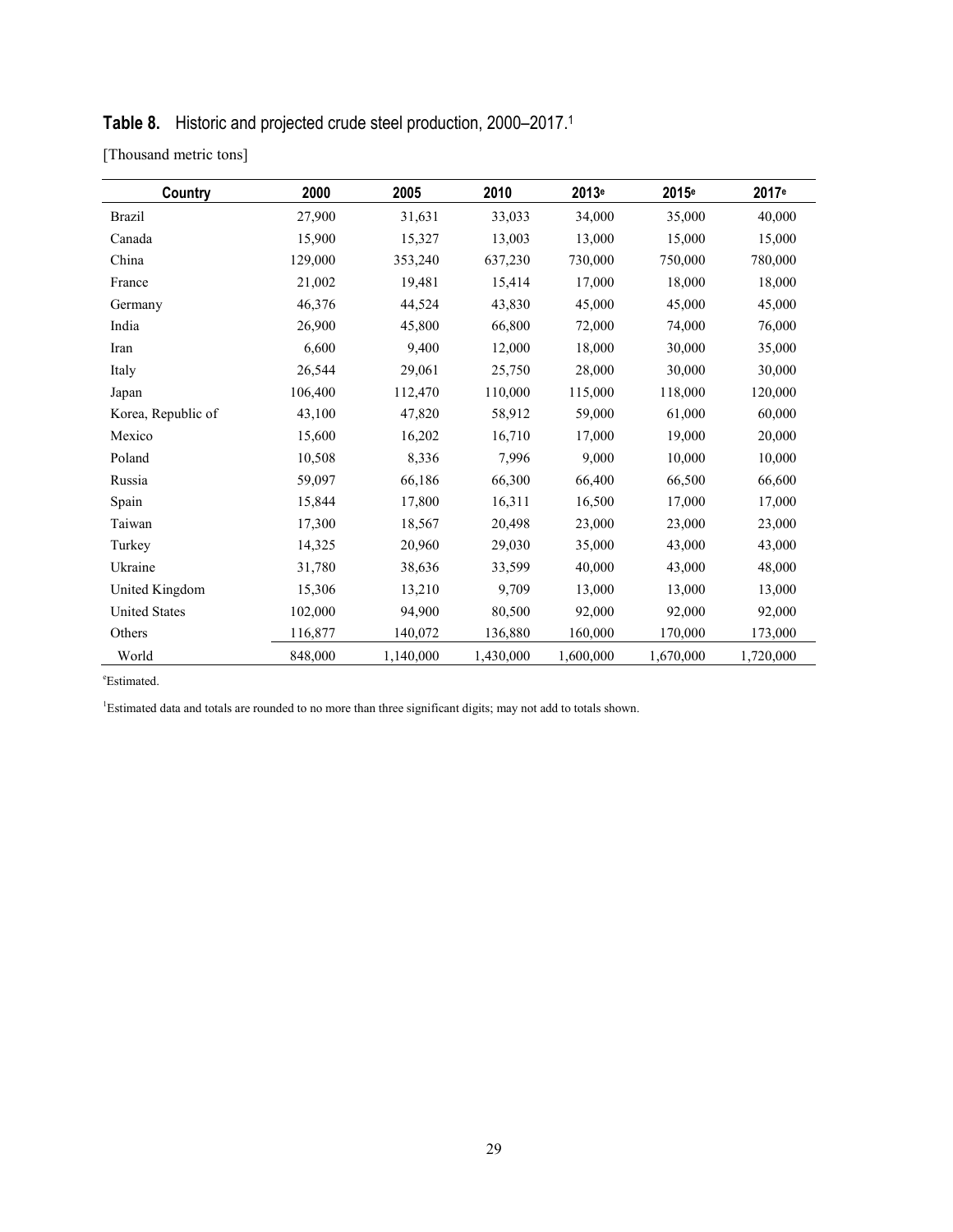#### **Table 9.** Historic and projected palladium mine production, 2000–2017. 1

| Country              | 2000    | 2005    | 2010    | 2013 <sup>e</sup> | 2015 <sup>e</sup> | 2017 <sup>e</sup> |
|----------------------|---------|---------|---------|-------------------|-------------------|-------------------|
| Australia            | 812     | 550     | 650     | 650               | 700               | 700               |
| Canada               | 10,400  | 10,400  | 6,200   | 15,000            | 15,000            | 19,000            |
| China                | 350     | 450     | 650     | 650               | 700               | 700               |
| Russia               | 95,000  | 97.400  | 84,700  | 85,000            | 85,000            | 85,000            |
| South Africa         | 55,818  | 82,961  | 82,222  | 97,200            | 106,000           | 108,000           |
| <b>United States</b> | 10,300  | 13,300  | 11,600  | 12,000            | 12,000            | 12,000            |
| Zimbabwe             | 366     | 3,879   | 7,000   | 9,000             | 11,000            | 11,000            |
| Other                | 33      | 29      | 37      | 35                | 35                | 35                |
| World                | 173,000 | 209,000 | 193,000 | 220,000           | 230,000           | 236,000           |

[Metal content in kilograms]

e Estimated.

<sup>1</sup>Estimated data and totals are rounded to no more than three significant digits; may not add to totals shown.

#### **Table 10.** Historic and projected platinum mine production, 2000–2017. 1

[Metal content in kilograms]

| Country              | 2000    | 2005    | 2010    | 2013 <sup>e</sup> | 2015 <sup>e</sup> | 2017 <sup>e</sup> |
|----------------------|---------|---------|---------|-------------------|-------------------|-------------------|
| Australia            | 171     | 111     | 130     | 200               | 200               | 200               |
| Canada               | 5,700   | 6,075   | 3,600   | 9,000             | 9,000             | 10,000            |
| China                | 650     | 700     | 750     | 1.000             | 1.000             | 1,000             |
| Colombia             | 339     | 1,082   | 997     | 1,200             | 1,200             | 1,200             |
| Finland              | 441     | 678     | 275     | 200               | 200               | 200               |
| Russia               | 27,000  | 29,000  | 25,000  | 26,000            | 26,000            | 26,000            |
| South Africa         | 114,459 | 163,711 | 147,790 | 174,000           | 188,000           | 193,000           |
| <b>United States</b> | 3,110   | 3,920   | 3,450   | 3,500             | 3,500             | 3,500             |
| Zimbabwe             | 505     | 4,834   | 8,800   | 11,000            | 12,000            | 13,000            |
| Others               | 1.024   | 23      | 33      | 25                | 25                | 25                |
| World                | 153.000 | 210,000 | 191.000 | 226,000           | 241,000           | 248,000           |

e Estimated.

1 Estimated data and totals are rounded to no more than three significant digits; may not add to totals shown.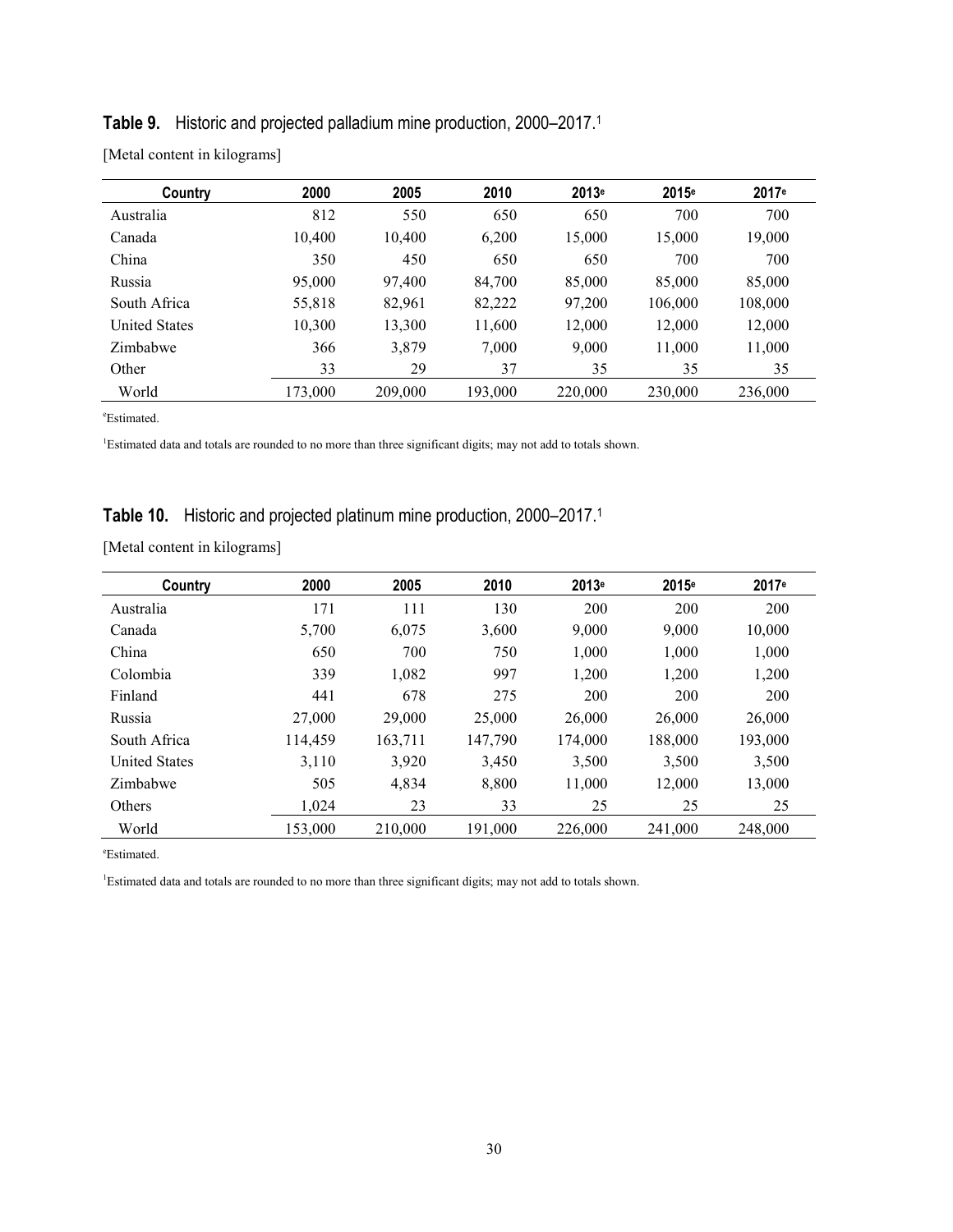| Country          | 2000    | 2005    | 2010    | 2013 <sup>e</sup> | 2015 <sup>e</sup> | 2017 <sup>e</sup> |
|------------------|---------|---------|---------|-------------------|-------------------|-------------------|
| Australia        | 9,146   | 2,819   | 7,000   | 6,000             | 6,000             | 6,000             |
| <b>Bolivia</b>   | 12,293  | 18,640  | 20,190  | 20,000            | 23,000            | 24,000            |
| Brazil           | 14,200  | 11,739  | 10,400  | 12.000            | 14,000            | 14,500            |
| China            | 99,400  | 126,000 | 115,000 | 120,000           | 110,000           | 110,000           |
| Congo (Kinshasa) | 50      | 4,400   | 6,300   | 4,000             | 4,000             | 4,000             |
| Egypt            | --      | $- -$   | --      | 1,530             | 1,530             | 1,530             |
| Indonesia        | 55,624  | 78,404  | 43,258  | 45,000            | 44,000            | 42,000            |
| Malaysia         | 6,307   | 2,857   | 2,668   | 2,500             | 2,500             | 2,500             |
| Peru             | 70,901  | 42,145  | 33,848  | 41,000            | 42,000            | 42,500            |
| Rwanda           | 276     | 170     | 1,400   | 1,500             | 1,500             | 1,500             |
| Vietnam          | 1,800   | 5,400   | 5,400   | 5,400             | 5,400             | 5,400             |
| Others           | 9,123   | 6,260   | 1,739   | 1,700             | 1,900             | 2,000             |
| World            | 279,000 | 299,000 | 247,000 | 261,000           | 256,000           | 256,000           |

#### **Table 11.** Historic and projected tin mine production, 2000–2017. 1

[Metal content in metric tons]

e Estimated. -- Negligible or no production.

1 Estimated data and totals are rounded to no more than three significant digits; may not add to totals shown.

## **Table 12.** Historic and projected tin metal production, 2000–2017. 1

[Metric tons]

| Country        | 2000    | 2005    | 2010    | 2013 <sup>e</sup> | 2015 <sup>e</sup> | 2017 <sup>e</sup> |
|----------------|---------|---------|---------|-------------------|-------------------|-------------------|
| Australia      | 1,033   | 994     | 3.400   | 2.000             | 2,000             | 2,000             |
| <b>Bolivia</b> | 9,353   | 13,841  | 14,975  | 17,000            | 20,000            | 21,000            |
| <b>Brazil</b>  | 14,023  | 9,236   | 9.348   | 10,500            | 12,000            | 12,000            |
| China          | 112,000 | 122,000 | 150.000 | 165,000           | 170,000           | 180,000           |
| Indonesia      | 47,129  | 65,300  | 43,832  | 45,000            | 50,000            | 55,000            |
| Malaysia       | 26,228  | 36,924  | 38,737  | 40,000            | 40,000            | 40,000            |
| Peru           | 37,410  | 36,733  | 36,451  | 39,500            | 40,000            | 40,000            |
| Thailand       | 17,076  | 31,600  | 19,423  | 20,000            | 23,500            | 30,000            |
| Others         | 10.448  | 9,916   | 4,341   | 4.400             | 5,000             | 5,000             |
| World          | 275,000 | 326,000 | 321,000 | 343,000           | 362,000           | 385,000           |

e Estimated.

<sup>1</sup>Estimated data and totals are rounded to no more than three significant digits; may not add to totals shown.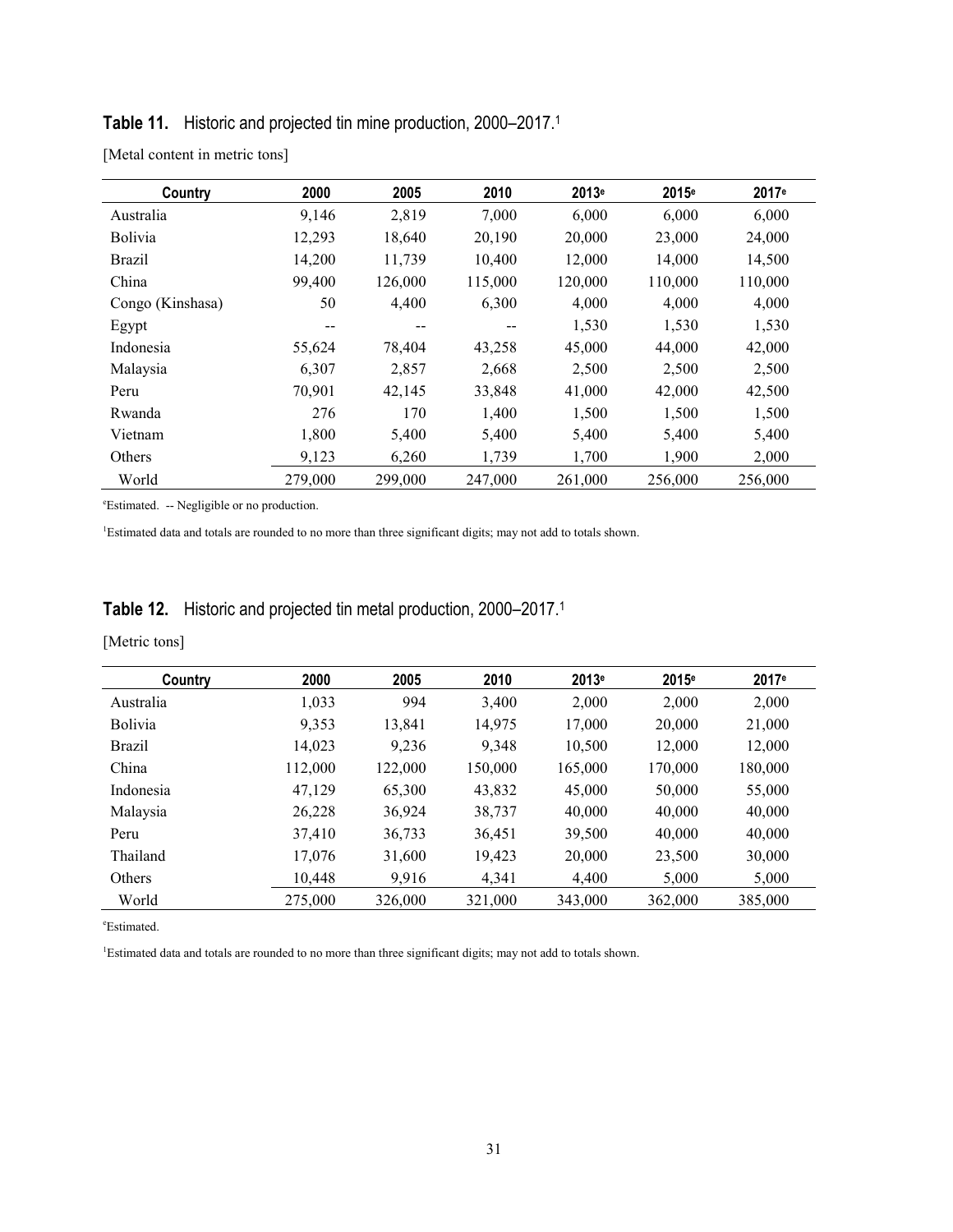| Country          | 2000    | 2005    | 2010    | 2013 <sup>e</sup> | 2015 <sup>e</sup> | 2017 <sup>e</sup> |
|------------------|---------|---------|---------|-------------------|-------------------|-------------------|
| Angola           | 4,313   | 7,079   | 13,000  | 10,000            | 10,000            | 10,000            |
| Australia        | 26,600  | 34,307  | 10,000  | 11,000            | 11,000            | 11,000            |
| <b>Botswana</b>  | 24,635  | 31,890  | 21,000  | 28,000            | 28,000            | 28,000            |
| Canada           | 2,530   | 12,314  | 11,773  | 12,000            | 13,000            | 16,000            |
| Congo (Kinshasa) | 16,006  | 35,207  | 16,800  | 19,500            | 19,500            | 19,500            |
| Ghana            | 878     | 1,013   | 334     | 300               | 900               | 900               |
| Namibia          | 1,552   | 1,902   | 1,693   | 1,800             | 2,000             | 2,000             |
| Russia           | 29,200  | 38,000  | 32,800  | 33,000            | 33,000            | 33,000            |
| Sierra Leone     | 77      | 669     | 438     | 500               | 500               | 500               |
| South Africa     | 10,790  | 15,776  | 8,868   | 8,200             | 8,500             | 9,100             |
| Tanzania         | 354     | 220     | 80      | 510               | 640               | 640               |
| Zimbabwe         | 23      | 251     | 8,435   | 10,000            | 11,000            | 10,000            |
| Other            | 4,363   | 2,205   | 1,871   | 2,200             | 2,200             | 2,300             |
| World            | 121,000 | 181,000 | 127,000 | 137,000           | 140,000           | 143,000           |

#### **Table 13.** Historic and projected diamond production, 2000–2017. 1

[Thousand carats]

e Estimated.

<sup>1</sup>Estimated data and totals are rounded to no more than three significant digits; may not add to totals shown.

## **Table 14.** Historic and projected lithium production, 2000–2017. 1

[Metal content in metric tons]

| Country              | 2000   | 2005   | 2010                     | 2013 <sup>e</sup> | 2015 <sup>e</sup> | 2017 <sup>e</sup> |  |
|----------------------|--------|--------|--------------------------|-------------------|-------------------|-------------------|--|
| Argentina            | 25     | 2,800  | 2,100                    | 2,800             | 2,800             | 2,800             |  |
| Australia            | 2,300  | 4,800  | 8,200                    | 10,000            | 15,000            | 15,000            |  |
| <b>Bolivia</b>       | $-$    | $-$    | $\overline{\phantom{m}}$ | $-$               | 50                | 90                |  |
| <b>Brazil</b>        | 260    | 210    | 489                      | 510               | 510               | 510               |  |
| Canada               | 670    | 670    | $\sim$ $\sim$            | 2,000             | 3,000             | 3,000             |  |
| Chile                | 6,740  | 8,354  | 10,361                   | 13,000            | 13,000            | 13,000            |  |
| China                | 3,000  | 3,600  | 5,100                    | 5,200             | 5,300             | 5,300             |  |
| Portugal             | $- -$  | 520    | 810                      | 820               | 830               | 870               |  |
| <b>United States</b> | W      | W      | W                        | W                 | W                 | W                 |  |
| Zimbabwe             | 1,100  | 1,100  | 700                      | 800               | 800               | 800               |  |
| World                | 14,000 | 22,000 | 28,000                   | 35,000            | 41.000            | 41,000            |  |

e Estimated. -- Negligible or no production. W Withheld to avoid disclosing company proprietary data; not included in "World."

1 Estimated data and totals are rounded to no more than three significant digits; may not add to totals shown.